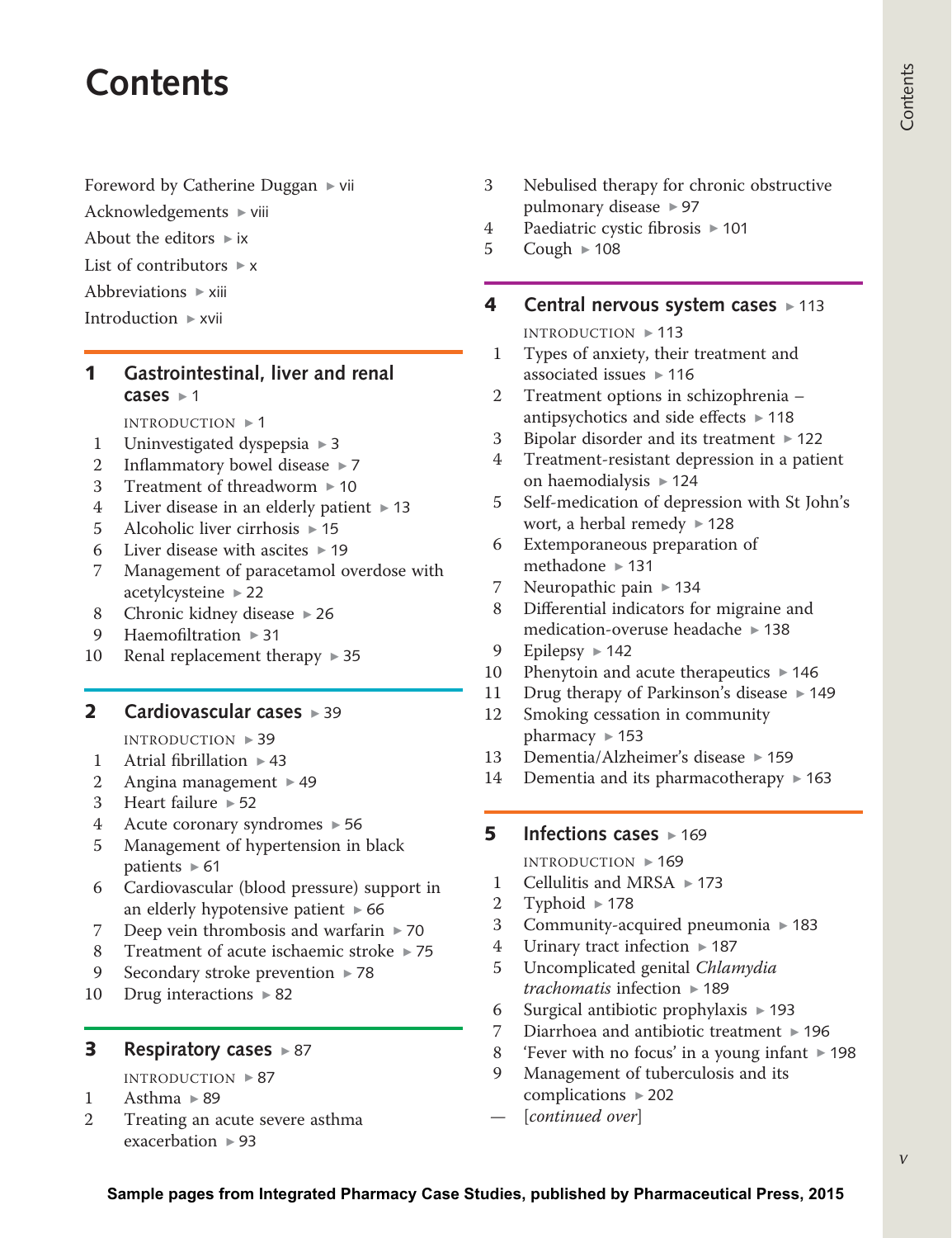- Contents Contents
- <sup>10</sup> Management of latent TB infection and pharmacy interventions  $\blacktriangleright$  205
- $11$ nfluenza **⊳** 207
- 12 Chronic hepatitis C ► 210
- 13 Primary HIV Infection ▶ 215
- <sup>14</sup> Immunisations against infectious diseases and malaria chemoprophylaxis ▶ 221

#### 66 Endocrinology cases  $\triangleright$  225

INTRODUCTION" 225

- 1 Insulin pump use in a child ► 228
- <sup>2</sup> Hypoglycaemia during insulin therapy " 232
- 3 Type 2 diabetes mellitus ▶ 235
- <sup>4</sup> Serious lactic acidosis induced by metformin *►* 239
- 5 An unusual case of Cushing'<sup>s</sup> syndrome ► 242
- 6 Addisonian crisis ▶ 248
- 7 Hypothyroidism ► 254
- 8 Osteoporosis in a younger woman ► 258
- 9 Osteoporosis in an elderly woman  $\triangleright$  262
- 10 Treatment for Hypercalcaemia ► 266
- 7 Malignant disease, immunosuppression and haematology  $cases \, \geqslant 271$ 
	- INTRODUCTION" 271
- 1 Lung cancer ► 274
- 2 The use of antimetabolites in the treatment of breast cancer ▶ 278
- 3 Clinical veri fication of prescriptions for oral anticancer medicines ▶ 282
- <sup>4</sup> Thromboprophylaxis in <sup>a</sup> patient undergoing surgery for cancer ▶ 287
- 5 Febrile neutropenia in paediatric oncology ▶ 291
- 6 Managing chemotherapy-induced nausea and vomiting in a patient with lung cancer  $\triangleright$  295
- 7 Drug therapy of multiple sclerosis  $\triangleright$  299
- <sup>8</sup> Management of vaso-occlusive crisis in sickle cell disease ► 304

#### 8 Musculoskeletal and joint disease  $cases \, \geqslant 309$

Introduction ▶ 309 1 Gout **⊳** 311

- 2 Approaches to the <sup>e</sup> ffective treatment of non-specific, low back pain ▶ 314
- 3 DMARDs and treatment for rheumatoid arthritis ► 317
- <sup>4</sup> Glucosamine supplements for osteoarthritis and joint sti ffness " 324
- 5 Treating juvenile idiopathic arthritis in young people ▶ 327
- 6 Systemic lupus erythematosus ► 331

#### 9**9** Eye, nose and throat cases  $\triangleright$  335

INTRODUCTION" 335

- 1 Conjunctivitis in pregnancy ► 337
- 2 Chronic open-angle glaucoma ▶341
- 3 Wet age-related macular degeneration ▶345
- 4 Sore throat ▶ 348
- 5 Hay fever ▶ 352

## **10** Skin cases  $\triangleright$  357

- INTRODUCTION" 357
- 1 Atopic eczema ▶ 359
- 2 Contact dermatitis" 363
- <sup>3</sup> Management of an acute flare of psoriasis **⊳** 366
- 4 Acne" 369
- 5 Antibacterial treatment of acne in young people ► 372
- 6 Fungal infection of the foot ▶ 376
- 7 Treatment of head lice ▶ 380

## **11 Special cases ► 383**

INTRODUCTION" 383

- <sup>1</sup> Paediatric pharmacokinetics in <sup>a</sup> newborn preterm infant ▶ 385
- 2 Falls and care of elderly people ▶389
- <sup>3</sup> Treating <sup>a</sup> patient with benign prostatic hyperplasia ▶ 396
- 4 Pain managemen<sup>t</sup> using strong opiates in palliative care ▶ 399
- 5 Human papillomavirus and cervical cancer <del>⊳</del> 404
- 6 Black cohosh for menopausal symptoms ⊳ 406

Index  $\,blacktriangleright$  411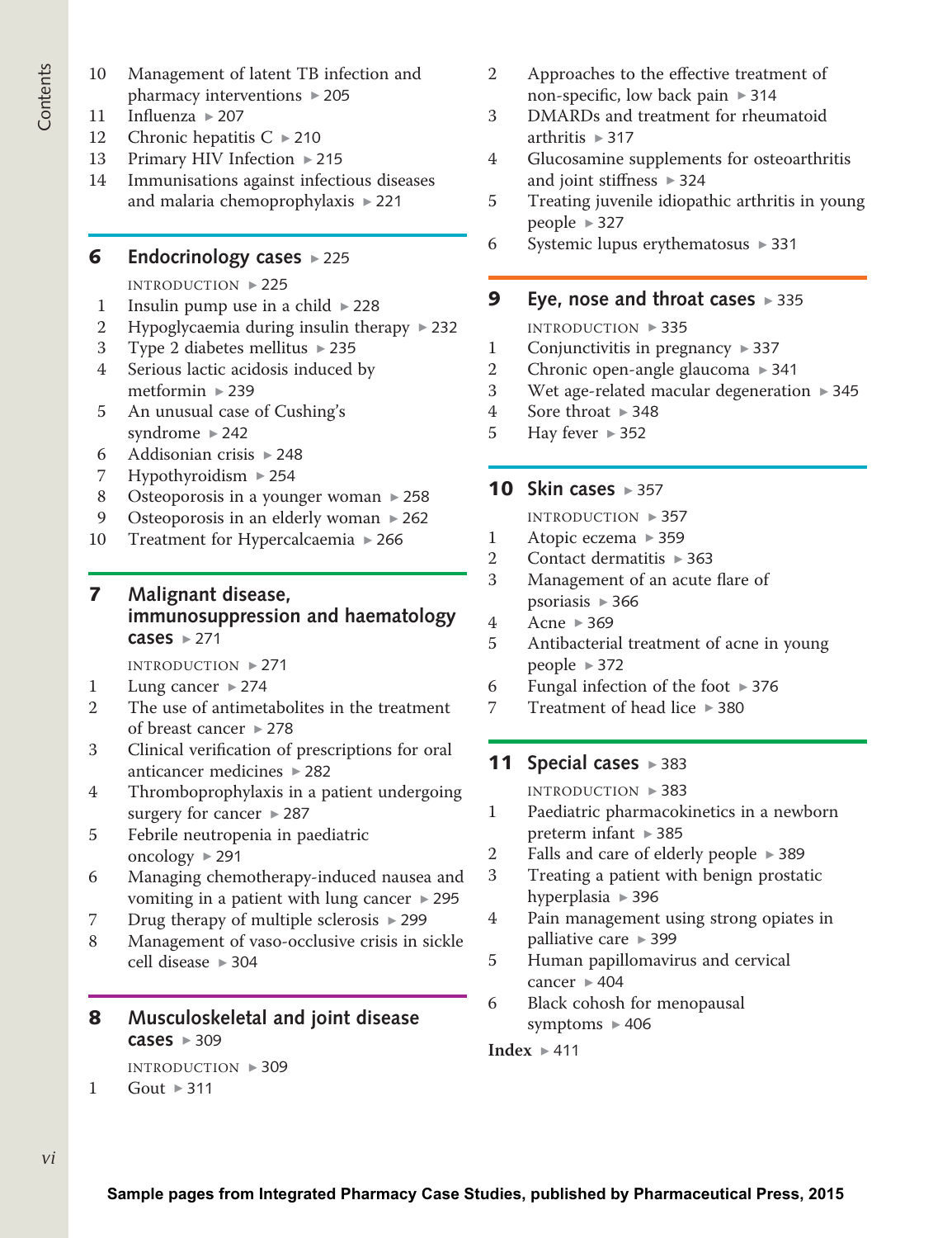# List of contributors

- BOTHAINA <sup>B</sup> JERAGH ALHADDAD, BSc, MSc, PhD | Assistant Professor and Lecturer in Clinical Pharmacy, Department of Pharmaceutical Sciences, Public Authority for Applied Education and Training, Shwaikh, Kuwait
- FATEMAH MOHAMMAD ALSALEH, BPharm, MSc, PhD | Assistant Professor, Department of Pharmacy Practice, Faculty of Pharmacy, Kuwait University, Kuwait
- SOTIRIS ANTONIOU, MRPharmS, MSc, DipMgt | Independent prescriber; Consultant Pharmacist, Cardiovascular Medicine, Bart'<sup>s</sup> Health NHS Trust, London, UK
- ANA ARMSTRONG, BPharm, PgDipClinPharm | Lead Pharmacist, Medical Division, Surrey and Sussex Healthcare NHS Trust, **IK**
- NELA RONČEVIĆ ASHTON, BSc, PgDip | Clinical Tutor, School of Pharmacy and Biomedical Sciences, University of Central Lancashire; Advanced Primary Care Pharmacist, Cumbria and Lancashire Clinical Support Unit, UK
- ZOE ASLANPOUR, BPharm, PhD | Member of UKPHR, FRSPH, Head of Pharmacy and Public Health Practice, University of Hertfordshire; Consultant in Public Health, NHS Bedfordshire, UK
- PAUL BAINS, DipClinPharm, MRPharmS | Independent prescriber; Senior Lead Pharmacist for Medicine, Imperial College Healthcare NHS Trust, Pharmacy Department, Hammersmith Hospital, London, UK
- JOANNE BARTLETT, BPharm, ClinDipPharm | Specialist Clinical Pharmacist, End of Life Care, John Taylor Hospice, Birmingham, UK
- GORDON BECKET, BPharm, PhD, MRPharmS, MRSC, FNZCP | Professor of Pharmacy Practice, School of Pharmacy and Biomedical Sciences, University of Central Lancashire, Preston, Lancashire, UK
- SIÂN BENTLEY, BPharm, MRPharmS, DipClinPharm | Specialist Pharmacist, Paediatrics, Royal Brompton and Harefield NHS Foundation Trust, London, UK
- RANIA BETMOUNI, BPharm, DipClinPharm | Independent prescriber; MSc Quality and Safety in Healthcare, Clinical Pharmacist – BUPA Cromwell Hospital, London, UK
- ANNETT BLOCHBERGER, DipClinPharm | Independent prescriber; Lead Pharmacist, Neurosciences, St George'<sup>s</sup> NHS Healthcare Trust, London, UK
- LISA BOATENG, BSc, MSc, MRPharmS, Certificate in Clinical Pharmacy | Independent prescriber; Highly Specialised Pharmacist, Antimicrobials and Infection Control, London, UK
- MARK BORTHWICK, MPharmS, MSc | Consultant Pharmacist, Critical Care, John Radcli ff<sup>e</sup> Hospital, Oxford University Hospitals NHS Trust, Oxford, UK
- SIMONE BRACKENBOROUGH, BSc, DipClinPharm | Independent prescriber; Senior Lead Pharmacist for Medicine at Imperial College Hospitals NHS Trust (St Mary'<sup>s</sup> Hospital Site), London, UK
- NADIA BUKHARI, BPharm, MRPharmS, PgDipFHEA | Clinical Lecturer, MPharm Student Support Manager & Pre Registration Coordinator, UCL School of Pharmacy, London, UK
- MEE-ONN CHAI, MSc, DipClinPharm, BPharm | Clinical Pharmacist, Team Leader – Renal Services, King'<sup>s</sup> College Hospital NHS Foundation, London, UK
- BARBARA CLARK, MPharm(Hons), GPhC, ClinDip | Lead Clinical Pharmacist, London Bridge Hospital; Chair UKCPA Haemostasis, Anticoagulation and Thrombosis (HAT) Group, London, UK
- JESSICA CLEMENTS, MPharm, CertPharm Pract, DipPharmPract, Cert Independent prescribing practice | Highly Specialised Pharmacist HIV at Medway Maritime Hospital, Gillingham, Kent, UK
- LOUISE COGAN, BSc, MRPharmS, PgDipFHEA | Teacher Practitioner, University of Central Lancashire, Preston, Lancashire, UK
- ANDREW CONSTANTI, BSc, PhD, FBPharmacolS | Reader in Pharmacology, UCL School of Pharmacy, London, UK
- SHANI CORB, MRPharmS, MSc | Independent prescriber; Lead Pharmacist, Paediatric Oncology, Royal Alexandra Children'<sup>s</sup> Hospital, BSUH NHS Trust, Brighton, Sussex, UK
- JOYETA DAS, MPharm, DipClinPharm | Independent prescriber; Lead Pharmacist, Hepatology, Imperial College London NHS Trust, London, UK
- HALA <sup>M</sup> FADDA, MPharm, PhD | Assistant Professor, College of Pharmacy and Health Sciences, Butler University, Indianapolis, IN, USA
- JOSEPHINE FOLASADE FALADE, BPharm, MSc, FHEA | Highly Specialist Pharmacist, Bart'<sup>s</sup> Health NHS Trust; Clinical Lecturer, UCL School of Pharmacy, London, UK
- SALLY-ANNE FRANCIS, BPharm, PhD, MRPharmS, FHEA | Honorary Senior Lecturer, UCL School of Pharmacy, London, UK
- CLAIRE GOLIGHTLY, MPharm ClinDipHosp, PGCertEd | Lecturer in Professional Practice, Bradford School of Pharmacy, University of Bradford, Bradford, UK
- LARRY GOODYER, PhD, MRPharmS, FFTMRCPS(Glas), FRGS Professor, Head of the Leicester School of Pharmacy, Faculty of Health and Life Sciences, De Montfort University, Leicester, UK
- NICOLA <sup>J</sup> GRAY, BSc, PhD, MRPharmS, FHEA, FSAHM(US) | Independent pharmacist researcher; Director, Green Line Consulting Limited, Manchester, UK
- KATIE GREENWOOD, MRPharmS, PGCertTLHE, FHEA | Lecturer in Pharmacy Practice, Placement Co-ordinator and Pre-Registration Facilitator, School of Pharmacy and Biomedical Sciences, University of Central Lancashire, Preston, Lancashire, UK
- ELIZABETH HACKETT, BSc, MSc | Independent prescriber; Principal Pharmacist for Diabetes, University Hospitals Leicester, Leicester, UK
- DELYTH HIGMAN JAMES, PhD, MSc, BPharm, MRPharmS, AMBPsS, FHEA | Senior Lecturer, Programme Director, MSc in Pharmacy Clinical Practice (Community and Primary Care), Cardi ff, South Wales, UK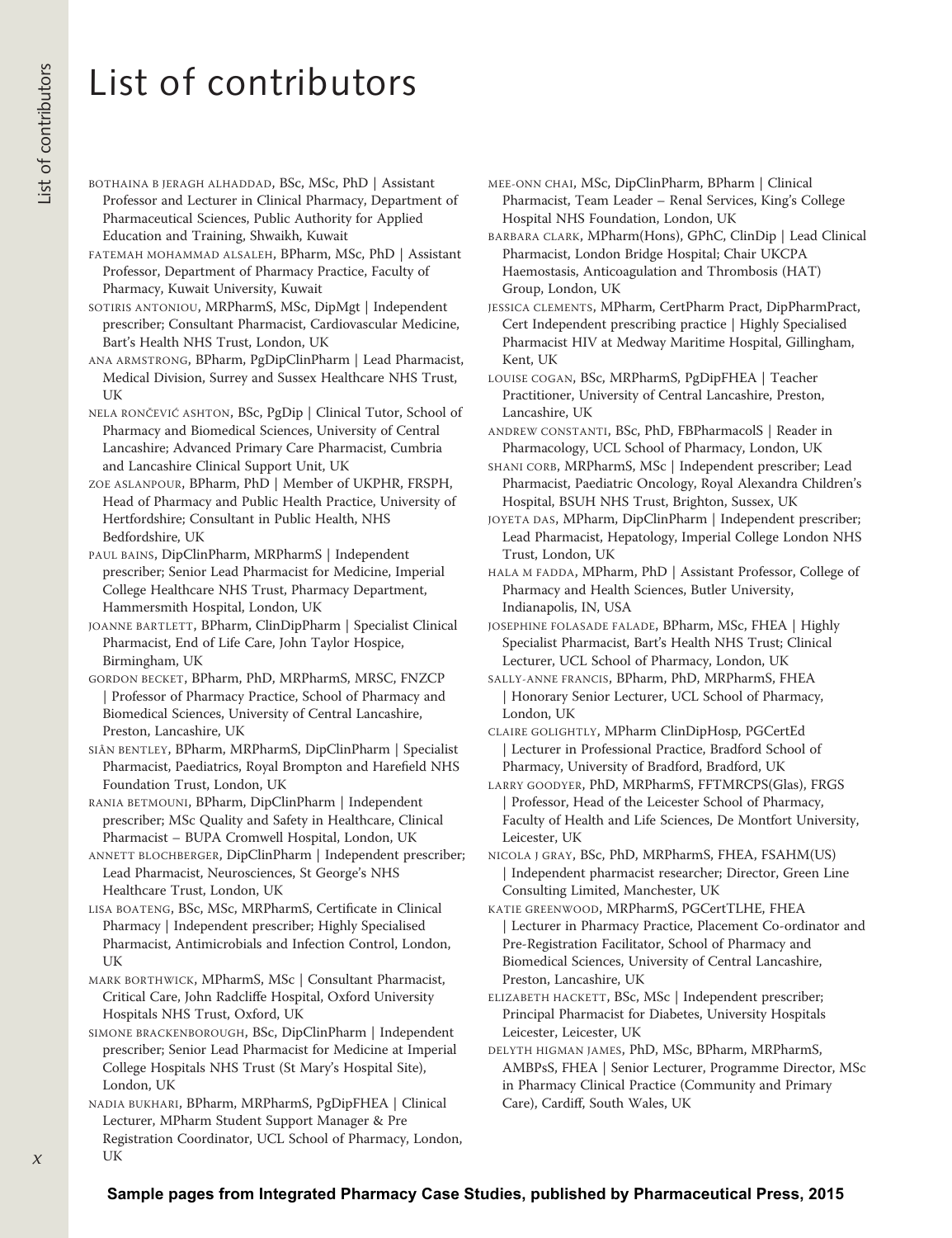TIM HILLS, MRPharmS, DipClin | Independent prescriber; Lead Pharmacist Antimicrobials and Infection Control, Nottingham University Hospitals NHS Trust, Nottingham, UK

STEPHEN HUGHES, MPharm | Specialist Renal Pharmacist, Central Manchester Foundation Trust, Manchester, UK

LYNN HUMPHREY, BPharm, DipPharmPrac, IPP | Senior Lead Pharmacist – Cardiovascular, Imperial College Healthcare NHS Trust, London, UK

ANDY HUSBAND, DProf, MSc, BPharm, MRPharmS | Dean of Pharmacy, Durham University, Durham, UK

MATTHEW <sup>D</sup> JONES, MPharm, PhD, MRPharmS | Senior Pharmacist – Medicines Information, Royal United Hospital Bath NHS Trust, Bath, UK

SARAH <sup>C</sup> JONES, MPharm, MSc, MRPharmS | Locality Lead Pharmacist, Avon and Wiltshire Mental Health Partnership NHS Trust, Bath, UK

NAVEED IQBAL, MPharm, PGClinDip, MSc | Teaching Fellow, Aston University; Prescribing Support Pharmacist for NHS, Birmingham Cross City CCG; community pharmacist

KUMUD KANTILAL, BSc(Pharm), DipPharmPract, Postgraduate award in clinical oncology | Macmillan Principal Pharmacist, Lead for Cancer Education and Training, Guy'<sup>s</sup> and St Thomas' NHS Foundation Trust, London, UK

NAZANIN KHORSHIDI, MPharm, PGDip | Highly Specialist Pharmacist; Orthopaedics and Plastics at Guy'<sup>s</sup> and St Thomas' NHS Foundation Trust, London, UK

STEPHANIE KIRSCHKE, PhD | Senior Lead Pharmacist Haematology, Imperial College Healthcare NHS Trust, London, UK

ROGER DAVID KNAGGS, BSc, BMedSci, PhD, MRPharmS | Associate Professor in Clinical Pharmacy Practice, University of Nottingham; Advanced Pharmacy Practitioner – Pain Management, Nottingham University Hospitals NHS Trust, Nottingham, UK

SARAH KNIGHTON, MPharm, MPharmS | Independent prescriber; Clinical Pharmacy Team Leader, Liver and Private Patient Services, King'<sup>s</sup> College Hospital NHS Foundation Trust, London, UK

ROMAN LANDOWSKI, BSc(Pharm), DipClinPharm | Ward Pharmacist, Maternity Care Unit, University College Hospital, London, UK

JEREMY LEVY, MBBChir, PhD, FHEA, FRCP | Consultant Nephrologist, Imperial College Healthcare NHS Trust, London, UK

NATALIE LEWIS, MPharm, ClinDipPharm, PGCertEd | Senior Pharmacist – Teacher Practitioner, Aston University and University Hospitals Birmingham NHS Foundation Trust, Birmingham, UK

TRACY LYONS, BSc(Pharm), MSc | Lead Pharmacist, Infection, Imperial College Healthcare NHS Trust, London, UK

FIONA MACLEAN, MSc, MRPharmS | Independent prescriber; Lead Clinical Pharmacist, Cancer and Neurosciences, NHS Greater Glasgow and Clyde, Glasgow, UK

JANET <sup>E</sup> MCDONAGH, MB BS, MD, FRCP | Clinical Senior Lecturer in Paediatric and Adolescent Rheumatology, University of Birmingham and Birmingham Children'<sup>s</sup> Hospital NHS Foundation Trust, Birmingham, UK

DUNCAN MCROBBIE, MSc, FRPharmS | Associate Chief Pharmacist, Guy'<sup>s</sup> and St Thomas' NHS Hospital Trust; Clinical Reader, Kings College London, London, UK; Visiting Professor, UCL, UK

CARL MARTIN, PhD, GPhC registrant, MRPharmS, PGCHE | Senior Clinical Teacher, Department of Practice and Policy, UCL School of Pharmacy, London, UK

JAYMI MISTRY, MPharm, DipGPP | Highly Specialist Pharmacist – Acute Medicine (general medicine) and Medicines Safety, London, UK

SANDEEP SINGH NIJJER, MPharm, MBA, GPhC | Pharmacist, UK LELLY OBOH, BPharm, DipClinPharm | Independent prescriber; Consultant Pharmacist, Care of Older People, Guy'<sup>s</sup> and St Thomas' Community Health Services, London, UK

JIGNESH PATEL, PhD, MRPharmS | Clinical Senior Lecturer/ Honorary Consultant Pharmacist, Anticoagulation, King'<sup>s</sup> College London/King'<sup>s</sup> College Hospital, London, UK

NEIL POWELL, MPharm, ClinDip, MRPharmS | Antibiotic and HIV Pharmacist, Royal Cornwall Hospital Trust, Truro, UK

ANNA PRYOR, MPharm, MRPharmS | Lead Pharmacist, A&E and Admissions, Imperial College Healthcare NHS Trust (St Mary'<sup>s</sup> site), London, UK

GEMMA QUINN, PGDip, MRPharmS | Course Director MSc Clinical Pharmacy (Hospital) and MPharm Stage Tutor (Stage 4), University of Bradford, Bradford, UK

TIMOTHY RENNIE, MPharm, PhD | Head of School of Pharmacy (Associate Dean), University of Namibia, Namibia, Africa

IAN ROWLANDS, MRPharmS, DipClinPharm | Independent prescriber; Lead Pharmacist Stroke Services, Imperial College Healthcare NHS Trust, London, UK

IMOGEN SAVAGE, BPharm, PhD, MRPharmS | Senior Lecturer (retired), UCL School of Pharmacy, London, UK

JENNY SCOTT, BSc, PhD, MRPharmS | Independent prescriber; Senior Lecturer in Pharmacy Practice, University of Bath, Bath, UK

LOUISE SEAGER, BPharm, ClinDipPharm, MRPharmS | Senior Specialist Clinical Pharmacist End of Life Care, John Taylor Hospice, Birmingham, UK

RITA SHAH, BPharm, MRPharmS, MSc | Senior Clinical Pharmacist, Critical Care, King'<sup>s</sup> College Hospital NHS Foundation Trust, London, UK

KATE SHARDLOW, MBBS, BPharm, MRCGP | GP and speciality doctor in genitourinary medicine, Chelmsford, Essex, UK

NEELAM SHARMA, BA, PGCert Psychiatric Therapeutics | Registered Pharmacy Technician, Chief Pharmacy Technician, Medicines Management and E&T, South London and Maudsley NHS Foundation Trust, London, UK

ROB SHULMAN, BScPharm, MRPharmS, DipClinPharm, DHC (Pharm) | Lead Pharmacist – Critical Care, Pharmacy Department, University College Hospital; Honorary Associate Professor in Clinical Pharmacy Practice, UCL School of Pharmacy; Honorary Lecturer, Department of Medicine, University College London, London, UK

MERVYN SINGER, MBBS MD MRCP | Professor of Intensive Care Medicine; Head, Research Department of Clinical Physiology, Division of Medicine, University College London, **UK** 

TIMOTHY <sup>J</sup> SNAPE, PhD MSci MRSC, CChemCSci | Lecturer in Medicinal Chemistry, University of Central Lancashire, Preston, Lancashire, UK

NUTTAN KANTILAL TANNA, MRPharmS, DComP, PhD | Pharmacist Consultant, Women'<sup>s</sup> Health and Older People, Women'<sup>s</sup> Services and <sup>a</sup> ffiliated with the Arthritis Centre, NW London Hospitals NHS Trust, London, UK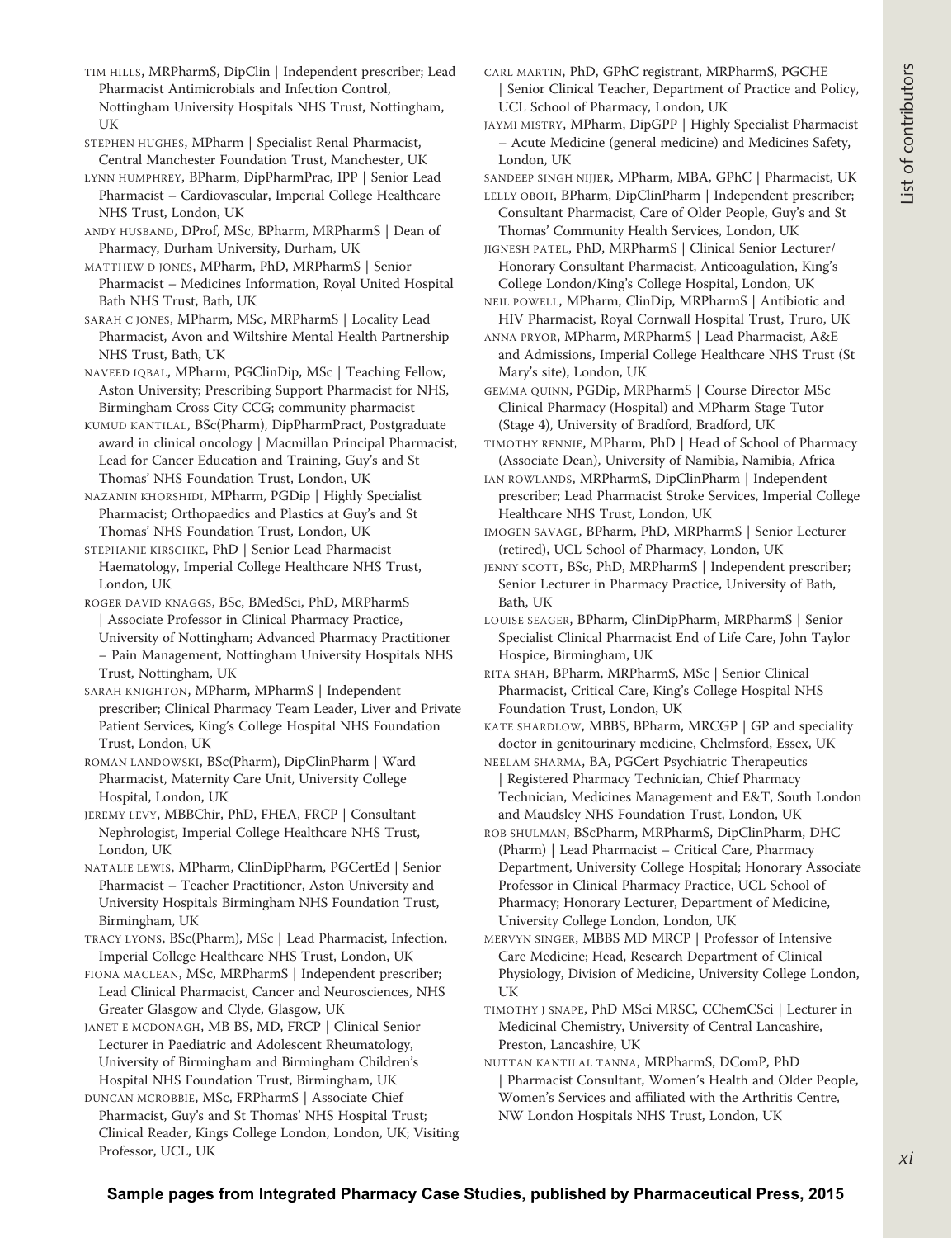- List of contributors List of contributors
- NEIL TICKNER, MPharm, MRPharmS, PGDipClinPharm | Lead Pharmacist Paediatrics, St Mary'<sup>s</sup> Hospital, Imperial College Healthcare NHS Trust, London, UK
- ADAM TODD, MPharm, PhD, MPharmS, MRSC | Lecturer in Pharmacy Practice, Division of Pharmacy, Durham University, Durham, UK
- MARK TOMLIN, PhD, FRPharmS | Independent prescriber; Consultant Pharmacist Critical Care, Southampton General Hospital, Southampton, UK
- STEPHEN TOMLIN, BPharm, FRPharmS | Consultant Pharmacist – Children'<sup>s</sup> Services, London, UK
- CHARLES TUGWELL, BPharm, MSc, MRPharmS, MCLIP | Specialist Clinical Pharmacist, Neurology/Neurosurgery, Royal London Hospital, Bart'<sup>s</sup> Health NHS Trust, London, UK
- SINEAD TYNAN, MPharm, IP, ClinDip, MSc, MRPharmS | Senior Clinical Pharmacist – Liver Services, King'<sup>s</sup> College Hospital, London, UK
- SAMIR VOHRA, BPharm | Lecturer in Clinical Pharmacy Practice, School of Pharmacy and Biomedical Science, University of Central Lancashire, Preston, Lancashire, UK
- PETER <sup>S</sup> WHITTON, BSc, MSc, PhD | Senior Lecturer in Pharmacology, UCL School of Pharmacy, London, UK
- HELEN WILLIAMS, BPharm, PGDip(Cardiol), MRPharmS Independent prescriber; Consultant Pharmacist for Cardiovascular Disease, South London, hosted by Southwark CCG, London, UK
- ELIZABETH <sup>M</sup> WILLIAMSON, BSc, PhD, MRPharmS, PhD, FLS | Professor of Pharmacy and Director of Practice, University of Reading School of Pharmacy, Reading, UK
- KEITH <sup>A</sup> WILSON, BSc, PhD | Professor, Aston University, Birmingham, UK
- STEWART WILSON, BPharm, ClinDipPharm | Lead Pharmacist Cardiology, Imperial College NHS Healthcare Trust, London, UK
- KAY WOOD, BSc, DipClinPharm, PhD, MRPharmS, PGPCTL | Senior Lecturer in Clinical Pharmacy, Birmingham, UK
- KIRSTY WORRALL, BSc, MRPharmS | Teacher Practitioner working with Boots and UCL School of Pharmacy, London, UK
- PAUL WRIGHT, MRPharmS, MSc | Specialist Cardiac Pharmacist, Bart'<sup>s</sup> Health NHS Trust, London, UK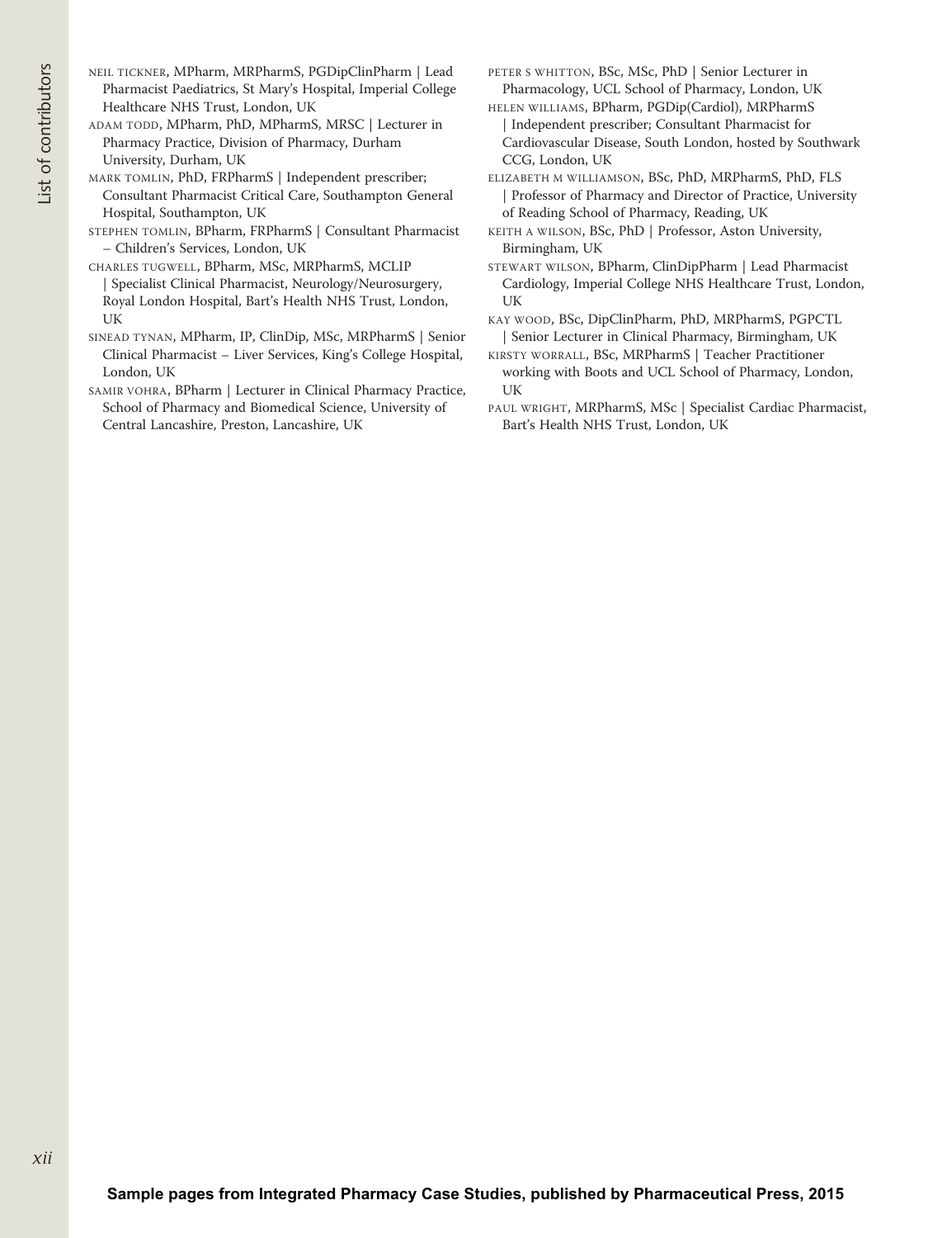# Introduction

## An integrated approach to learning

Within the healthcare team, pharmacists are the recognised medicines experts. They have <sup>a</sup> breadth and depth of understanding about all aspects of medicines that set them apar<sup>t</sup> from other health professionals. As <sup>a</sup> result of their extensive, specialist education and training, pharmacists can conceptualise <sup>a</sup> drug molecule, together with its formulation and delivery, as <sup>a</sup> medicine, and can ensure its safe and <sup>e</sup>ffective use by patients. Pharmacists also have <sup>a</sup> deep understanding of pharmacology and therapeutics, the physicochemical properties of drugs and excipients, biopharmacy and pharmacokinetics, side <sup>e</sup>ffects, contraindications and drug interactions. This is combined with knowledge of the legal and ethical framework in which medicines are supplied, as well as biological causes of disease, and the social and behavioural factors that determine whether <sup>a</sup> patient will obtain optimal benefi<sup>t</sup> from their medication. This hugely varied, complex, integrated, exper<sup>t</sup> knowledge allows pharmacists to make professional judgements relating to medicines, giving them an unchallengeable sphere of expertise, which, when utilised for patient benefit, legitimises pharmacists' professional status.

To be <sup>e</sup>ffective, pharmacists' education must prepare them to be scholars, scientists, practitioners and professionals – no mean feat. A modern undergraduate Masters pharmacy curriculum recognises the importance of both pharmaceutical science and pharmacy practice, which, when seamlessly integrated, prepares graduates for the many professional roles and activities that they will be called upon to undertake now and in the future. Nowadays, pharmacy programmes aim to achieve this integration during <sup>a</sup> student'<sup>s</sup> studies, increasingly incorporating opportunities for workplace learning to provide <sup>a</sup> context in which they learn and apply their scientifi<sup>c</sup> knowledge.

In the UK, the General Pharmaceutical Council (GPhC) regulates the education and training of pharmacists. The GPhC is responsible for accrediting pharmacy degrees and ensuring that

they are fi<sup>t</sup> for purpose. It has published <sup>a</sup> document containing <sup>a</sup> comprehensive set of standards and outcomes against which programmes are accredited and reaccredited (GPhC, 2011). This document highlights: 'Curricula must be integrated ... the componen<sup>t</sup> parts of education and training must be linked in <sup>a</sup> coherent way' and 'Learning opportunities must be structured to provide an integrated experience of relevant science and pharmacy practice'.

## The conception and design of this book

Integration of science with practice, together with its practical application, is at the core of modern pharmacy programmes. The need for pharmacy students to integrate their learning has been <sup>a</sup> guiding principle in the design and production of this book. True integration of all the elements that contribute to pharmacists' knowledge is difficult. This text aims to presen<sup>t</sup> the fundamental aspects of pharmaceutical chemistry, pharmacology, pharmaceutics and therapeutics within <sup>a</sup> patientcare context. Traditional attempts at integration commonly begin with sections of 'underpinning' science, and then build clinical and professional elements onto it. This approach can be superficial and undermines the credibility of any resultant learning exercise. By contrast, in this text, with the help of many experienced practitioner colleagues, each case study is grounded in <sup>a</sup> real-life clinical setting, which has then been used as <sup>a</sup> starting point to illustrate how pharmacists' practice and decision-making are informed by pharmaceutical science.

Thus, the case studies in this book were initially written by pharmacist practitioners, based on their own practice and experience, with additional science content being incorporated later through collaboration with the editorial team. In this way, the science concepts included have <sup>a</sup> direct relevance to contemporary practice. In particular the science is included in the case because it helps inform understanding and decision-making in real-life practice settings: it has earned the right to be there!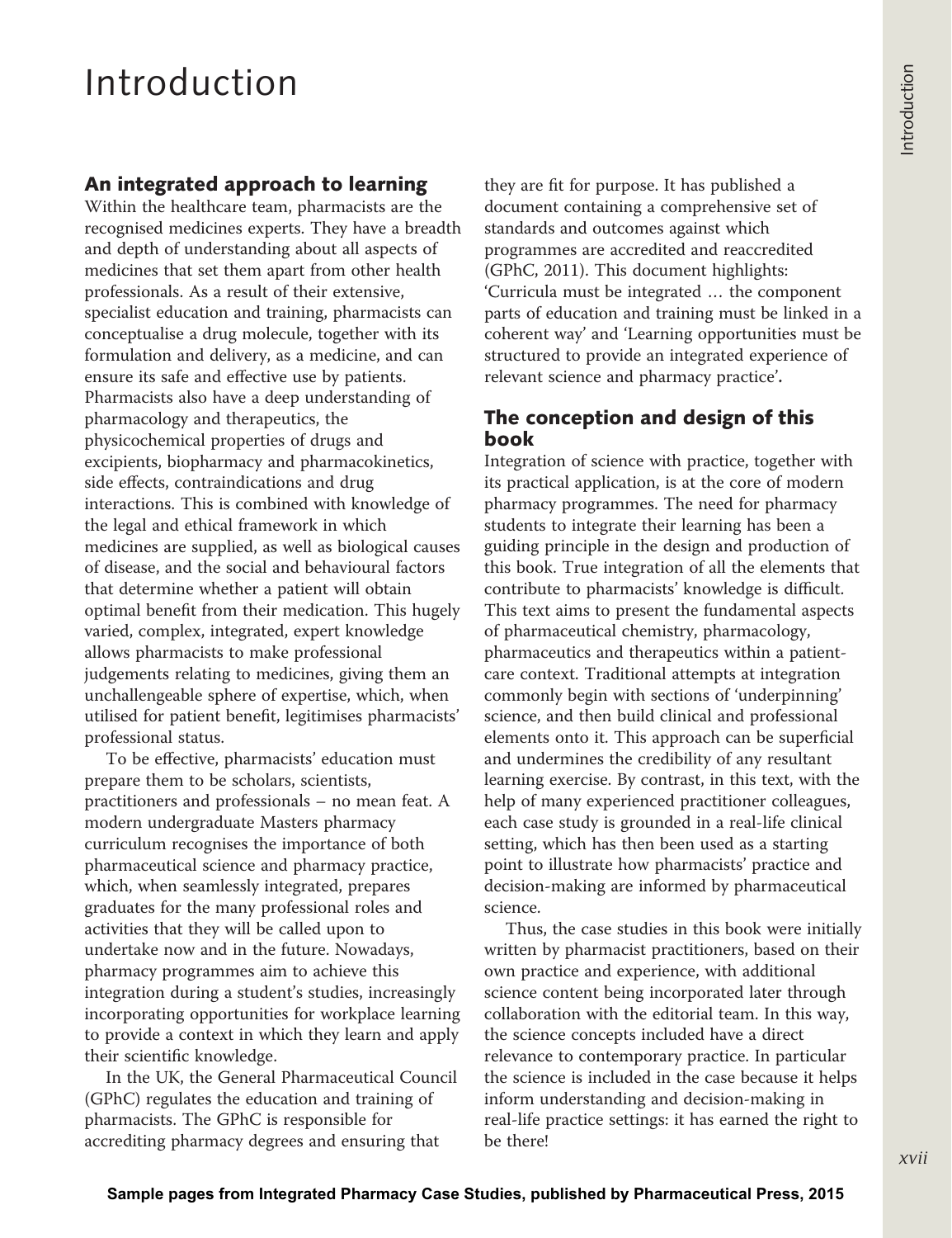The cases have been organised into sections, broadly based on the British National Formulary, the most widely used reference source in pharmacy, where the chapters relate to particular systems of the body (e.g. the cardiovascular system) or to aspects of medical care (e.g. infections). Although this has allowed us to impose some structure, our cases are very diverse and re flect the fact that real patients experience multiple pathologies. They include material relevant to the wider clinical picture.

We have striven to include cases covering the broadest range of clinical conditions, from both community and hospital practice. All the case studies have <sup>a</sup> similar structure. Within each casewe have integrated <sup>a</sup> signi ficant science componen<sup>t</sup> from one or more of pharmaceutical chemistry, pharmacology or pharmaceutics, and in many cases all three. We have included what we believe are the key science concepts. However, it would be impossible to cover in <sup>a</sup> single set of case studies all the pharmaceutical, clinical and behavioural science that appears in an undergraduate pharmacy programme. The goal here is to demonstrate the potential diversity of clinical scenarios and the relevance of scienceacross all.

Most cases describe the use of many drugs in <sup>a</sup> particular clinical setting. Again it has not been possible to detail the chemistry, pharmacology, indications, posology, contraindications, side <sup>e</sup>ffects and formulations for every drug. However, these case studies can be used as <sup>a</sup> starting point to expand learning and application of knowledge across the science and practice disciplines. Each case ends with references/further reading and extended learning points, designed to take the reader'<sup>s</sup> learning beyond the spec<sup>i</sup> fi<sup>c</sup> case; highlighting other relevant, tangential areas of science and practice.

## How to use this book

This book has been designed primarily for use by undergraduate pharmacy students and preregistration trainees. However, it may also be useful for quali fied pharmacists, pharmacy technicians and other health professionals. It will also provide <sup>a</sup> resource for tutors and lecturers to plan and use in learning activities.

We intend this book to be free standing: <sup>a</sup> learning and teaching aid to promote integration and contextualisation of material learned during

undergraduate studies. It is not <sup>a</sup> textbook. There are plenty of excellent textbooks that will provide <sup>a</sup> detailed understanding of the subjects that are introduced here. The case studies provided are of varying complexity, independent of each other and not intended to be read sequentially.

Each case begins with <sup>a</sup> set of Learning outcomes which provides an overview of what is contained in the case study and highlights what the reader should be able to do having studied the case.

Each, detailed Case study begins with contextual information about <sup>a</sup> patient, including the medical and drug histories. This equates to the level of information likely to be available to <sup>a</sup> pharmacist on consulting medical notes, or talking with other members of the healthcare team or to the patient and/or their carer. The cases are interspersed with, and followed by, <sup>a</sup> series of questions. These are the sort of questions that pharmacists will ask themselves when encountering such <sup>a</sup> case in practice, or questions that might be asked of pharmacists by patients or other health professionals. We recommend that readers consider each question based initially on their current knowledge, before accessing additional sources such as the current *British* National Formulary, lecture notes, NICE guidance, websites and textbooks. At times, supplementary information may be revealed as the case progresses, which may take readers in a different direction or cause them to reflect and re-evaluatetheir previous responses and recommendations.

The cases and questions are followed by <sup>a</sup> section entitled Case discussion. We have chosennot to supply discrete answers for each question. Such an approach gives the impression that <sup>a</sup> de finite answer is possible; that all questions have right and wrong answers. Professional practice demonstrates that real-life issues cannot beconsidered in such <sup>a</sup> black-and-white manner, and what demarcates the professional is their appreciation and acceptance of uncertainty and their ability to make judgements based on the available evidence. 'Answers' to the questions can be found in this section, but there is much more besides, because the case is considered in its clinical, practice and science context. Having read this section, refer back to the questions posed in the case, consider how you might answer them in light of this information, and think of what additional questions you might now ask and what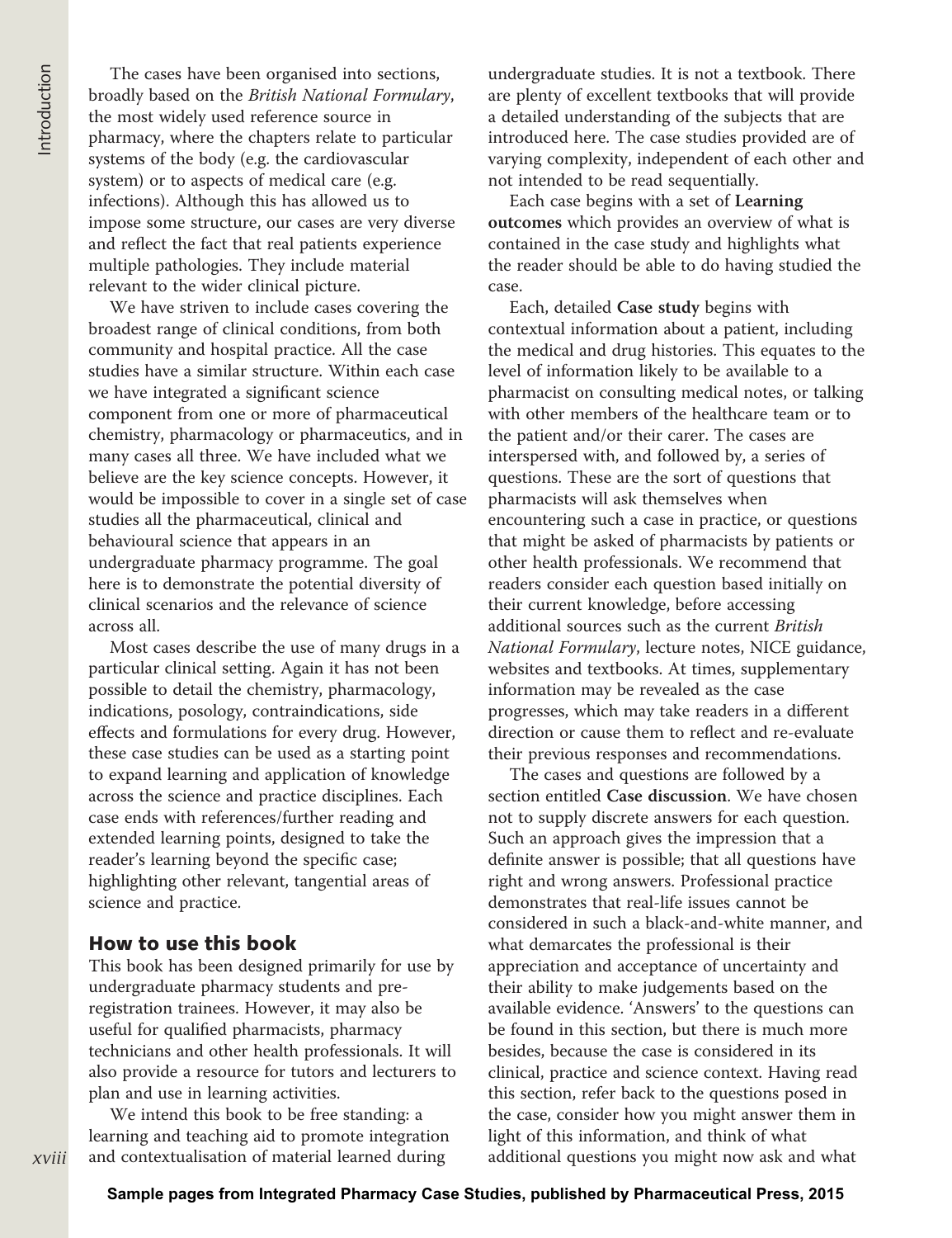further information you would like. This is the spur to References and further reading. We have also provided some Extended learning questions, representing our own thoughts for how this case might encourage useful further study. Hopefully, you will also have formulated your own questions. Finally, although all the cases are 'practice' focused, in some instances we have included Additional practice points, highlighting supplementary practice issues that may be tangentially linked to the substance of the case study, or alluding to pertinent debates and concerns within pharmacy.

The cases have been written by practitioners with academic input, representing current clinical and scienti fi<sup>c</sup> knowledge, and are informed by the experience, expertise and opinions of the authors. They should not be taken as <sup>a</sup> template for professional practice. Readers are reminded that knowledge, pharmacotherapy and treatment guidelines are continually changing and that pharmacists are called on to make judgements based on their own knowledge and experience. Be prepared, at times, to disagree with what you read!

## Conventions used in the text

With the widely di fferent backgrounds of the contributing authors, there were inevitably di fferences in terminologies, units of measurement, etc., between cases. Also clinical and science conventions often diverge. Thus, in this text we express drug doses as mg, micrograms (written in full), etc., as is accepted in clinical practice (to minimise the risk of prescribing errors), but follow scienti fi<sup>c</sup> conventions forclinical data and other measurements, e.g. we have used  $\mu$ g throughout (rather than microgram or mcg) to express  $10^{-6}$  grams.

Most cases include medicines that are currently being used or are to be used by <sup>a</sup> patient. Note that all doses are for the oral route (p.o.), unless otherwise stated; dosing instructions are indicated as standard Latin abbreviations, e.g. t.d.s. We have ensured that the names of the medicines referredto in the case studies are as found in the mostcurrent version of the British National Formulary (BNF 68, September 2014) at the time of writing. Occasionally, the proprietary name of <sup>a</sup> product

has also been included, where this is appropriate to the context of the case.

## The editorial team and the case study authors

The authors of the cases were chosen because oftheir experience as practising pharmacists, their unique knowledge of <sup>a</sup> particular area of practice or therapeutics, and their ability to communicate to early years pharmacists. The large majority of the authors currently practise as pharmacists in the community and hospitals, and the cases re flect that contemporary practice. Their enormous, learned contributions to this text are testament tothe vast expertise that UK clinical pharmacists now possess and use daily for patient bene fit.

The editorial team, all with pharmacy degrees, has extensive experience in teaching undergraduate and postgraduate pharmacists, as well as pharmacy technicians. Between them, they conduct research and teach in the core disciplines of pharmacy, namely pharmacy practice, pharmaceutics, chemistry and pharmacology. They have worked together building up the case studies supplied by the authors to ensure that each case integrates current science and practice, is coherent, and provides <sup>a</sup> tool for <sup>e</sup> ffective learning.

The authors and editors have worked together with the shared belief that this is <sup>a</sup> valuable andworthwhile project. The collaboration has led to an innovative learning resource, which has drawn on the collective knowledge and experience of <sup>a</sup> very diverse group.

This collection of case studies has been <sup>a</sup> grea<sup>t</sup> pleasure to produce. In the process, we have realised the enormous range of subjects of which pharmacists require <sup>a</sup> deep knowledge and understanding, in order to make their unique contribution to healthcare. We hope that readers will derive the same enjoyment, and that this book clearly illustrates how the various disciplines that comprise pharmacy can complement, suppor<sup>t</sup> and inform each other, such that pharmacists truly are medicines experts.

## Reference

General Pharmaceutical Council. Future Pharmacists: Standards for the initial education and training of pharmacists. London: GPhC, 2011.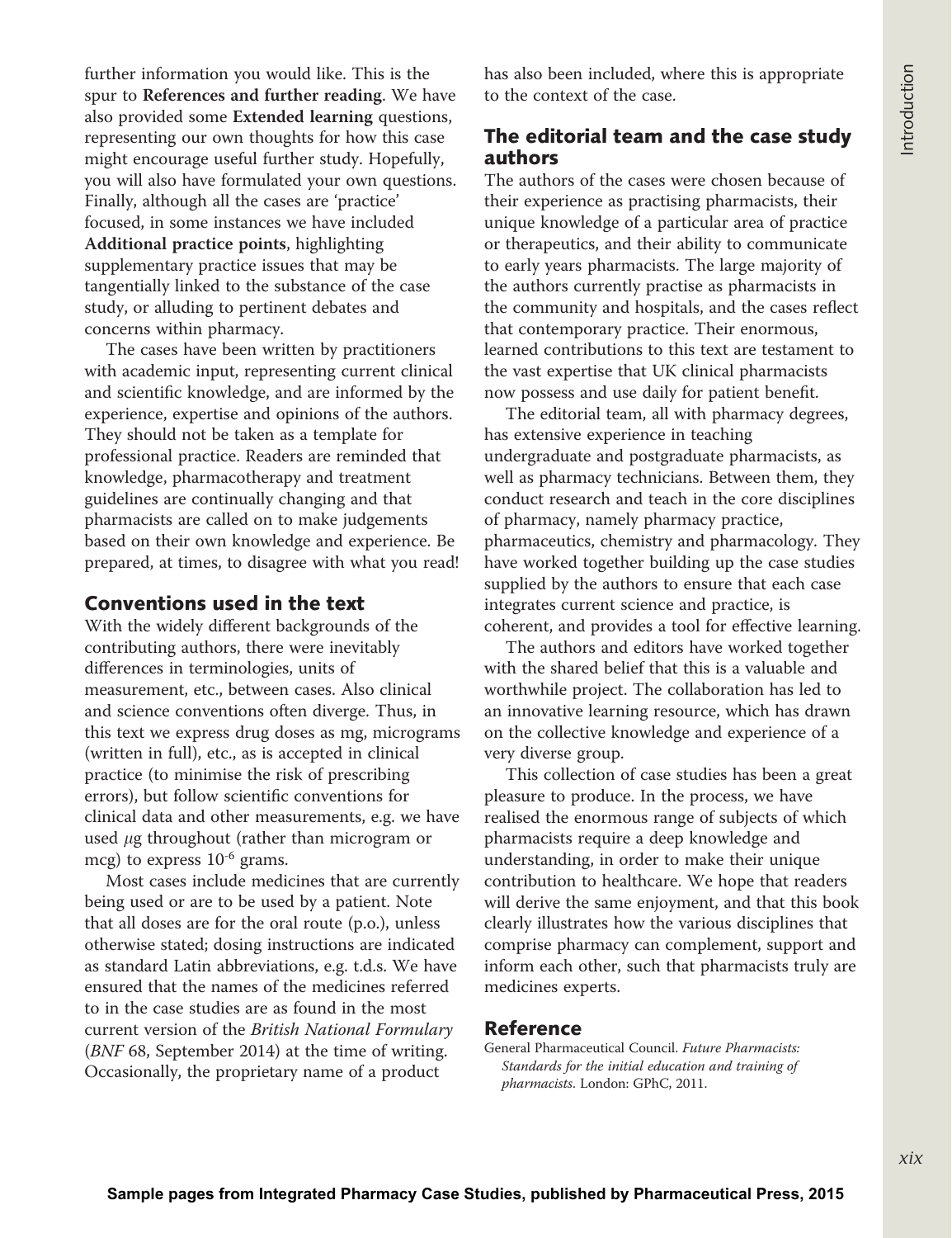## INTRODUCTION

This section contains five cases centred onpatients with respiratory diseases, namely: asthma, chronic obstructive pulmonary disease (COPD), cystic fibrosis and cough.

## Case 1Asthma  $\blacktriangleright$  89

This case is based on <sup>a</sup> patient with asthma who is receiving regular treatment with <sup>a</sup> salbutamol pressurised metered-dose inhaler (pMDI). The pathophysiology, signs and symptoms of asthma are outlined, then the treatment options in asthma are described, particularly in relation to stepping up and stepping down therapy. The mainstays of asthma therapy are inhaled  $\beta_2$ -adrenoreceptor agonists and glucocorticoids, and the chemistry of these agents is briefly outlined. The most frequently prescribed inhalation devices, pMDIs, are described and their formulation considered. Toenhance the <sup>e</sup>fficiency of drug delivery in the airways, and ease of use by patients who experience difficulties with pMDIs, they may be used with spacer devices. Alternatively dry powder inhalers may be prescribed as <sup>a</sup> means of delivering drugs to the lungs. The formulation and use of these devices are outlined. Ultimately, as the case illustrates, the benefi<sup>t</sup> that patients receive from prescribed medicines will depend on their adherence to the prescribed regimen and the ability to use their inhalation device correctly.

## Case 2

## Treating an acute severe asthma exacerbation  $\blacktriangleright$  93

This case continues the theme of asthma, with an acute exacerbation as the focus. It considers thepathophysiology and classifications of acute asthma, and the signs and symptoms of acute asthma exacerbations. Common triggers of an

exacerbation, such as medicines, allergens, exercise, non-compliance and infection, are identified. The chemistry and delivery of beclometasone dipropionate are considered, before the various treatment options in asthma exacerbations, such as high-flow oxygen, nebulised  $\beta_2$ -adrenergic receptor agonists, oral steroids and nebulised ipratropium bromide, are outlined. The pharmaceutical monitoring, follow-up and treatment are described. The case also allows for <sup>a</sup>comparison of the key features of various types of inhalation device (pMDIs, dry powder inhalers, nebulisers) and emphasises the need for patient counselling in the use of these devices.

## Case 3

## Nebulised therapy for chronic obstructive pulmonary disease  $\triangleright$  97

This case describes an elderly ex-smoker, previously diagnosed with, and treated for, COPD, requiring hospitalisation for an exacerbation. The pathophysiology, symptoms, signs and diagnosis of COPD are outlined, followed by the treatment options, particularly in relation to exacerbations. The chemistry and pharmacology of long- and short-acting  $\beta_2$ -adrenergic receptor agonists, particularly salbutamol and salmeterol, are described, and related to their clinical use and adverse <sup>e</sup>ffects. The place of nebuliser therapy in COPD is described, together with the operating principles and designs of commercially available nebulisers (air-jet, ultrasonic and mesh). Practical considerations relating to patients' use and maintenance of nebulisers are considered.

## Case 4Paediatric cystic fibrosis  $\blacktriangleright$  101

This case describes the treatment of allergic bronchopulmonary aspergillosis (ABPA) in <sup>a</sup> child with cystic fibrosis (CF). The aetiology of CF and the role of different medications routinely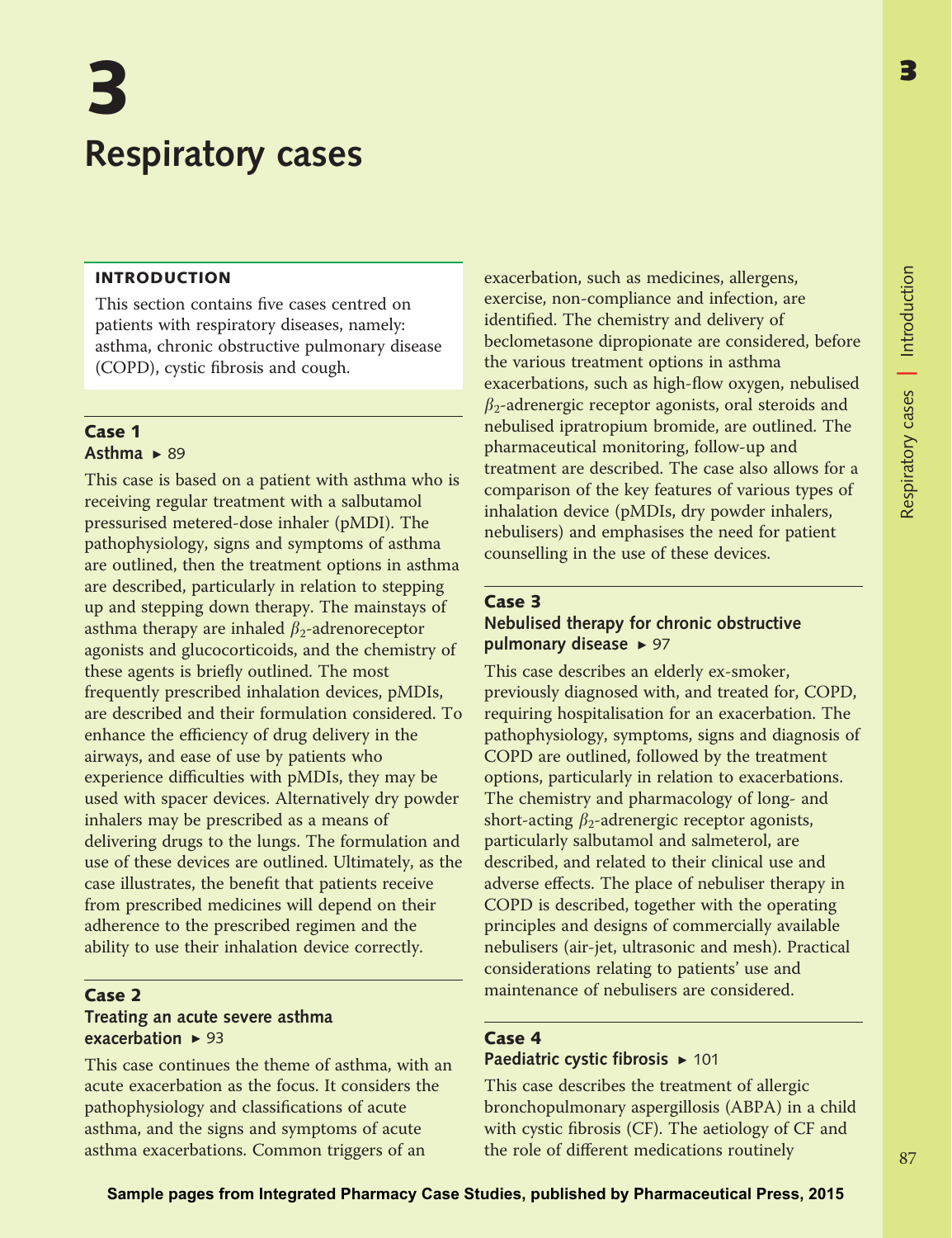prescribed for <sup>a</sup> patient with CF are outlined. The chemistry and mode of action of the proton pump inhibitor (PPI), omeprazole, used to treat gastrooesophageal re flux, frequently presenting in CF patients, are described. Itraconazole is used to treat patients with ABPA. The formulation strategies to enhance this water-insoluble drug'<sup>s</sup> bioavailability are outlined. The clinical use and delivery of nebulised antibiotics and dornase alfa (DNase), an enzyme that cleaves extracellular DNA in the sputum, aiding its removal, are described. The case ends with <sup>a</sup> discussion of theuse of shared-care protocols to ensure consistency of care across the primary care –secondary care interface, and consideration of medicines managemen<sup>t</sup> in the home, which can be <sup>a</sup> complex task for this patient group.

# Case 5

Cough  $\blacktriangleright$  108 This case describes the treatment of cough in <sup>a</sup> young person, which is, possibly, smoking related. The case starts by considering the pathophysiology, signs, symptoms and diagnosis of di fferent types of cough and the appropriate treatment. The use of mnemonics such as WWHAM is outlined, to ensure <sup>e</sup> ffectivequestioning of <sup>a</sup> patient when determining <sup>a</sup> diagnosis. The chemistry and mechanism of action

of expectorants and opiate antitussives, widely used to treat coughs, are considered. Symptoms indicating that <sup>a</sup> patient with <sup>a</sup> cough should be referred to another healthcare professional are described. The opportunity for <sup>a</sup> pharmacist to <sup>o</sup>ffer lifestyle advice, particularly in relation to smoking cessation, is highlighted.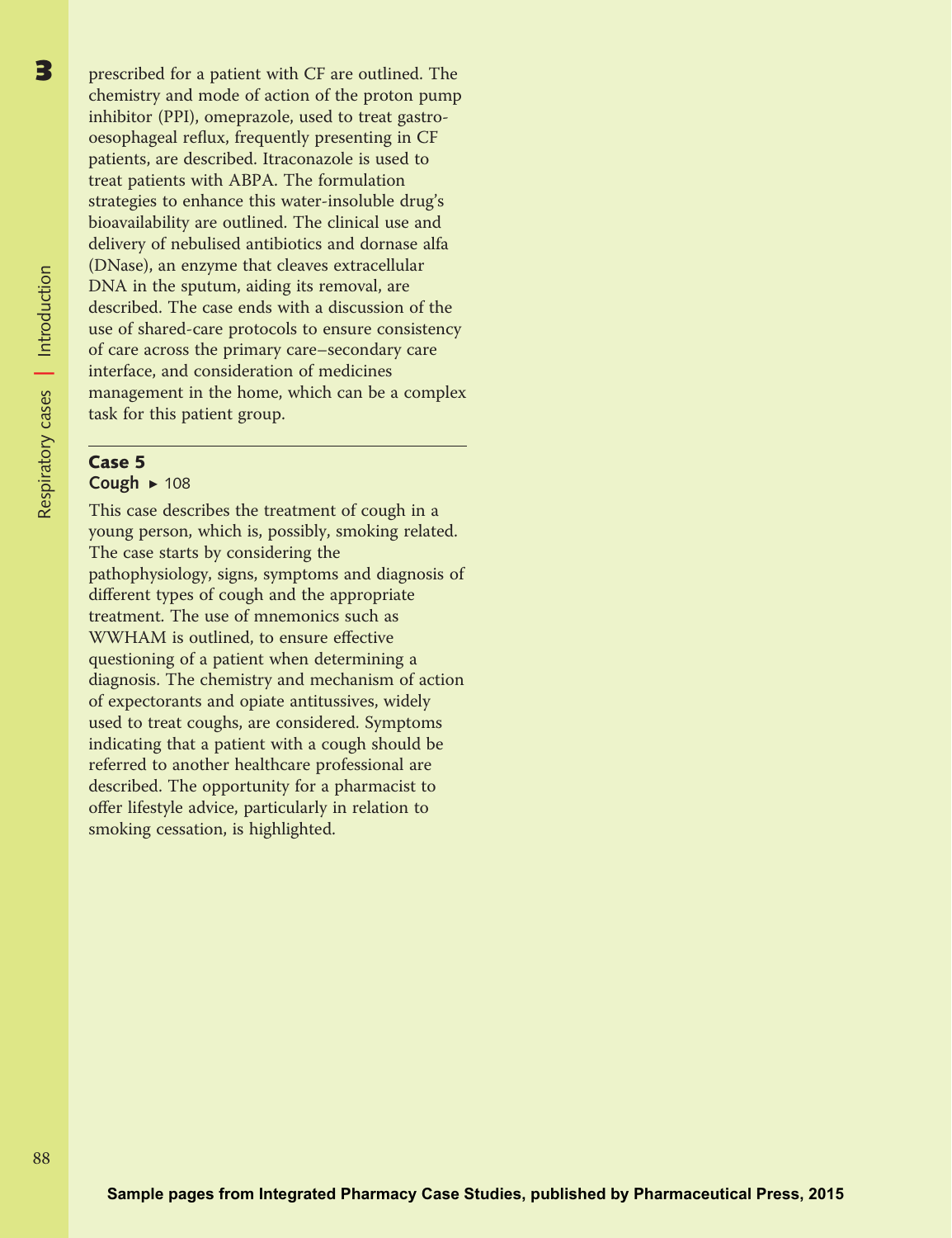# Case 1Asthma

GEMMA QUINN

## LEARNING OUTCOMES

At the end of this case, you will be able to:

- . Outline the pathophysiology, and signs and symptoms of asthma
- . Describe the treatment options in asthma, particularly in relation to stepping up and stepping down therapy
- . Outline the chemistry of glucocorticoids and  $\beta_2$ -adrenoreceptor agonists used in the treatment of asthma
- . Outline the formulation of pressurised metered-dose inhalers
- . Describe the use of spacers with pressurised metered-dose inhalers
- . Outline the formulation of dry powder inhalers
- . Consider the issues that may <sup>a</sup> ffect adherence in asthma, and make appropriate treatment recommendations to improve this

## Case study

Miss GN is <sup>a</sup> 19-year-old young woman who is currently studying for <sup>a</sup> degree in English at the local university. She was diagnosed with asthma when she was <sup>7</sup> years old and her regular prescription is for salbutamol pMDI 200 micrograms when required.

- .? What is asthma?
- **.** What are the most common signs and symptoms of asthma?
- **•** How is a diagnosis made?
- .? What non-pharmacological treatment options are available?
- **2** What is the first-line pharmacological treatment in asthma?

Miss GN came to the pharmacy to collect her third prescription for <sup>a</sup> salbutamol pMDI in <sup>4</sup> weeks. The pharmacist asked to speak to her and discovered that she was currently using her inhaler five to six times <sup>a</sup> day. Miss GN was referred to her GP and returned <sup>a</sup> few days later with <sup>a</sup>

## prescription for beclometasone (Clenil) 200 micrograms twice daily, via <sup>a</sup> spacer.

- .? When is it appropriate to start treatment with inhaled corticosteroids?
- **O** What is a pMDI and what are the benefits of using <sup>a</sup> spacer?

Miss GN continued to collect her prescriptions for salbutamol and beclometasone, but after <sup>a</sup> few months she complained that she was still using her salbutamol up to four times <sup>a</sup> week and was waking at night. She also found it difficult to carry the spacer and two inhalers around with her, meaning that she sometimes missed doses. The pharmacist suggested seeing her GP again for <sup>a</sup> review. Miss GN subsequently presented with <sup>a</sup> prescription for budesonide/formoterol (Symbicort 100/6 Turbohaler), two puff<sup>s</sup> twice daily and one puff when required (SMART regimen: single inhaler maintenance and reliever therapy).

- .? What sort of inhalation device is <sup>a</sup> Turbohaler, and how does it di ffer from <sup>a</sup> pMDI?
- **2** Draw the structures of budesonide and formoterol. How are they related to other steroids and  $\beta_2$ -adrenergic receptor agonists used in asthma?
- **O** What issues may affect adherence with asthma treatments, particularly in Miss GN'<sup>s</sup> case?
- .? What is the SMART regimen and when is it recommended?

Miss GN asks you whether she might be able to reduce her inhalers in the future.

.? When should inhaler therapy be stepped down?

## Case discussion

## — Asthma and its pathophysiology

Asthma is one of the most common respiratory diseases in the UK, with about <sup>a</sup> fifth of children (21%) and 15% of adults <sup>a</sup> ffected. It ischaracterised by 'reversible' obstruction of the airways, caused by <sup>a</sup> combination of bronchial hyper-responsiveness, in flammatory changes in the airways, and increased numbers of eosinophils and activated T cells. It is usually an allergic condition, with common triggers including pollen, dust,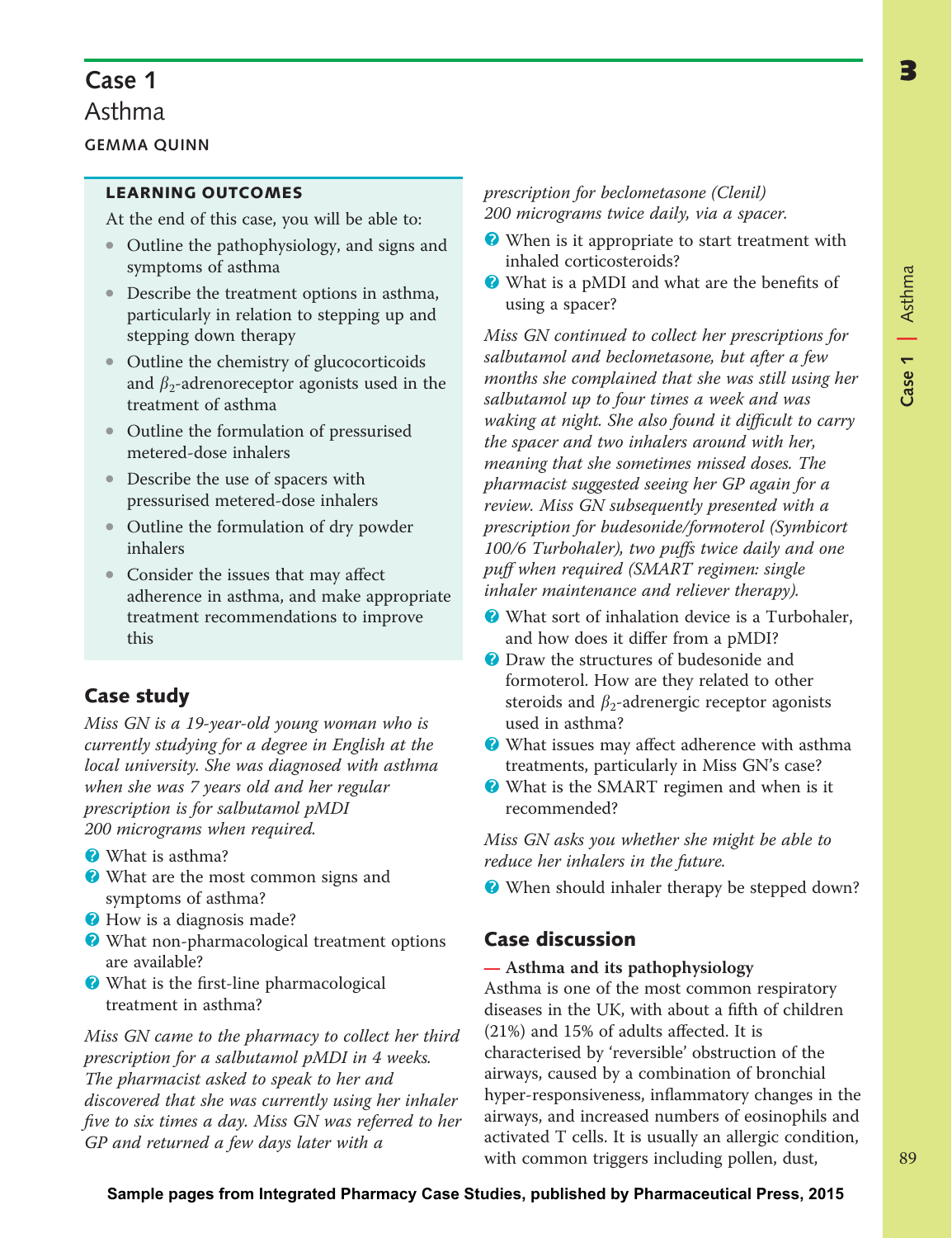animal dander, respiratory infections, medicines (e.g. b-blockers and non-steroidal anti-in flammatory drugs [NSAIDs]), cold air, strong emotions and exercise.

#### — Signs and symptoms of asthma

Symptoms characteristic of asthma include wheeze, breathlessness, chest tightness and cough. Symptoms usually occur in response to <sup>a</sup> trigger and are often worse at night and early in the morning. There is also frequently <sup>a</sup> family history of asthma or atopic (hyperallergic) disorders.

There is no agreed de finition of asthma, so <sup>a</sup> diagnosis is made based on the pattern of signs and symptoms, where there is no probable alternative diagnosis. Spirometry is the preferred method of demonstrating fluctuating air flow obstruction in asthma, although <sup>a</sup> normal spirogram does not exclude <sup>a</sup> diagnosis of asthma.

## — Pharmacological and non-pharmacological treatment options for asthma

Many patients can identify triggers for their asthma and, where possible, these should be avoided, particularly where they include dust mites and passive smoking. Where dust mites are felt to be <sup>a</sup> trigger, patients can try methods such as mattress barrier systems and high temperature washing of bed linen. However, this can be expensive and is not of proven bene fit.

Management of asthma is mainly pharmacological, with the aim of achieving 'complete control'. This can be de fined as:

- . No daytime symptoms
- . No night-time awakening due to asthma
- No need for rescue medication ( $\beta_2$ -agonist)
- . No exacerbations
- . No limitations on activity, including exercise
- Normal lung function ( $FEV_1$  and/or  $PEF > 80\%$ of predicted or best)
- . Minimal side <sup>e</sup> ffects of medication.

Mild asthma may be managed with a  $\beta_2$ adrenoreceptor agonist taken only when required. The British Thoracic Society/Scottish Intercollegiate Guidelines Network (BTS/SIGN) guidelines do not recommend one drug over any other, but in practice salbutamol is the usual choice.

## — Stepping up treatment: initiating inhaled corticosteroids

Patients should be considered for inhaled corticosteroids if they are symptomatic and/or

need to use their  $\beta_2$  agonist three times a week or more, if their symptoms wake them at least once <sup>a</sup> week or if they have had an exacerbation in the last 2 years. The use of two or more canisters of  $\beta_2$ agonist <sup>a</sup> month, or <sup>10</sup> –12 pu ff<sup>s</sup> per day, indicates that patients are poorly controlled and at risk of fatal or near-fatal asthma.

Adults are usually started on the equivalent of <sup>200</sup> micrograms beclometasone twice daily, whereas <sup>100</sup> micrograms twice daily is usually prescribed for children. It is important to note that different formulations of beclometasone are notbioequivalent; some pMDI products are solution formulations in hydro fluoroalkane (HFA) propellants and others are suspension formulations producing di fferent drug deposition pro files within the lung. Consequently, preparations should always be prescribed by brand proprietary name.

## — Chemical properties of glucocorticoids and  $\beta_2$ -adrenoreceptor agonists

Budesonide is <sup>a</sup> glucocorticoid that is closely related to beclometasone dipropionate, and both drugs have essentially the same steroid skeleton. The principal di fference is that beclometasone is prepared as the dipropionate ester, whereas budesonide contains an acetal group. Beclometasone dipropionate is <sup>a</sup> prodrug: the lesshindered ester (at carbon-21) is hydrolysed to give the more active monopropionate metabolite. Budesonide already has <sup>a</sup> free primary hydroxyl at carbon-21 so is not <sup>a</sup> prodrug.

Formoterol is structurally similar to other longacting  $\beta_2$ -adrenoreceptor agonists such as salmeterol. Formoterol has an extended lipophilic substituent on the secondary amine nitrogen. This results in <sup>a</sup> greater <sup>a</sup> ffinity for, and longer residence time, on the  $\beta_2$ -receptor, thereby prolonging its duration of action. Only the  $(R,\!R)$ stereoisomer of formoterol is biologically active.

— Pressurised metered-dose inhalers

The pMDIs comprise an aluminium container/ canister containing <sup>a</sup> lique fied aerosol propellant (HFA 134a or 227). The drug is either dissolved or dispersed as micronised particles (usually 2–5  $\mu$ m) in the propellant liquid within the canister. Evaporation of propellant within the headspace of the canister provides <sup>a</sup> pressure (the saturation vapour pressure of the propellant gas), which expels liquid from the canister, via <sup>a</sup> metering valve; this sits in <sup>a</sup> plastic actuator. Excipients in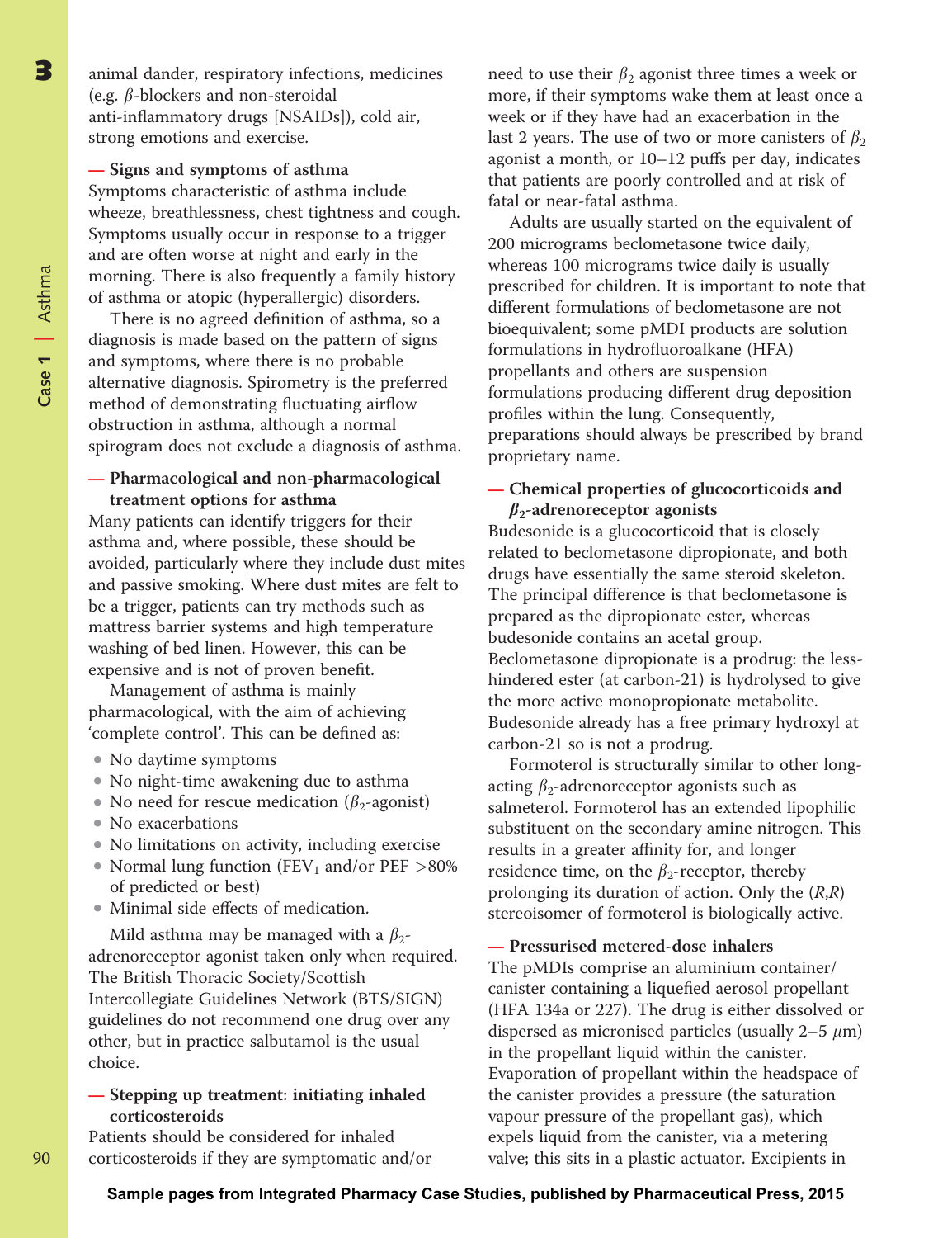3



the formulation may include <sup>a</sup> surfactant, such as sorbitan ester, lecithin or oleic acid, which acts as <sup>a</sup> suspending agen<sup>t</sup> in suspension formulations, and ethanol as <sup>a</sup> co-solvent to aid in thedissolution of drug or surfactant.

#### — Use of spacers

Many patients find using <sup>a</sup> pMDI very difficult and use it incorrectly. One study found that only <sup>23</sup>– 43% of patients can use <sup>a</sup> pMDI correctly; this figure was 55–57% for patients using <sup>a</sup> pMDI with <sup>a</sup> spacer.

Spacers are plastic devices used by some patients together with <sup>a</sup> pMDI. They reduce the velocity of the aerosol emitted from the pMDI, remove large droplets by impaction with the spacer walls, provide time and space for propellant to evaporate from droplets, allowing <sup>a</sup> fine aerosol to be produced, and remove the need for patients to inhale at the same time as actuating the pMDI.

The use of a  $\beta_2$ -adrenoreceptor agonist with a spacer in mild and moderate exacerbations has been shown to be as <sup>e</sup>ffective as treatment with <sup>a</sup>nebuliser, making <sup>a</sup> spacer <sup>a</sup> vital par<sup>t</sup> of an asthma personal managemen<sup>t</sup> plan. It is important to note that spacers should be cleaned monthly and changed at least every 6–<sup>12</sup> months.

The use of <sup>a</sup> spacer with inhaled corticosteroids may also reduce the risk of oral candidiasis. Rinsing the mouth with water or brushing the teeth after inhaling the dose are also sometimes

tried, but there is little evidence to confirm the <sup>e</sup>ffectiveness of any of these interventions.

#### — Dry powder inhalers

The Symbicort Turbohaler is <sup>a</sup> dry powder inhaler (DPI) from which drug is inhaled as <sup>a</sup> cloud of fine particles. DPIs have several advantages over pMDIs. They are propellant free and usually do not contain any excipients, other than <sup>a</sup> carrier (see below). They are breath actuated, so the problems for patients of coordinating actuation and inhalation are removed.

The drug (with a particle size usually  $\lt 5 \mu m$ ) and excipients (if present) is either preloaded in an inhalation device (e.g. Turbohaler, Accuhaler), or pu<sup>t</sup> into hard gelatin capsules (e.g. Handihaler), which are loaded into <sup>a</sup> device before use.

The small drug particles produced by micronisation (milling) have poor flow properties, due to their high surface energy. To improve their flow, and aid device manufacture and delivery of drug from the device, particles are generally mixed with larger 'carrier' particles (30–150  $\mu$ m) of an excipient, usually lactose. Some formulations also contain fine lactose particles or magnesium stearate to optimise the formulation properties. During inhalation, the turbulent airflow generated within the inhalation device should be sufficient for the deaggregation of the drug/carrier aggregates, with drug particles carried in the inhaled air deep into the airways. Most DPI formulations contain <sup>a</sup> carrier; some Turbohaler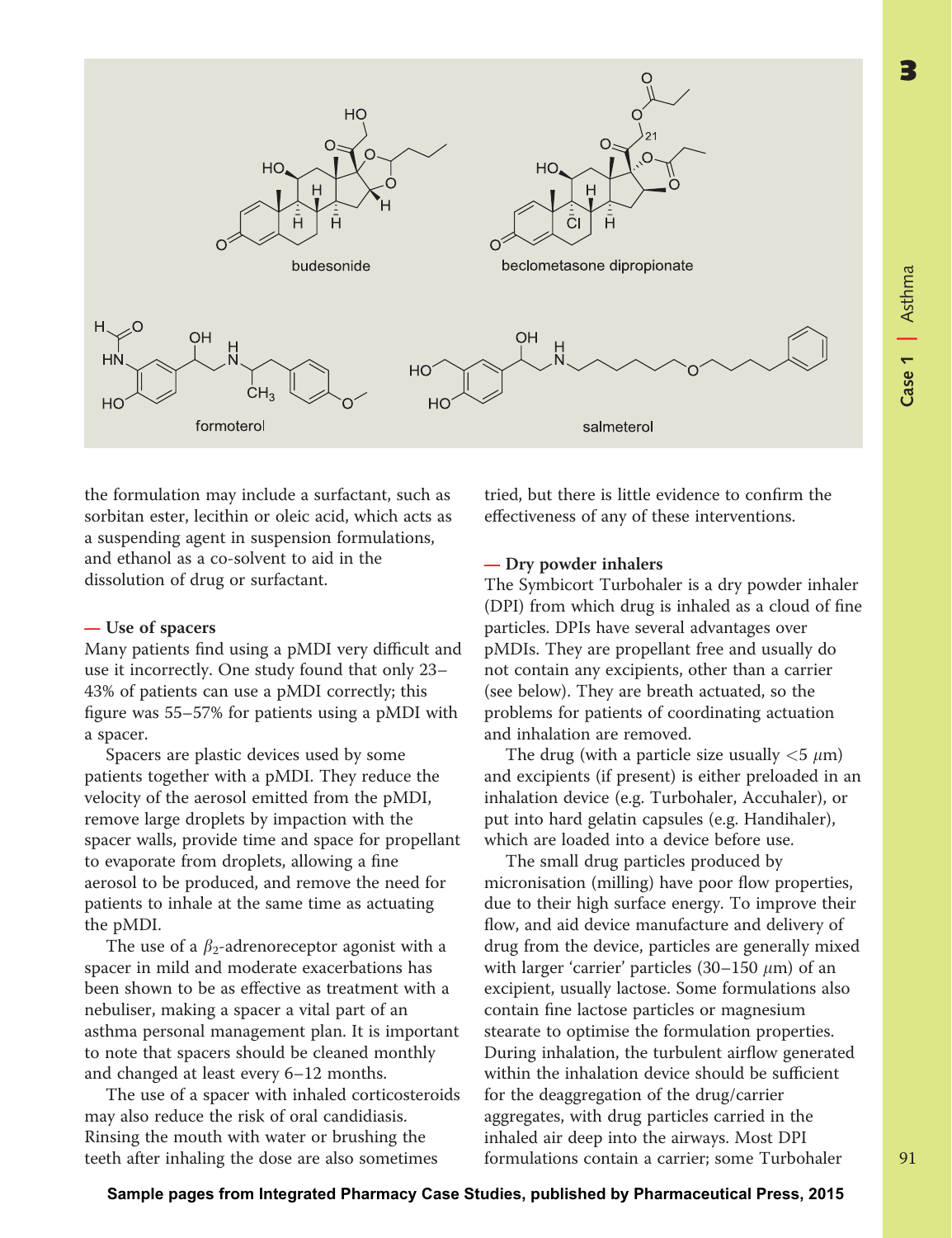Е.

formulations do not. Instead, drug particles are loosely aggregated, and these aggregates are broken up by turbulent air flow created in the device during inhalation by patients.

## — Factors <sup>a</sup> ffecting adherence with asthma treatments

Patients may find it di fficult to adhere to treatments for asthma. This may be intentional or unintentional. As already discussed, achieving correct inhaler technique is very di fficult. DPIs may be preferable (53 –59% of patients use correct inhaler technique), although alternative devices to <sup>a</sup> pMDI should be prescribed according to patient preference and local cost. The type of device may be limited by the drug, so it may be appropriate to change the drug, e.g. beclometasone is not available as <sup>a</sup> Turbohaler, whereas budesonide is. There are also devices available to measurepatients' inspiratory flow and match this to the most appropriate device.

The side <sup>e</sup> ffects of inhaled corticosteroids may discourage patients from adhering to their prescribed regimen, as may lifestyle issues. As <sup>a</sup> student Miss GN may have <sup>a</sup> busy social life and live away from home; this may impact on her ability to have inhalers with her when needed and she may bene fi<sup>t</sup> from having more than one of each inhaler available, e.g. one to keep at both her student and her home addresses.

Pharmacists can make <sup>a</sup> huge impact by teaching patients how to use their inhalers correctly, recommending changes to alternative devices when appropriate and making other practical suggestions that may help with adherence.

## — The SMART regimen

Studies have shown that the SMART (single inhaler maintenance and reliever therapy) combination of budesonide/formoterol can safely and <sup>e</sup> ffectively be used as an asthma reliever as well as <sup>a</sup> preventer in primary care asthma management, with formoterol acting as quickly as salbutamol. This can be prescribed if control is not achieved with standard dose inhaledcorticosteroids. When this regimen is prescribed, the total daily dose of inhaled steroid should not be decreased, and patients should be advised that

the regimen will require review if they need to use the reliever once <sup>a</sup> day or more on <sup>a</sup> regular basis.

This may aid adherence because the patient requires only one dry powder inhaler (and therefore no spacer).

#### — Stepping down treatment

Once <sup>a</sup> patient'<sup>s</sup> asthma has been controlled, 'stepping down' should be considered. The most appropriate drug to be reduced should be considered in view of current dose, side <sup>e</sup> ffects andbeneficial <sup>e</sup>ffects of the current dose, as well as the severity of asthma and patient preference.

If stepping down inhaled steroids, reductions should be considered every <sup>3</sup> months, with <sup>a</sup> dose reduction of 25 –50% at <sup>a</sup> time.

## EXTENDED LEARNING

- . How are inhalation products formulated and manufactured?
- . What are the mechanisms whereby inhaled particles are deposited in and cleared from the airways?
- . Why is particle size such an important property of inhalation aerosols?
- . What methods are used to reduce the size of particles and to measure the size distribution of particles?

## ADDITIONAL PRACTICE POINT

. How will you counsel <sup>a</sup> patient to use <sup>a</sup> pMDI, pMDI with spacer or DPI?

## Further reading

- British Thoracic Society/Scottish Intercollegiate Guidelines Network (2012). British Guidelines on the Management of Asthma. London: BTS/SIGN, May 2008, updated January 2012.
- Murphy A (2010). Asthma: The condition and its diagnosis. Clin Pharmacist 2:203–07.
- Murphy A (2010). Asthma: Treatment and monitoring. Clin Pharmacist 2:209–14.
- Taylor KMG (2013). Pulmonary drug delivery. In: Aulton ME, Taylor KMG (eds), Aulton'<sup>s</sup> Pharmaceutics: The design and manufacture of medicines, 4th edn, Elsevier: London, 638– 56.
- Thomas M, Pavord <sup>I</sup> (2012). Single inhaler maintenance and reliever therapy (SMART) in general practice asthma management: where are we? Primary Care Respir J <sup>21</sup>:8–10.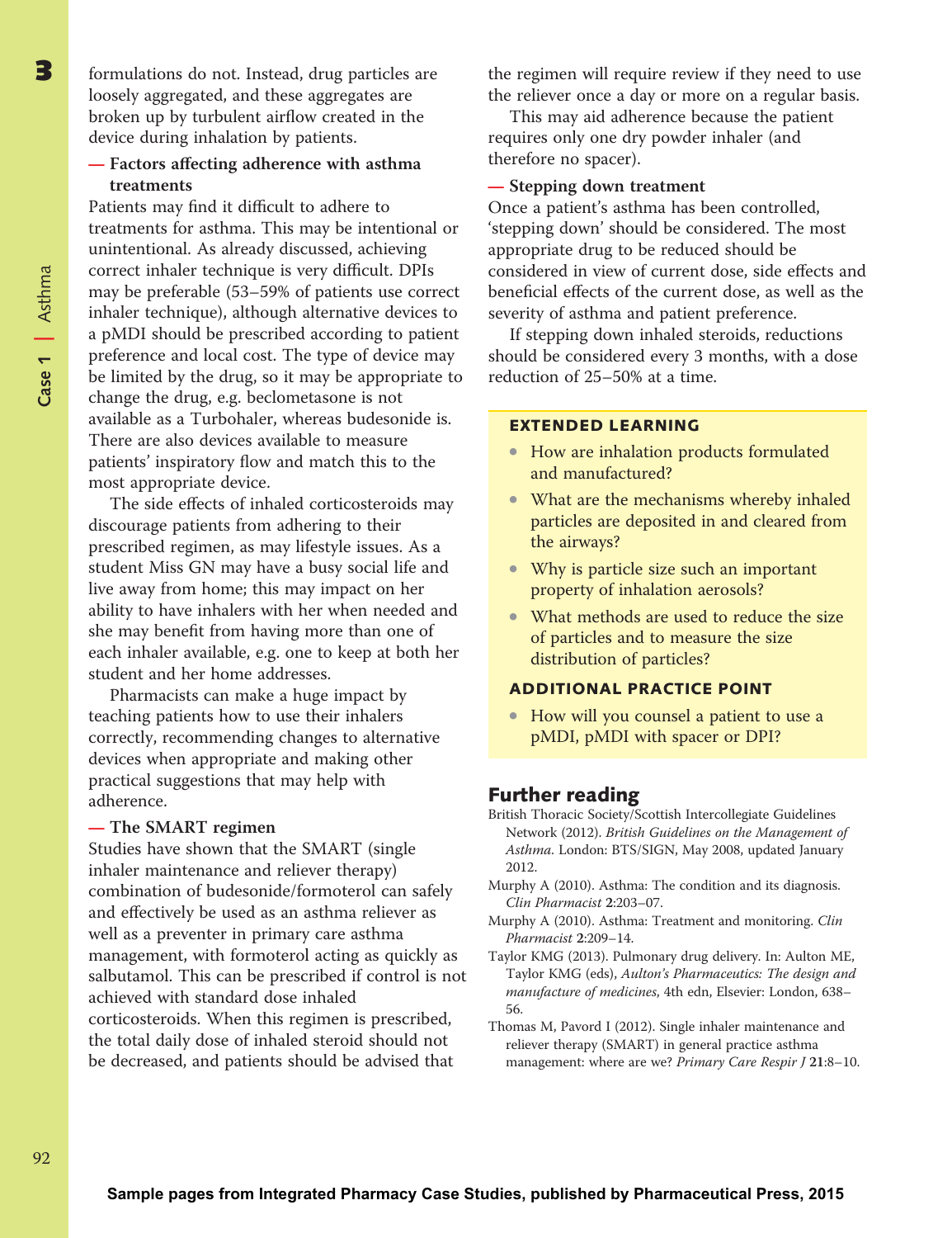# Case 2

# Treating an acute severe asthma exacerbation

## ANNA PRYOR

## LEARNING OUTCOMES

At the end of this case, you will be able to:

- . Outline the pathophysiology of asthma
- . Explain the signs, symptoms and common triggers of acute asthma exacerbations
- . Outline the different classifications of acuteasthma
- . Discuss the treatment options in asthma exacerbations
- . Outline the key features of the various inhalation devices (pressurised metered dose inhalers, dry powder inhalers, nebulisers)
- . Outline the pharmaceutical monitoring required when looking after asthma patients and be able to make recommendations on therapy

## Case study

Miss SA is <sup>a</sup> 19-year-old white young woman who has had asthma since the age of 5. She has been brought to the A&E by ambulance suffering with an asthma attack after collapsing during <sup>a</sup> local charity summer fun run.

Her mother tells you that her regular medications are as follows:

Beclometasone pMDI 100 micrograms two puff<sup>s</sup> b.d. Salbutamol pMDI 100 micrograms two puff<sup>s</sup> p.r.n.

## Past medical history: hay fever

Miss SA has recently been taking ibuprofen 400 mg which she purchased over the counter (OTC) for a knee sprain she sustained while training for the fun run.

She has been admitted to hospital with her asthma before, as <sup>a</sup> child, but hasn'<sup>t</sup> had any problems for <sup>a</sup> long time and 'hasn'<sup>t</sup> been using her brown inhaler much lately'.

On admission, she is severely short of breath and unable to speak in full sentences; she is holding on to the sides of the trolley, leaning forward and gasping for breath. Her observations are as shown in the box.

## On examination

- .Blood pressure (BP) 95/75 mmHg
- .Heart rate (HR) 120 beats/min
- .Respiratory rate (RR) 30 breaths/min
- .Widespread expiratory polyphonic wheeze
- . $\bullet$  Oxygen saturations PaO<sub>2</sub> = 59 mmHg (7.8 kPa) (normal 80–100 mmHg [10– 13 kPa]); *S*pO<sub>2</sub> = 92% on air (normal >92%)
- .arterial blood pH 7.3
- .Peak expiratory  $flow (PEF) = 200 L/min$ (best <sup>=</sup> 450 L/min)
- .? What is the underlying pathophysiology of asthma?
- .? What factors could have contributed to MissSA'<sup>s</sup> asthma exacerbation?
- **2** Beclometasone is administered as the dipropionate ester. How is beclometasone metabolised in lung tissue to give its active metabolite?
- .? What is the fate of the beclometasonedipropionate that is NOT deposited in the respiratory tract?
- .? What other investigations should be performed on Miss SA and why?
- .? How would you classify the severity of her asthma attack? What features of her history and presentation give cause for concern?
- **2** What treatment should she be given immediately?

She does not respond to initial treatment.

- .? What further therapy could you recommend?
- **2** What are the key differences between the various types of inhaler devices available?

Once she has been stabilised, she is taken to the admissions ward.

.? What recommendations would you make for her further treatment and which speci fic parameters should you monitor as <sup>a</sup> pharmacist?

## Case discussion

## — Pathophysiology of asthma

Asthma is <sup>a</sup> chronic in flammatory disorder of the airways, characterised by bronchoconstriction,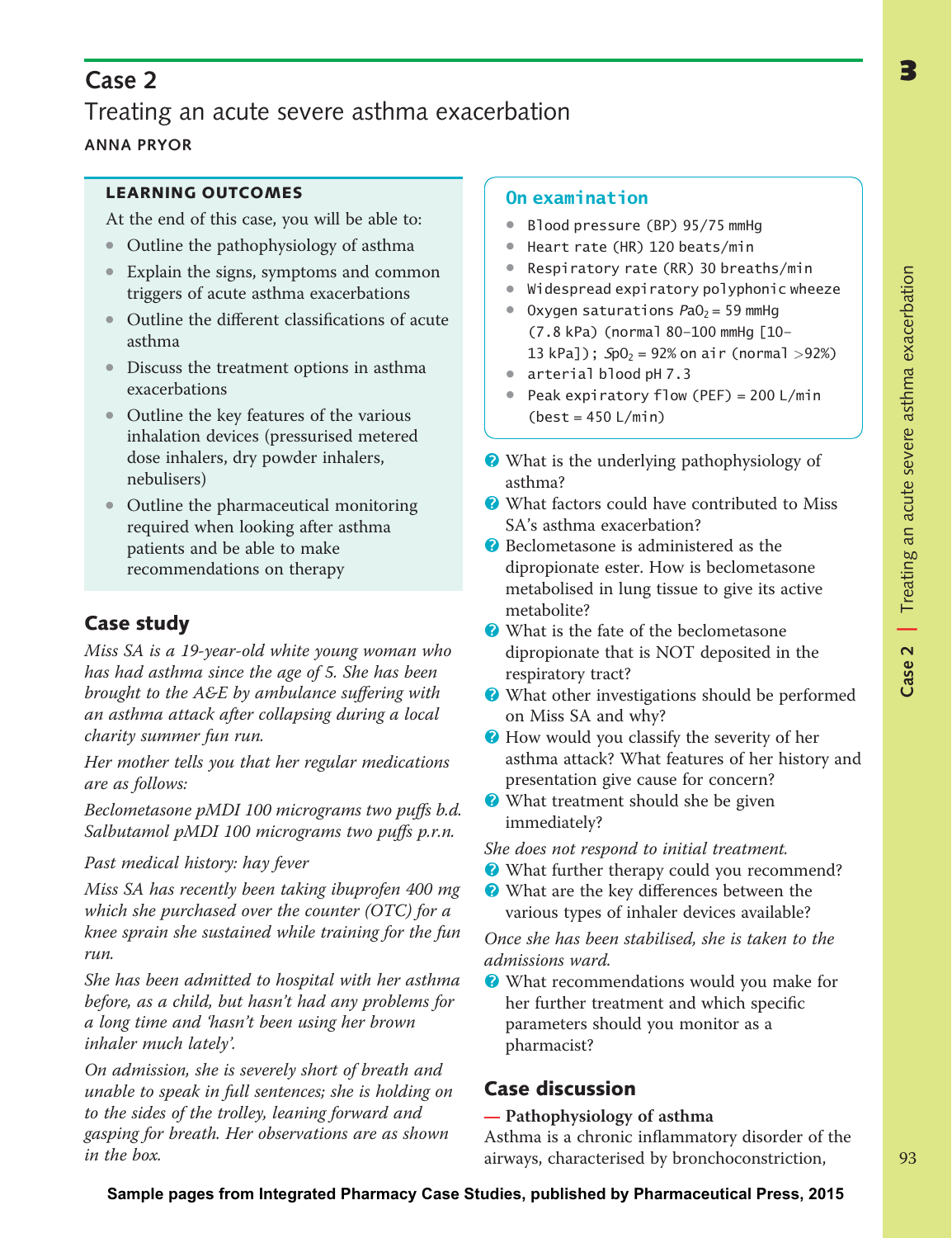increased vascular permeability, excess mucus production and impaired mucociliary clearance (the process whereby the cilia of the cells lining the airways propel mucus, and deposited materials, upwards towards the throat). Due to airway hyper-responsiveness, both spec<sup>i</sup> fi<sup>c</sup> and non-speci fi<sup>c</sup> stimuli can trigger the complex in flammatory response in people with asthma, which is mediated by eosinophils, mast cells lymphocytes and neutrophils.

## — Possible trigger factors for an exacerbation in this case

- *Medicines*: NSAIDs, such as ibuprofen, can induce bronchospasm in people with asthma. This is due to the drug'<sup>s</sup> <sup>e</sup> ffect on arachidonic acid metabolism: production of prostaglandins is blocked, causing increased production of leukotrienes which cause bronchoconstriction.
- *Allergens*: grass pollen is prevalent in June and July and mould spores (Cladosporium and Alternaria spp.) are common in late summer. Given that Miss SA is known to have hay fever and was outside participating in the 'fun run', this could have been <sup>a</sup> contributory factor. No antihistamine medication is mentioned. Ofnote, in the UK there is <sup>a</sup> peak of asthma deaths in people aged up to <sup>44</sup> years in July and August.
- Running: vigorous exercise causes narrowing of the airways in most people with asthma.
- Non-compliance with medication: Miss SA mentioned that she has not been using her steroid inhaler as prescribed.
- *Infection*: respiratory tract infections can provoke <sup>a</sup> transient increase in airway responsiveness in normal individuals, as well as people with asthma. Upper respiratory tract infections, principally of viral aetiology, are the most common trigger factor for acute asthma.
- Less likely triggers in this case
- . Changes in weather, particularly high humidity
- . Possible premenstrual componen<sup>t</sup>
- . Psychological stimuli, such as stress or anxiety.
- Beclometasone dipropionate

Beclometasone is <sup>a</sup> potent glucocorticoid steroid. In the managemen<sup>t</sup> of asthma, beclometasone is administered as <sup>a</sup> diester – the hydroxyl groups at carbon-17 and carbon-21 are both esterified as thepropionate (propanoate) esters. After inhalation, the more accessible ester at carbon-21 is rapidly

cleaved by lung esterases to give the highly active beclometasone 17-monopropionate (17-BMP) metabolite. After absorption from the lungs, the 17-BMP is rapidly cleared to inactive metabolites in the liver.



beclometasone dipropionate

Only around <sup>10</sup> –30% of an inhaled dose is deposited in the respiratory tract, the remainder being deposited in the oral mucosa and subsequently swallowed. Very little beclometasone dipropionate is absorbed from the gastrointestinal (GI) tract due to its very low polarity and very poor water solubility; most is simply eliminated unchanged in the faeces. Any small fraction that is absorbed undergoes signi ficant first-pass metabolism in the liver, minimising systemic availability.

#### — Recommended further investigations

- *Chest radiograph*: although not recommended as routine, radiography is useful to rule out other causes for breathlessness, such as pneumothorax or pneumonia.
- Arterial blood gas (ABG): this will help determine the severity of Miss SA'<sup>s</sup> asthma. A low Pa $\mathrm{O}_2$  (partial pressure of oxygen dissolved in arterial blood) could be indicative of lifethreatening asthma and an SpO<sub>2</sub> (blood oxygen saturation: percentage of Hb molecules bound to oxygen) <92% is associated with <sup>a</sup> risk of hypercapnia (elevated arterial CO<sub>2</sub>; normal  $PaCO<sub>2</sub> = 40$  mmHg [5.3 kPa]).
- Blood tests: including CRP (C-reactive protein, produced by the liver as <sup>a</sup> measure of general level of in flammation in the body) and full blood count (FBC) to look for evidence of infection.
- Temperature: to diagnose or exclude infection.
- $\bullet$  *Echocardiogram (ECoG)*: to exclude a cardiac cause or complication for her symptoms.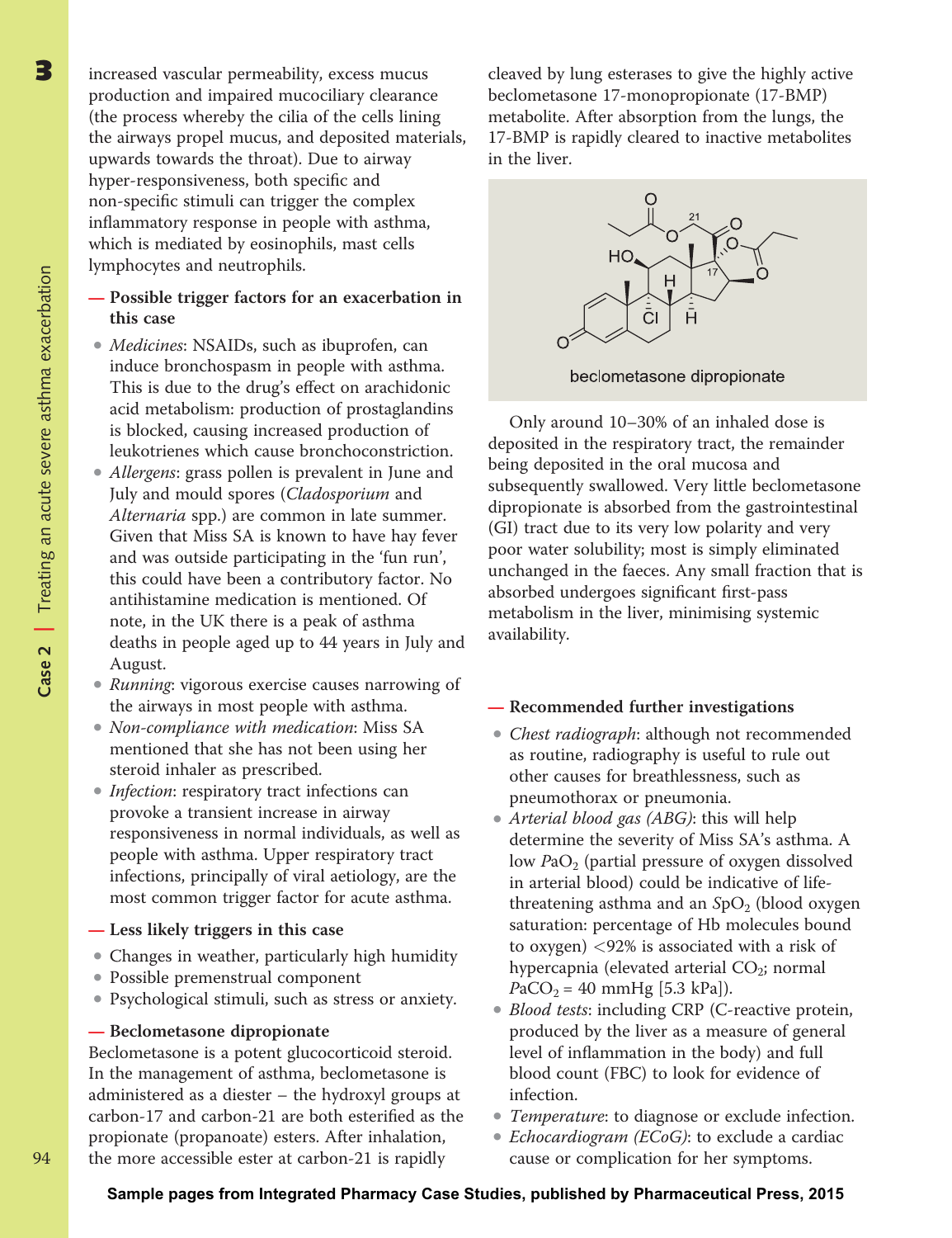3

## — Signs of acute severe asthma: considerations in this case

In this case, Miss SA'<sup>s</sup> PEF is <sup>&</sup>lt;50% of her best, and both her heart rate (HR) and respiratory rate (RR) are elevated. She is unable to complete sentences and is having to use her accessory muscles to breathe (note: 'holding on to the sides of the trolley, leaning forward and gasping for breath').

## FEATURES OF ACUTE ASTHMA

- Peak expiratory flow (PEF) 33–50% of best (use percentage predicted if recent best unknown)
- . Cannot complete sentences in one breath
- Respirations  $\geq$  25 breaths/min
- Pulse  $\geq$ 110 beats/min

Miss SA is also exhibiting worrying signs that could indicate that she is close to progression to life-threatening asthma, including hypotension and dangerously low oxygen saturation. A blood gas reading would be essential at this stage to determine her risk and plan her treatment.

#### LIFE-THREATENING FEATURES OF **ASTHMA**

- . PEF <sup>&</sup>lt;33% of best or predicted
- $\bullet$  PaO $_2$   $<$ 8 kPa and/or low pH $^{\rm a}$  on ABG
- $SpO_2$  <92%
- . Silent chest, cyanosis or feeble respiratory effort
- . Hypotension
- . Exhaustion
- . Altered conscious level, confusion or coma
- . Arrhythmias

<sup>a</sup>Normal arterial pH =  $7.35-7.45$ 

## — Immediate treatment of an asthma exacerbation

High-flow oxygen is the most important immediate treatment and should be the first intervention, because hypoxia can pu<sup>t</sup> the patient at risk of cell injury and death. Give  $15 L O<sub>2</sub>$  via a re-breathe mask, aiming for an arterial SpO $_2$  94– 98%.

High-dose nebulised  $\beta_2$ -agonist, either salbutamol 5 mg or terbutaline 10 mg: there is no evidence to sugges<sup>t</sup> superior <sup>e</sup> fficacy of either agent. This must be delivered via an oxygen-driven nebuliser with <sup>a</sup> minimum flow rate of at least 6 L/min because of the risk of desaturation with air-driven devices.Back-to-back nebulisation is recommended, e.g. salbutamol 5 –<sup>10</sup> mg/h.

Steroids: early administration of steroids is imperative. Their use has been shown to reduce mortality and lower requirements of  $\beta_2$ -agonist therapy. Oral steroids are as <sup>e</sup> ffective as parenteral therapy, provided that the patient is able to swallow and retain the tablets. Recommendeddoses are prednisolone 40 –50 mg daily, hydrocortisone <sup>100</sup> mg 6-hourly or methylprednisolone 160 mg intramuscularly. Nebulised ipratropium bromide (anticholinergic) 500 micrograms 4- to 6-hourly via an oxygendriven nebuliser: combining an anticholinergic with the nebulised  $\beta_2$ -agonist will produce significantly greater bronchodilatation than the  $\beta_2$ agonist alone.

#### — Possible add-on therapy

Magnesium sulfate: there is some evidence that, in adults, magnesium sulfate has bronchodilator <sup>e</sup>ffects. A single dose has been shown to be safe and <sup>e</sup> ffective in acute severe asthma unresponsive to initial therapy. The recommended dosage is 1.2 –<sup>2</sup> g intravenous infusion administered over <sup>20</sup> minutes.

Intravenous fluid rehydration: patients with acute asthma tend to be dehydrated because they are too breathless to drink adequate amounts of fluid, in addition to experiencing increased fluid loss from the respiratory tract. Dehydration causes the production of more viscous mucus, making clearance more di fficult and risking mucus plugging. Consider potassium supplementation to compensate for the hypokalaemic <sup>e</sup> ffect of salbutamol and corticosteroids.

Antibiotics: routine prescribing of antibiotics is not indicated in asthma exacerbations. Most infectiveprecipitants are viral in origin. Only if there is objective evidence of bacterial infection, e.g. elevated white cell and neutrophil counts, high temperature and radiological changes, should broad-spectrum antibiotics, such as amoxicillin, be initiated.

Intravenous aminophylline: some patients may derive benefit from the addition of an infusion ofintravenous (i.v.) aminophylline; however, it is no longer considered routine therapy. The loading dose is 5 mg/kg over <sup>20</sup> min followed by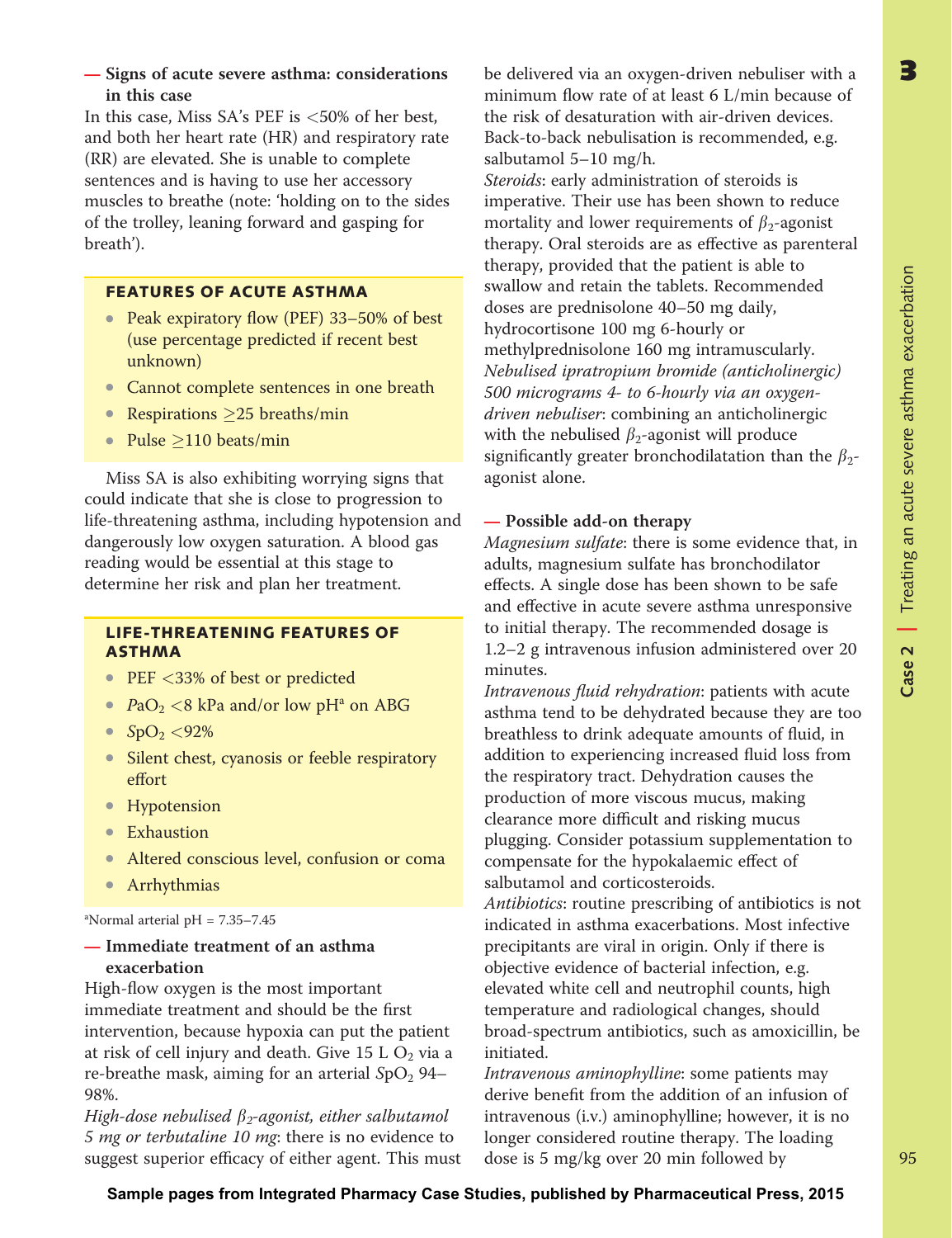$\blacktriangledown$ 

## TABLE 3.1Comparison of inhaler devices

| <b>Device</b>          | A pMDI                                              | <b>DPI</b>                                            | <b>Nebuliser</b>                                                                        |
|------------------------|-----------------------------------------------------|-------------------------------------------------------|-----------------------------------------------------------------------------------------|
| Principle of operation | Pressurised gas, e.g. HFA                           | Powder particles dispersed by<br>patient's inhalation | Compressed air/oxygen, or:<br>Ultrasonic<br>Mesh                                        |
| Drug presentation      | Drug dissolved or suspended<br>in liquid propellant | Micrometre-sized drug<br>particles as powder          | Drug dissolved or suspended<br>in water                                                 |
| Possible excipients    | Propellant, surfactant,<br>co-solvent               | Carrier particles, e.g. lactose                       | Tonicity and pH modifiers                                                               |
| Storage of medication  | In inhaler                                          | In inhaler or capsules                                | As unit-dose 'nebules',<br>independent of device (rarely<br>multidose in vials)         |
| Treatment time         | $<$ 1 s                                             | One breath                                            | Up to 20 min                                                                            |
| Advantages             | Small, portable, no<br>preparation                  | Small, portable, minimal<br>preparation               | Ease of use, potential for<br>delivering large doses                                    |
| Disadvantages          | Poor patient compliance                             | Inspiratory effort required                           | Relatively large, cost, duration<br>of treatment, non-availability<br>of devices on NHS |

DPI, dry powder inhaler; HFA, hydrofluoroalkane; pMDI, pressurised metered-dose inhaler.

continuous infusion of 500 micrograms/kg per hour (maximum concentration <sup>25</sup> mg/mL). Be sure to check the drug history and for interactions. Therapeutic drug monitoring will be required if the infusion is continued for more than 24 hours. *Parenteral*  $\beta_2$ -agonist: intravenous salbutamol may be beneficial in addition to the nebulised route insevere cases, or for patients who are ventilated, although there is limited evidence to suppor<sup>t</sup> this. Recommend prescribing: 5 mg salbutamol <sup>1</sup> mg/mL diluted in 500 mL 5% glucose or 0.9% sodium chloride and infusing at 0.3 –2 mL/min (3 – <sup>20</sup> micrograms/min) and titrating to response.

- Recommended pharmaceutical monitoring, follow-up and treatment
- . PEF: PEF readings should improve, but be careful to watch out for any diurnal variation – asthmatics typically dip first thing in the morning and failure to consider this could lead to inappropriately hasty step-down of treatment and discharge.
- . Electrolytes: watch for hypokalaemia in view of the high dose steroid and salbutamol therapy.
- . Side <sup>e</sup>ffects: monitor for side <sup>e</sup>ffects from alldrugs, e.g.:
	- . Salbutamol: tremor, tachycardia, headaches, palpitations
	- . Ipratropium: dry mouth, urinary retention, nausea, headache
- . Steroids: hyperglycaemia, hypertension.
- . Switch steroids to oral prednisolone <sup>40</sup> mg daily and continue for at least 5 days. At this dose, they can be stopped abruptly on discharge with no need for weaning. Tapering is necessary only if the patient has had repeated courses, doses <sup>&</sup>gt;<sup>40</sup> mg prednisolone or received over <sup>3</sup> weeks of treatment.
- . Step-up inhaler therapy: sugges<sup>t</sup> switching to <sup>a</sup> combination inhaler containing a long-acting  $\beta$ agonist <sup>+</sup> corticosteroid, e.g. Symbicort 200/6 or Seretide 125/25 (step <sup>3</sup> of BTS guidelines); this can be stepped down at <sup>a</sup> later date as control is maintained.

## — The key di fference between types of inhaler device

See Table 3.1.

## — Counselling

It is important to reinforce the need for compliance with treatment, and to ensure that inhalers are used correctly with the optimal devices prescribed. Using these devices to achieve optimum <sup>e</sup> ffect is not easy. In particular, pMDIs require coordination of inhaling and actuation, as par<sup>t</sup> of <sup>a</sup> routine with <sup>a</sup> number of steps to promote <sup>e</sup> ffective drug delivery to the lungs. Patients should be assisted to ensure that they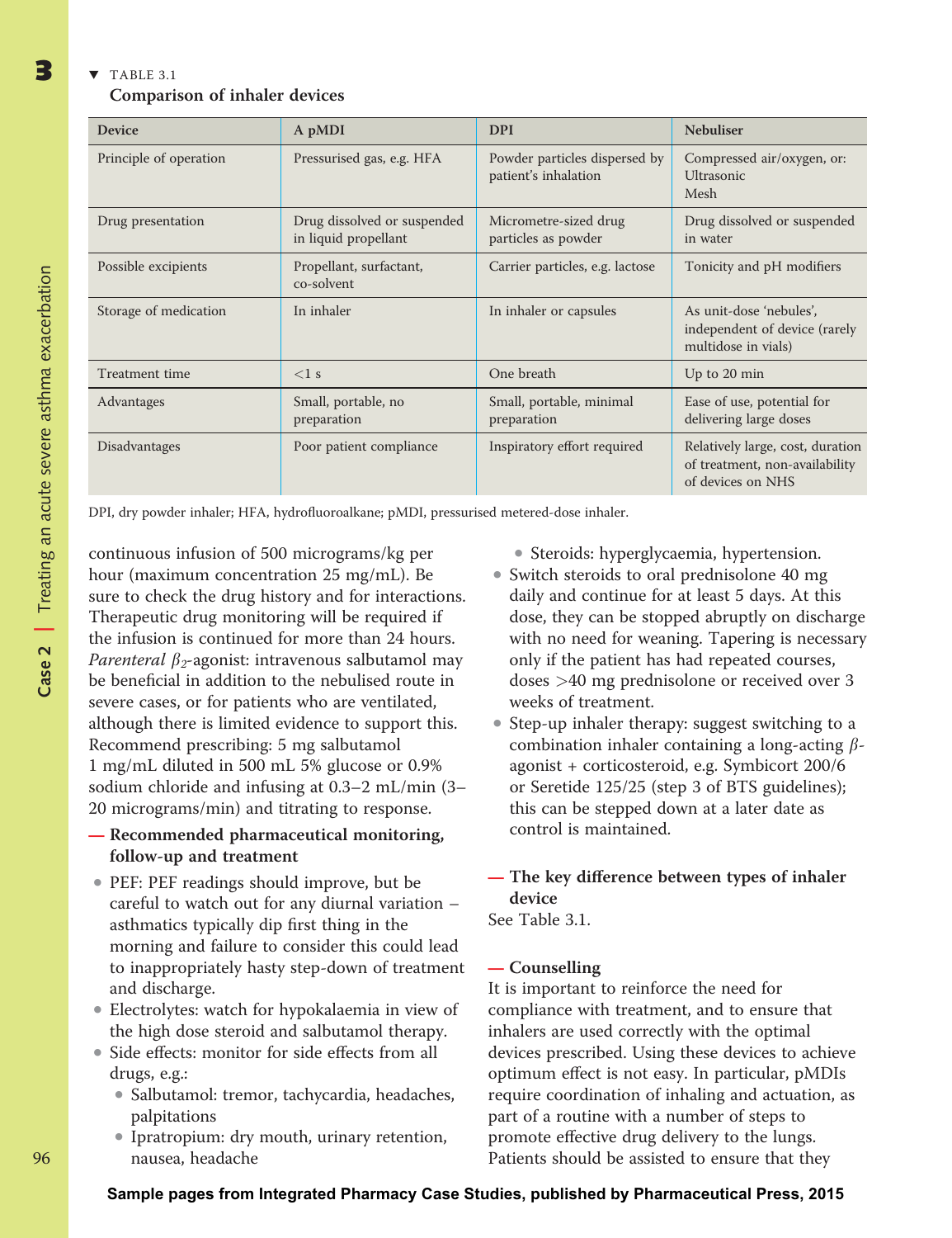sustain <sup>a</sup> good technique in the operation of devices.

A personalised self-management plan should be devised and <sup>a</sup> written plan issued to the patient on discharge. These, together with self-management education, have been shown to reduce hospitalisation and A&E attendance, particularly in people with asthma who have had recent exacerbations.

The plan should include:

- . Structured education, with speci fi<sup>c</sup> advice about recognising loss of asthma control assessed by symptoms and/or PEF monitoring
- . What to do if asthma deteriorates, such as seeking medical attention, increasing inhaled steroids or starting oral steroids, depending on severity.

Consider the need for supplementary treatments such as non-sedating antihistamines, e.g. cetirizine <sup>10</sup> mg daily.

## EXTENDED LEARNING

- . Outline the British Thoracic Society guidelines for treatment of asthma.
- . Describe the pharmacology of long- and short-acting  $\beta_2$ -agonists.
- . Describe the anatomy of the lung how does this impact on the way in which therapeutic aerosols are deposited and cleared from the airways?
- . Describe how particles delivered from inhaler devices deposit in the airways, and outline the importance of particle size and density in these mechanisms.

## Further reading

Taylor KMG (2013). Pulmonary drug delivery. In: Aulton ME, Taylor, KMG (eds), Aulton'<sup>s</sup> Pharmaceutics: The design and manufacture of medicines, 4th edn. London: Elsevier, 638– 56.

## Case 3

## Nebulised therapy for chronic obstructive pulmonary disease BOTHAINA ALHADDAD

## LEARNING OUTCOMES

At the end of this case, you will be able to:

- . Outline the pathophysiology, symptoms, signs and diagnosis of COPD
- . Describe the treatment options in COPD, particularly in relation to exacerbations
- . Outline the place of nebuliser therapy in COPD, and describe the variations in operating principles and designs of available nebulisers
- . Describe the practical aspects relating to patients' use and maintenance of nebulisers
- . Outline the pharmacological mechanism of action of  $\beta_2$ -adrenergic receptor agonists on bronchial smooth muscle
- Outline the common side effects of  $\beta_2$ adrenergic receptor agonists
- . Appreciate the structural characteristics of long- and short-acting  $\beta_2$ -adrenergic receptor agonists that are important in their pharmacological activity and clinical use

## Case study

Mrs MM is <sup>a</sup> 75-year-old white woman, who has smoked for the previous 40 years. She was diagnosed with COPD 5 years ago, and has since been prescribed bronchodilators, including salmeterol, delivered from <sup>a</sup> pMDI to relieve her breathlessness. Salmeterol is a long-acting  $\beta_{2}$ adrenergic receptor agonist.

- **2** What is COPD?
- .? What are the classic symptoms of COPD?
- **2** How is a diagnosis of COPD confirmed?
- **•** How is stable COPD managed?

Mrs MM began to feel unwell on Christmas Eve. She was increasingly breathless despite using her inhalers and had just managed to call for an ambulance. The paramedics noted that Mrs MM was out of breath and her  $PaO<sub>2</sub>$  was markedly low. She was given oxygen as well as nebulised bronchodilators. During her stay in hospital, Mrs MM was started on an antibiotic and <sup>a</sup> course of oral steroids. On discharge, she was lent <sup>a</sup> nebuliser by the hospital for use with prescribed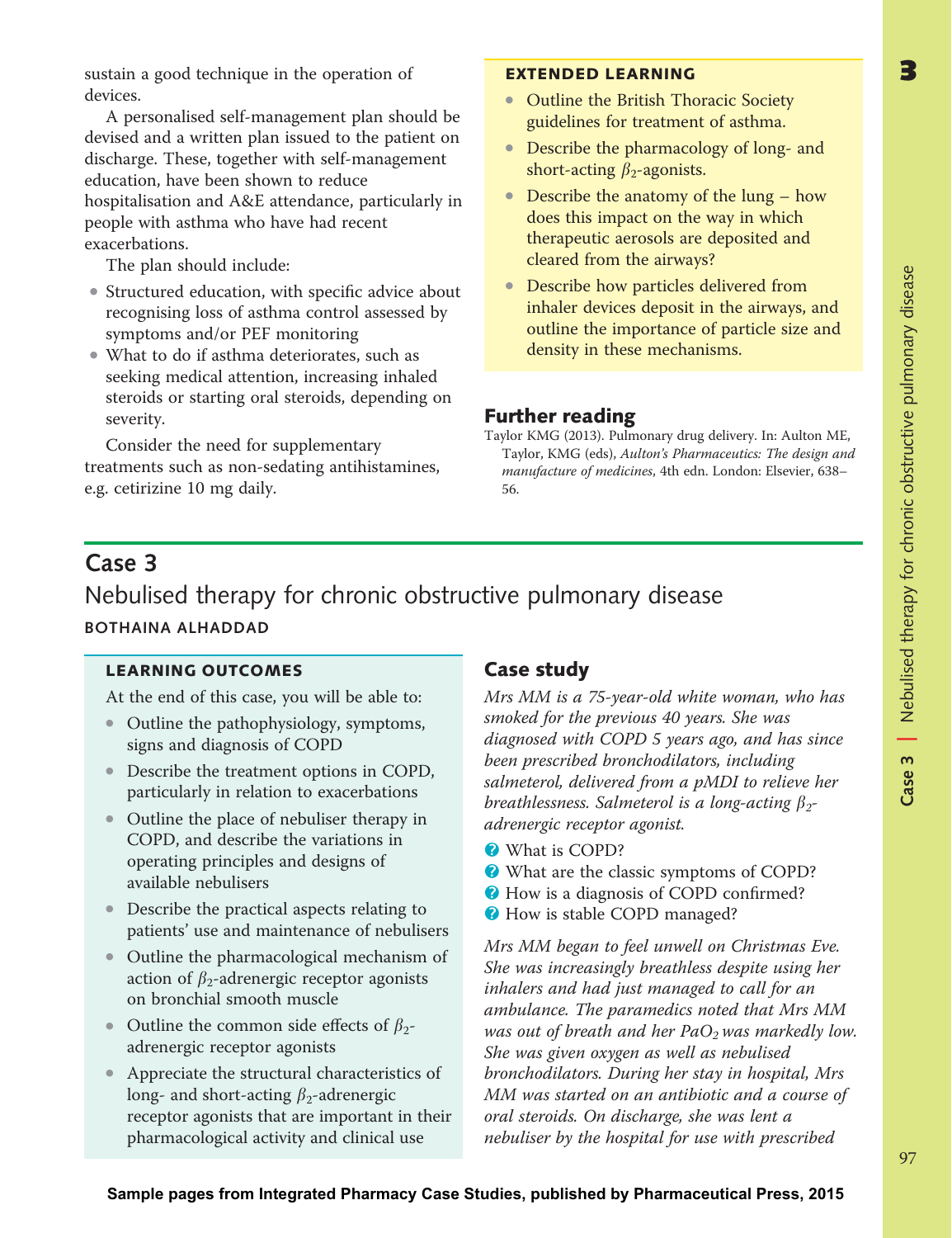- .? What is an exacerbation of COPD?
- **•** How is it managed?
- .? What is the mechanism of action of salbutamol and salmeterol in the treatment of respiratory disease?
- **2** What structural characteristics of the salmeterol molecule result in <sup>a</sup> longer duration of action compared with shorter-acting  $\beta_2$ agonists, such as salbutamol?
- .? What other structural features are important in the clinical use of these agents?
- .? What is the rationale for using <sup>a</sup> nebuliser in the managemen<sup>t</sup> of COPD?
- .? What are the advantages of using <sup>a</sup> nebuliser rather than <sup>a</sup> dry powder or pressurised metered-dose inhaler in this case?

Mrs MM'<sup>s</sup> condition improved and she was stabilised after <sup>14</sup> days. She visited her GP who recommended that she continue to use <sup>a</sup> nebuliserbecause her COPD had not been adequately controlled with her previous medication; she had increased breathlessness, which limited her daily activities, <sup>a</sup> productive cough with purulent sputum, and <sup>a</sup> history of recurrent respiratory infections in the last few years.

Mrs MM is very keen on controlling her symptoms and wanted the GP to help her choose the 'best' nebuliser available.

- **2** What are the different types of nebuliser systems available?
- **O** Given the variation between different available nebuliser systems, what factors should in fluence the choice of the doctor/patient?
- .? What factors will determine the proportion of drug in the prescribed salbutamol nebules that will reach the deep lung of <sup>a</sup> patient using <sup>a</sup> nebuliser?

## Mrs MM comes to the pharmacy and asks you for guidance on the use of her nebuliser.

**2** Can you explain when and how the nebuliser should be used, giving clear instructions on cleaning and maintenance?

## Case discussion

— COPD and its pathophysiology

Chronic obstructive pulmonary disease, characterised by air flow obstruction that is not fully reversible and does not change over several months, is usually progressive and frequently

caused by smoking. COPD is an umbrella term used to describe <sup>a</sup> range of di fferent overlapping conditions <sup>a</sup> ffecting the airways, such as chronic bronchitis, emphysema, long-standing asthma and small airway disease. In COPD, the airways become in flamed as <sup>a</sup> result of an exogenous factor, often smoking, and produce elastases which, over time, result in disruption of the elastin/elastase balance in the lung. This, coupled with inactivation of the protective anti-elastases in the lung (as <sup>a</sup> result of the oxidants in cigarette smoke), leads to loss of lung elastin, destruction of lung tissue and emphysema. Loss of elastin also causes the lungs to become hyperin flated due toair being trapped in the small airways. In addition, smoking causes in flammation and mucus production, which accelerate the decline in lung function and predispose patients to infections. The consequences of this are breathlessness on exertion, hypoxia, pulmonary hypertension and peripheral oedema.

— Symptoms, signs and diagnosis of COPD Patients with COPD often experience symptoms of breathlessness on exertion, coughing, sputum production and wheezing. However, clinical signs such as barrel chest, prominent accessory muscle of respiration, recession of lower costal margins, abdominal breathing, weight loss, central cyanosis, peripheral oedema and raised jugular venous pressure (JVP) are seen only when the disease is in the severe stage. Diagnosis of COPD often includes full clinical assessments for symptoms and the presence of any clinical signs, as well as complete history taking. Measurement of lung function by spirometry is essential in making <sup>a</sup> diagnosis of COPD. However, in uncertain cases, bronchodilator or steroid reversibility testing may be useful.

Spirometry is <sup>a</sup> standardised measure of <sup>a</sup> forced expiration (and sometimes inspiration) into <sup>a</sup> spirometer (a calibrated measuring device). Spirometers usually measure flow and then calculate volume with respec<sup>t</sup> to time. The most common measurements are:

- $\bullet$  FEV<sub>1</sub>: the forced expiratory volume in 1 s, which is the amount of air blown out in 1 s.
- . FVC: the forced vital capacity, which is the total amount of air blown out in one breath.
- A  $FEV_1$ : FVC ratio is then calculated.

There are several manufacturers of equipment, and all spirometers need, as <sup>a</sup> minimum, to meet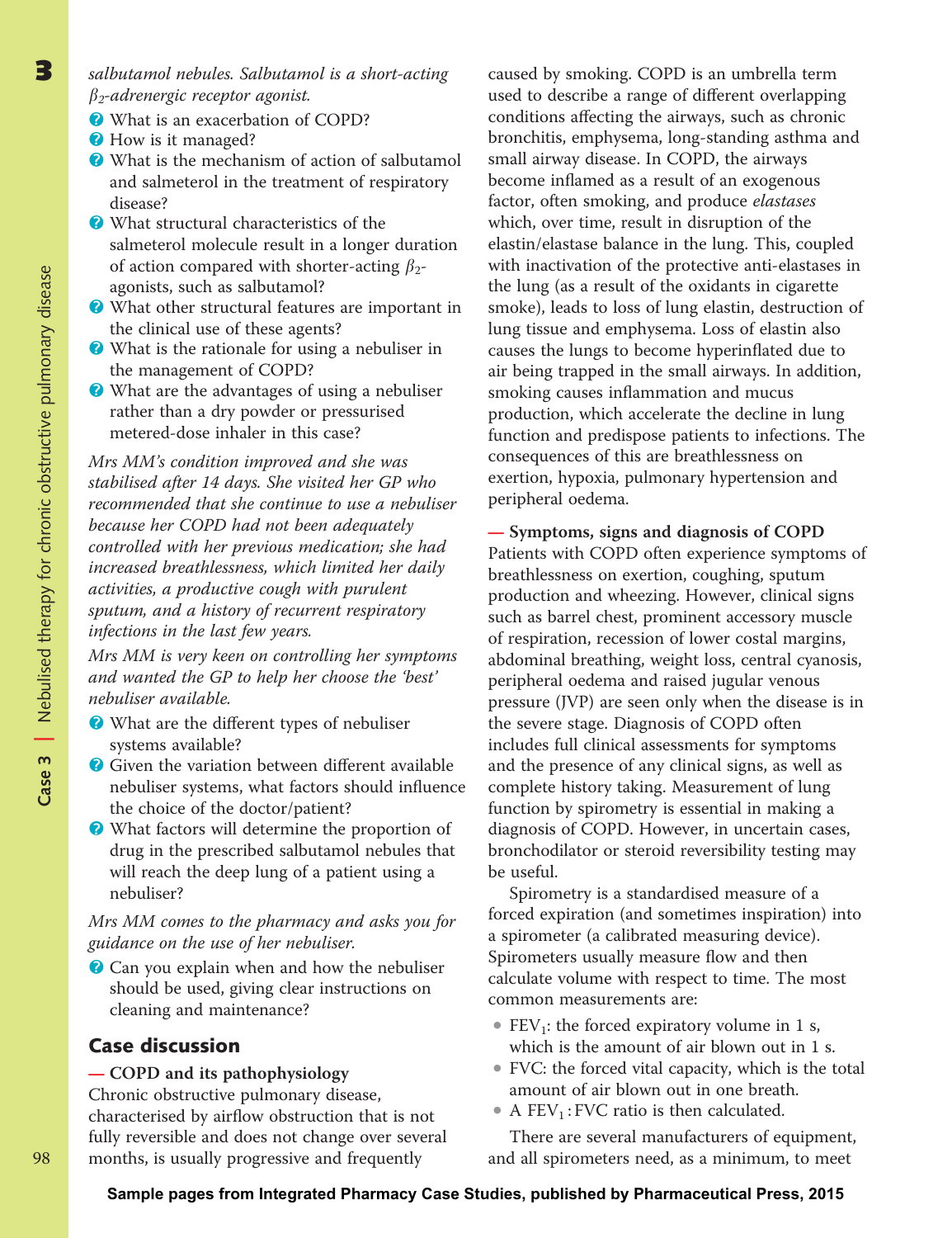the standards of measuring and recording as speci fied in international guidelines. To perform quality-assured spirometry testing and provide valid results for patients, <sup>a</sup> systematic approach would need to be employed by trained sta ff according to local standards.

## — Treatment options for stable COPD, and during an exacerbation

COPD is mainly managed in primary care with pharmacological and non-pharmacological options. Drug options include inhaled bronchodilators, theophylline, oral or inhaled corticosteroids, and combination therapy of more than one of these. Non-pharmacological options include smoking cessation, pulmonary rehabilitation programmes and oxygen therapy. Exacerbations are common health problems in the natural development of COPD. The National Institute for Health and Care Excellence (NICE) de fines an exacerbation as '<sup>a</sup> sustained worsening of the patient'<sup>s</sup> symptoms from his or her usual stable state that is beyond normal day-to-day variations, and is acute in onset. Commonly reported symptoms are worsening breathlessness, cough, increased sputum production and change in sputum colour. The change in these symptoms often necessitates <sup>a</sup> change in medication.' Treatment of an exacerbation includes large doses of inhaled bronchodilators, systemic corticosteroids, antibiotics, intravenous theophylline and oxygen.

## — Pharmacology of  $\beta_2$ -adrenergic receptor agonists

The clinical usefulness of drugs such as salbutamol and salmeterol as bronchodilators relies on theirability to 'select' for the  $\beta_2$ -subtype of adrenergic receptor that is presen<sup>t</sup> on bronchial smooth muscle cells. Salbutamol was originally introduced into practice for bronchodilatation in 1968 and immediately became successful in asthma and COPD treatment, because it produced fewer serious (particularly cardiac) side <sup>e</sup> ffects. (The most common side effects reported for inhaled  $\beta_2$ adrenergic receptor agonists in the *BNF* are: fine tremor in the hands, nervous anxiety, dizziness, headache, muscle cramps, dry mouth and palpitations/cardiac arrhythmias.)

Up to that time, the less-selective  $\beta$ -adrenergic agonist drugs isoprenaline and orciprenaline were commonly used for such conditions, but their cardiovascular, central nervous system (CNS) and

gastrointestinal (GI) side <sup>e</sup> ffects were considered too signi ficant and potentially life threatening, and so were withdrawn. The main pharmacologic effects of  $\beta_2$ -adrenergic receptor agonists on bronchial smooth muscle are mediated through <sup>a</sup> coupling of the  $\beta_2$ -adrenergic receptor with a socalled stimulatory G-protein  $(G_s)$ , which then activates intracellular adenylyl cyclase, the enzyme responsible for catalysing the conversion of intracellular adenosine triphosphate (ATP) to cyclic adenosine monophosphate (cAMP). The increased intracellular cAMP levels, via activation of protein kinase A, lead to <sup>a</sup> decrease in intracellular  $Ca^{2+}$  concentration and myosin light chain kinase activity, which ultimately causes smooth muscle relaxation (bronchodilatation). In addition,  $\beta_2$ -agonists directly open large (size) conductance  $Ca^{2+}$ -activated potassium [BK(Ca)] channels in the cell membrane, leading to hyperpolarisation and relaxation of airway smooth muscle cells. The combination of all these <sup>e</sup>ffectsis responsible for the bene ficial bronchodilator action.

— Chemistry of salbutamol and salmeterol Salmeterol is considerably more lipophilic than salbutamol due to the extended lipophilic substituent on the nitrogen atom. This extended lipophilic group makes <sup>a</sup> spec<sup>i</sup> fi<sup>c</sup> non-covalent hydrophobic interaction with part of the  $\beta_2$ adrenergic receptor resulting in <sup>a</sup> higher (10-fold) potency, and localises the drug in the active site for longer.

The secondary amino group nitrogen atom present in both  $\beta_2$ -agonists is basic, with a p $K_\mathrm{a}$ value of around 9.0 for the conjugate acid. At physiological p<sup>H</sup> 7.4, the amino group is protonated and therefore positively charged. This positive charge is essential in making an electrostatic force of attraction with <sup>a</sup> negatively charged par<sup>t</sup> of the receptor. The basic amino group also means that both agonists can be formulated as salts, which have improved water solubility and dissolution. Hence, salbutamol nebules contain an aqueous solution of salbutamol as the salbutamol sulphate salt.

The carbon atom bonded to the hydroxyl group (-OH) is <sup>a</sup> chiral centre. Although both salmeterol and salbutamol are manufactured as racemic mixtures (50 : 50 mixtures of R- and S-enantiomers), only the R-enantiomer has the correct shape to bind to the  $\beta_2$ -receptor, because the *R-*enantiomer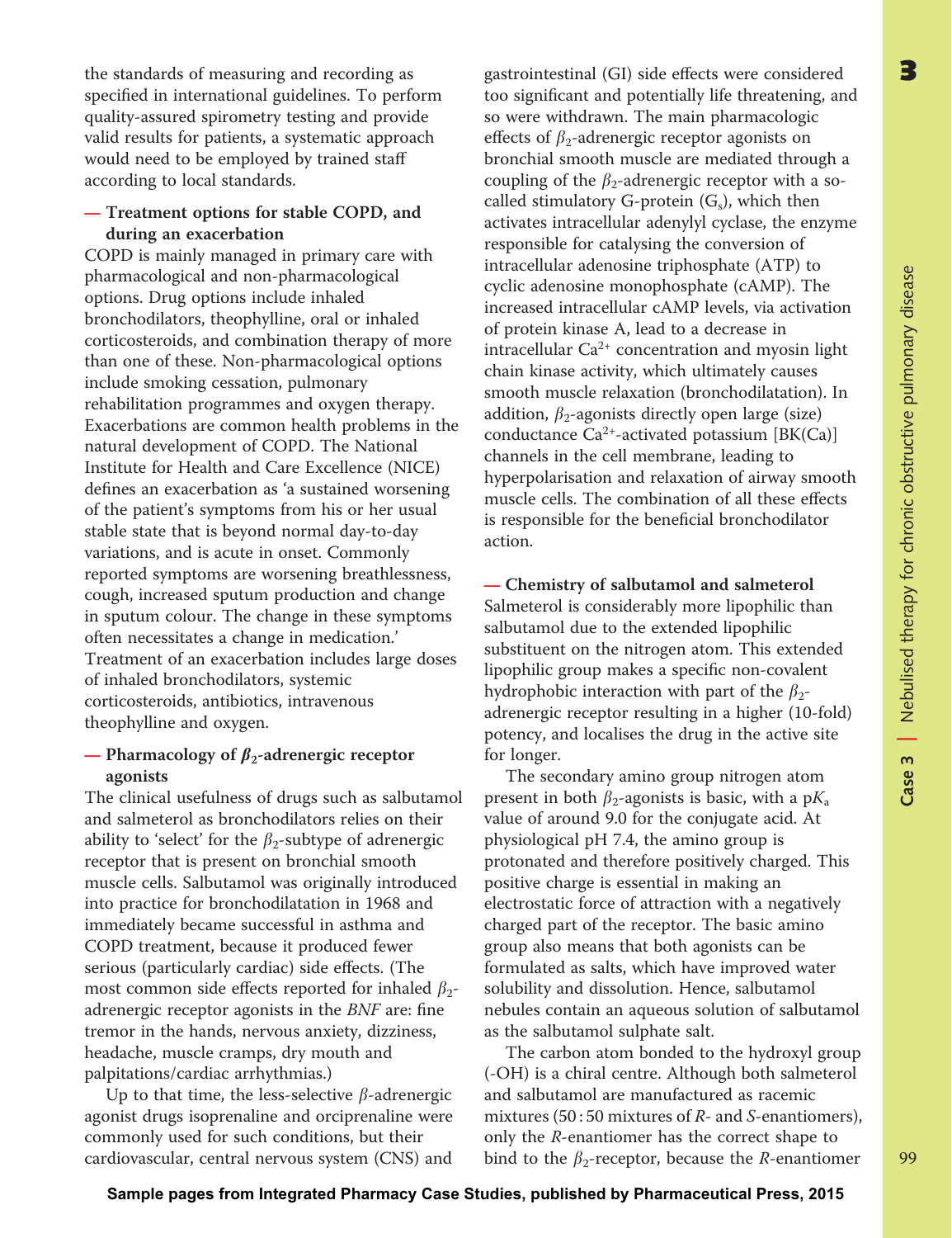

has the same relative con figuration as the neurotransmitter noradrenaline and thecirculating hormone adrenaline.

A bulky substituent on the nitrogen atom and <sup>a</sup> hydroxymethyl (- $CH<sub>2</sub>OH$ ) substituent on the aromatic ring are important for  $\beta_2$  selectivity. The hydroxymethyl group also hydrogen bonds with the receptor-binding site and prevents the drug'<sup>s</sup> metabolism by COMT (catechol-O-methyl transferase – the enzyme responsible for metabolising noradrenaline).

— Nebulisers and their modes of operation A nebuliser is <sup>a</sup> device that converts <sup>a</sup> drug solution or, less frequently, <sup>a</sup> suspension into <sup>a</sup> fine aerosol for inhalation. The nebuliser system consists of <sup>a</sup> nebuliser chamber and <sup>a</sup> driving/ energy source. Broadly speaking, there are three types of nebuliser:

- <sup>1</sup> Air-jet nebulisers, which are most commonly used in practice and comprise <sup>a</sup> nebuliser chamber and <sup>a</sup> compressor that generates air at high pressure to atomise the nebuliser liquid
- <sup>2</sup> Ultrasonic nebulisers, which use high-frequency sound waves to agitate the fluid and cause the drug-containing droplets to be generated from the surface
- 3 Mesh nebulisers, in which fluid is forcedthrough <sup>a</sup> mesh with micrometre-sized holes to form droplets.

Each of these devices has advantages and disadvantages. The proportion of available drug that reaches the deep airways depends on the design and mode of operation of the nebuliser, duration of nebulisation, fluid volume (which can be increased by diluting the contents of the nebule) and fluid physicochemical properties, such as viscosity and surface tension. In addition to the device/ fluid characteristics, patient technique and breathing pattern are important factors that determine the proportion of drug that reaches the site of action and hence the <sup>e</sup> ffectiveness of therapy and clinical outcomes.

### — Rationale for using <sup>a</sup> nebuliser to inhale bronchodilators during an exacerbation

The mode of bronchodilator delivery is changed from regular hand-held inhalers to <sup>a</sup> nebuliser during an exacerbation. A nebuliser is preferred in this situation as higher doses can be administered to the patient more easily. It is also convenient for healthcare staff to administer, as less patient education and cooperation are required, since the drug is administered during normal tidal breathing, via <sup>a</sup> mouthpiece or facemask. This is particularly helpful if the patient is distressed. Additionally, the nebulised medication may reduce the viscosity of the mucus and assist in its expectoration from the airways.

#### — Prescribing nebuliser therapy

Nebulisers are indicated when <sup>a</sup> patient has severe, distressing breathlessness, despite optimal therapy with pMDIs or DPIs, or is too ill or incapable of using <sup>a</sup> hand-held inhaler. Domiciliary nebuliser therapy is prescribed after assessment of COPD patients in hospital or general practice. Components of the assessment should include <sup>a</sup> review of the diagnosis, peak flow rate monitoring at home, and sequential testing of di fferent treatment regimens using peak flow and subjective responses. Only patients who have <sup>a</sup> clear subjective and peak flow response to domiciliary nebuliser treatment should be advised to continue. If there is <sup>a</sup> subjective response with <15%improvement over baseline peak flow, <sup>a</sup> physician should make <sup>a</sup> clinical judgement, whereas all other outcomes should not result in continued treatment.

— Use and maintenance of nebulisers

When <sup>a</sup> nebuliser is prescribed, patients (and/or carers) should be provided with the equipment, servicing, advice and support, and should have regular reviews. They are given clear instructions on how and when to use the nebuliser, how to clean it, when to replace parts and when to service the equipment. The nebuliser chamber and the mouthpiece or facemask should be washed in warm soapy water and dried after each use.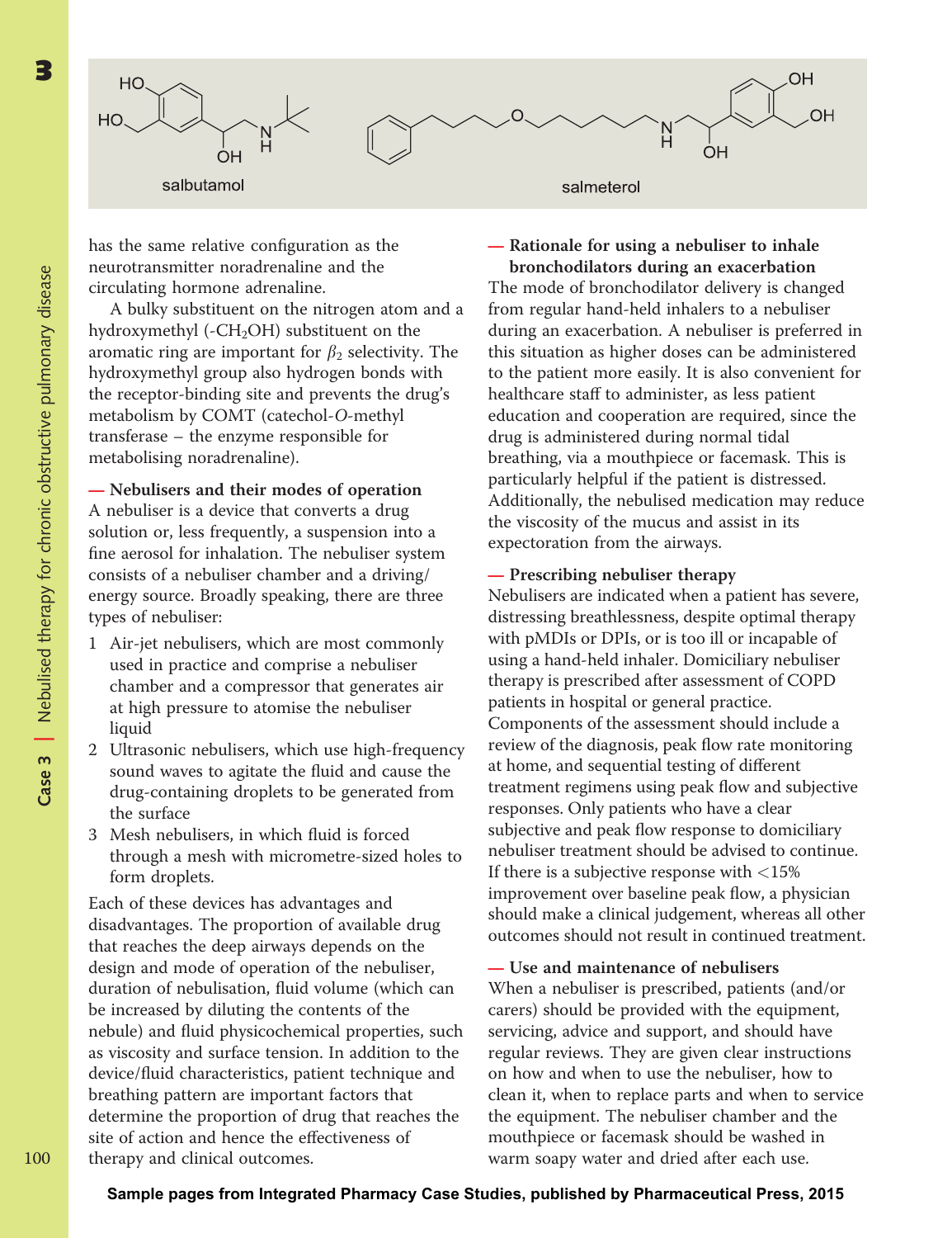Tubing should not be washed because it is difficult to dry. It is advised that air be blown through tubing by running the compressor for <sup>a</sup> few seconds to dry it out, after the nebulisation session is complete and the chamber is detached from tubing. The chambers should be replaced after <sup>3</sup> months of regular use and the compressor should be serviced regularly according to the manufacturer'<sup>s</sup> recommendations.

## EXTENDED LEARNING

- . How are COPD and asthma distinguished?
- . What are the latest developments in nebuliser design and therapy?
- . What conditions other than COPD andasthma may be treated by nebulised therapy?
- . What is the place and operation of smoking cessation programmes in the prevention of chronic disease?

## ADDITIONAL PRACTICE POINTS

- . Familiarise yourself with <sup>a</sup> nebuliser and its component parts
- Topical use of  $\beta$ -adrenergic receptor blockers such as timolol, betaxolol, levobunolol or carteolol in the treatment of glaucoma may lead to sufficient drug being absorbed systemically to pose <sup>a</sup> threat to

patients with asthma or COPD, due to bronchial  $\beta_2$ -receptor blockade and consequen<sup>t</sup> bronchospastic complications and risk of respiratory failure/death. Practitioners reviewing asthma or COPD therapy should therefore routinely investigate whether there is any ongoing ocular (or systemic) use of  $\beta$ -blockers before formulating <sup>a</sup> treatment plan

## References and further reading

- Bellamy D, Booker R (2004). Chronic Obstructive Pulmonary Disease in Primary Care. London: Class Publishing Ltd.
- Boe, J, Dennis JH, O'Driscoll BR, Bauer TT et al. (2001). European Respiratory Society Guidelines on the use of nebulizers. *Eur Respir J* 18:228–42.
- Boe, J, O'Driscoll BR, Dennis JH (2004). Practical Handbook of Nebulizer Therapy. London: Martin Dunitz, Taylor & Francis Group plc.
- British Thoracic Society (1997). Current best practice for nebuliser treatment. Thorax 52(Suppl 2):S1-106.
- Levy ML, Quanjer PH, Booker R, Cooper BG, Holmes S, Small IR (2009). Diagnostic spirometry in primary care: proposed standards for general practice compliant with American Thoracic Society and European Respiratory Society. Primary Care Respir J 18:130–47.
- National Institute for Health and Clinical Excellence (2004). Chronic Obstructive Pulmonary Disease: National guideline for managemen<sup>t</sup> of COPD in adults in primary and secondary care. Thorax 59: (Suppl I).
- Primary Care Commissioning (2013). A guide to performing quality assured diagnostic spirometry. Available at: www.pcccic.org.uk (accessed <sup>25</sup> May 2013).

## Case 4

## Paediatric cystic fibrosis

## SIÂN BENTLEY

## LEARNING OUTCOMES

At the end of this case, you will be able to:

- . Outline current knowledge of the aetiology of cystic fibrosis (CF)
- . Explain the role of different medications routinely prescribed for <sup>a</sup> patient with CF
- . Describe the presentation and managemen<sup>t</sup> of allergic bronchopulmonary aspergillosis in <sup>a</sup> CF patient
- . Outline the chemistry and mode of action of omeprazole
- . Describe the properties of itraconazole and outline formulation strategies to enhance its bioavailability
- . Understand the application of shared-care protocols in prescribing of specialist medication outside the hospital setting

## Case study

Charlotte, <sup>a</sup> 7-year-old girl weighing <sup>21</sup> kg, is admitted to the ward after presenting at her outpatient clinic with increased shortness of breath, increased sputum production (sputum darker than

3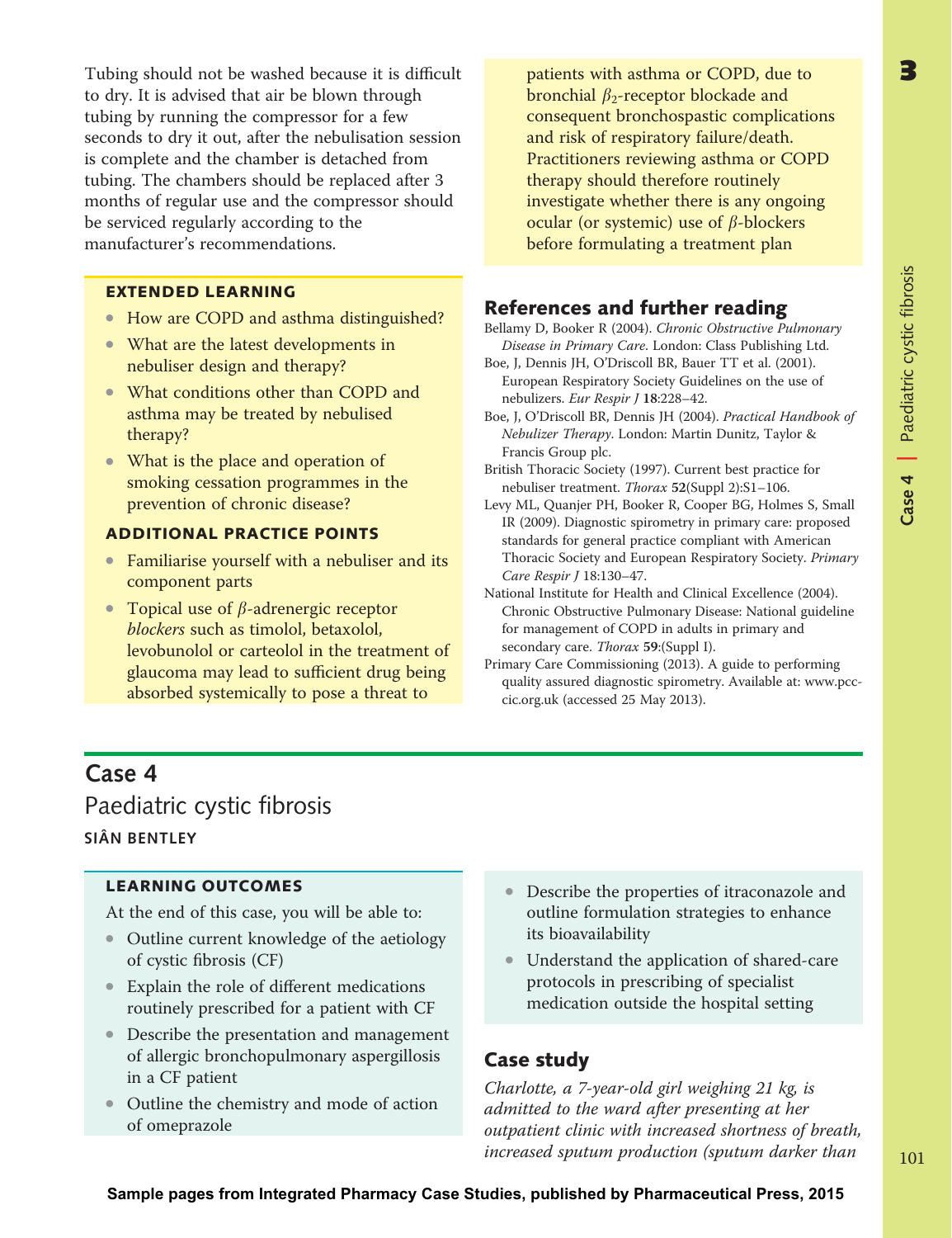E۰

normal), tiredness and generally feeling unwell for the last 3 days.

#### CASE NOTES $\mathcal{L}$

## Past medical history

- .Cystic fibrosis (CF)
- .Pancreatic insufficiency

#### Allergies

.No known drug allergy (NKDA)

## Drug history

- . Creon 10 000 with snacks and meals
- $\bullet$ Dalivit multivitamin drops 1.2 mL o.d.
- . Tocopheryl acetate 100 mg o.d.
- **Omeprazole MUPS 20 mg o.d.**
- . Flucloxacillin 250 mg b.d.
- . Colistin (Polymyxin E) 1000 000 units b.d. nebuliser solution
- . Salbutamol <sup>100</sup> pMDI two puffs inhaled via <sup>a</sup> spacer p.r.n. and pre-physiotherapy

## On examination

 $\bullet$  Temperature 38.5°C

A diagnosis of an infective exacerbation of CF is made. A new sputum sample is taken and sent to microbiology for culture and sensitivity testing. Charlotte is empirically prescribed ceftazidime and gentamicin. The flucloxacillin is increased to <sup>a</sup> treatment dose:

Ceftazidime: 1000 mg t.d.s. i.v. Tobramycin: 210 mg o.d. i.v. Flucloxacillin: 500 mg q.d.s.

- .? What is CF? Outline the current understanding of its aetiology and symptoms
- .? Explain what each of Charlotte'<sup>s</sup> medicines on admission are being used for and how they would be administered. Charlotte is unable totake capsules/tablets (Hint: also think about timing with physiotherapy)
- .? What organisms, common in CF, are the intravenous (i.v.) antibiotics covering?
- **2** Are the doses of the i.v. antibiotics appropriate, and how do they relate to altered pharmacokinetics in CF patients?
- **2** How should the i.v. antibiotics be monitored?

Charlotte receives these antibiotics for <sup>a</sup> week, but does not improve and becomes progressively more

 $\nabla$  TABLE 3.2 Blood tests and sputum culture results

Na+ 136 mmol/L (normal: 134–145 mmol/L)  $K^+$  4.5 mmol/L (normal: 3.5–5.2 mmol/L) Urea 3.3 mmol/L (normal: 2.5–6.5 mmol/L) Creatinine 35  $\mu$ mol/L (normal: 32–94  $\mu$ mol/L) WBC 17.4  $\times$  10<sup>9</sup>/L (normal: 4–13.5  $\times$  10<sup>9</sup>/L) Most recent sputum culture results: Pseudomonas aeruginosa sensitivity: Azithromycin R Ceftazidime S Chloramphenicol S Colistin SGentamicin STobramicin SAmikacin STemocillin SAztreonam RTimentin SMeropenem S Ciprofloxacin R Staphylococcus aureus sensitivity: Flucloxacillin SPenicillin SErythromycin R Gentamicin S R=resistant; S=sensitive.

wheezy. Her  $FEV<sub>1</sub>$  (% predicted) falls from 65% to 50%. Her blood results show an IgE of 1054 units/mL and Aspergillus fumigatus RAST (radioallergosorbent test) of 19.8 units/mL, and Aspergillus sp. is noted in her recent sputum sample. A diagnosis of ABPA is made and Charlotte is started on prednisolone 30 mg each morning and itraconazole liquid 100 mg twice daily.

- .? What does ABPA stand for? What is this? Is the therapy appropriate?
- **2** Comment on the formulation and oral bioavailability of itraconazole in both capsule and liquid form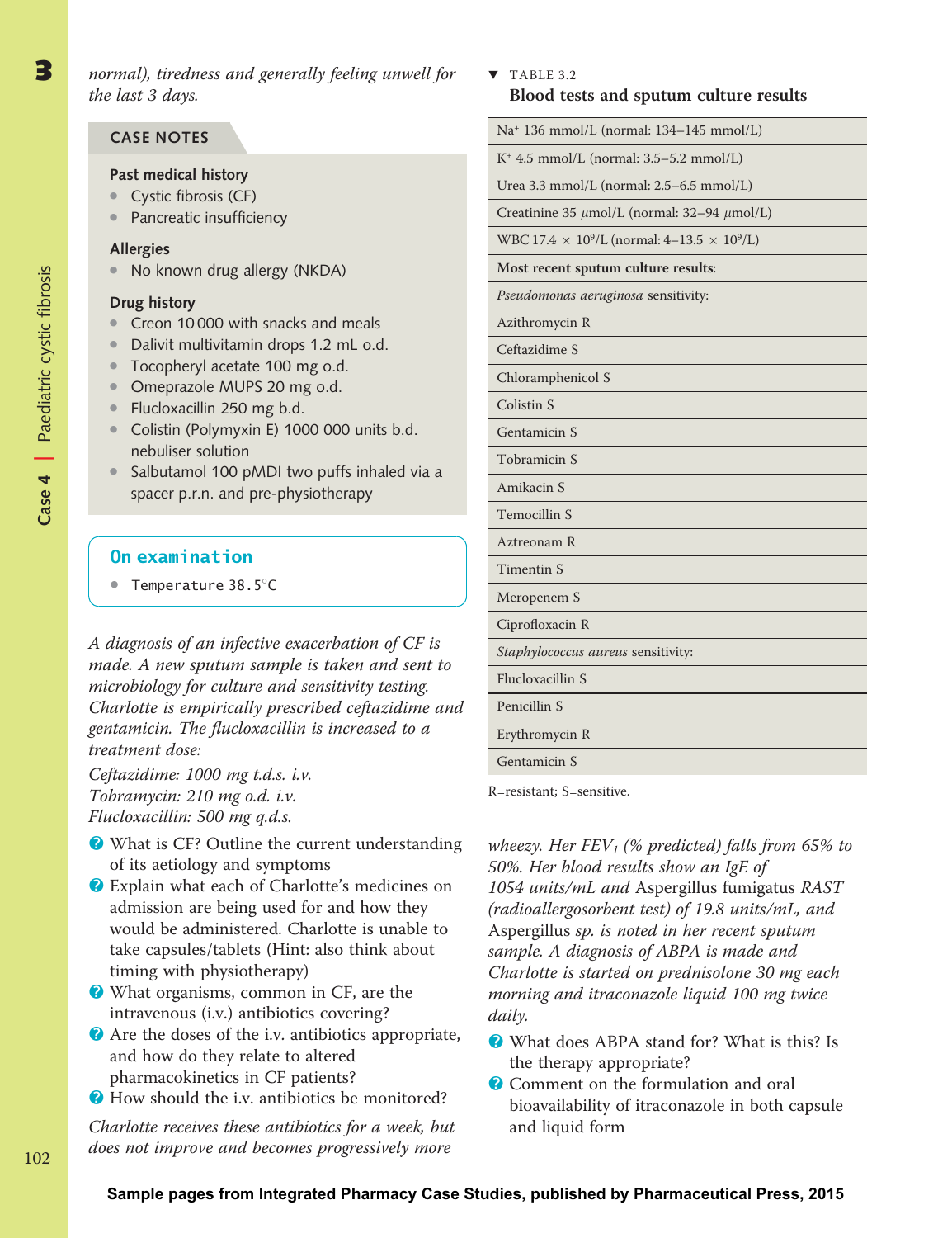- .? How would you counsel Charlotte and her carer to take itraconazole?
- .? How would you monitor itraconazole therapy?

Charlotte responds well to the itraconazole and prednisolone. However, her sputum remains difficult to expectorate and she is started on DNase 2.5 mg once daily pre-physiotherapy.

She continues to improve and is ready for discharge after 3 weeks. Her discharge medications are as follows:

Creon 10 000: with snacks and mealsDalivit: 1.2 mL o.d.Tocopheryl: 100 mg o.d. Omeprazole: 20 mg o.d. Flucloxacillin: 250 mg b.d. Colistin: 1000 000 units b.d. nebuliser solution Salbutamol 100 pMDI: two puffs via spacer p.r.n. and pre-physiotherapy Itraconazole: 100 mg b.d. Prednisolone: 30 mg mane to be reviewed in clinic in 2 weeksDNase: 2.5 mg o.d. nebuliser solution

.? What is DNase (dornase alfa) and how does it work?

The clinical nurse specialist for CF contacts Charlotte'<sup>s</sup> GP to explain the changes to her regimen, to be told that they are not able to prescribe the DNase under the new commissioning arrangements, and the hospital must provide ongoing supplies. They ask if it can be provided as part of <sup>a</sup> homecare scheme.

**2** In the NHS, what is meant by 'homecare'? What are the potential bene fits of using such <sup>a</sup> service?

## Case discussion

— Causes and symptoms of cystic fibrosis Cystic fibrosis is an autosomal recessive, lifelimiting disease caused by mutations in the cystic fibrosis transmembrane conductance regulator (CFTR) gene (discovered in 1989), which codes for  $a$  Cl<sup>-</sup> ion channel normally present in lung epithelial cells. More than 1900 mutations have so far been found in the gene, but only <sup>a</sup> relatively small number of these mutations (so-called class I –V, with di fferent biological outcomes) can account for most of the CF patients so far characterised with the condition. The most frequent mutation is <sup>a</sup> deletion of <sup>a</sup> phenylalanine amino acid residue at position 508 ( DF508) which results in misfolding of

the CFTR channel protein in the cell endoplasmic reticulum (ER), thus preventing it from being tra fficked to the plasma membrane. The poorly functioning CFTR channel in CF means that there is an imbalance of chloride and subsequently water across the epithelial cell, leading to accumulation of thick mucus secretions at mucosal surfaces inthe lungs that are di fficult to clear, and therefore particularly prone to bacterial infection and chronic inflammation. The CFTR mutations also <sup>a</sup>ffect the exocrine functions of the pancreas, intestine, liver, bile duct, salivary and sweat glands.

There has been extensive research in recentyears, with limited success, into the use of gene therapy for the treatment of CF, with delivery of the CFTR gene directly to the airways. Transfer of genes into the airway cells requires the use of <sup>a</sup> vector, which may be viral (e.g. adenoviruses, adeno-associated viruses) or non-viral (e.g. liposomes).

## Pharmacological treatment in CF: consideration in this case

#### — Pancreatic insu fficiency

Approximately 90% of CF patients in northern Europe are pancreatic insu fficient because of the reduction of pancreatic secretions, which leads to poor digestion of fats and malabsorption of proteins and carbohydrates. Patients have steatorrhoea (fatty stools), decreased absorption of fat-soluble vitamins (A, D, E and K), malnutrition and failure to thrive, and therefore require pancreatic enzyme supplementation. Creon <sup>10</sup> <sup>000</sup> is usually administered as delayed-release capsules, which contain enteric-coated microspheres of porcine-derived lipases, proteases and amylases. The microspheres are enteric coated to preven<sup>t</sup> the breakdown of the enzymes in the acidic environment of the stomach. It is taken with all meals and fat-containing snacks. The capsules should be swallowed whole at the start of <sup>a</sup> mealand the microspheres not chewed to ensure that adequate enzyme levels reach the duodenum. For young children/babies, capsules can be opened and the microspheres mixed with acidic fluid or soft food. This could be apple sauce or yoghurt or any fruit juice with <sup>a</sup> p<sup>H</sup> <sup>&</sup>lt;5.5, e.g. apple, orange or pineapple juice. If the granules are mixed with fluid or food it is important that they are taken immediately and the mixture not stored, otherwise dissolution of the enteric coating may result. They must not be mixed with the food that requires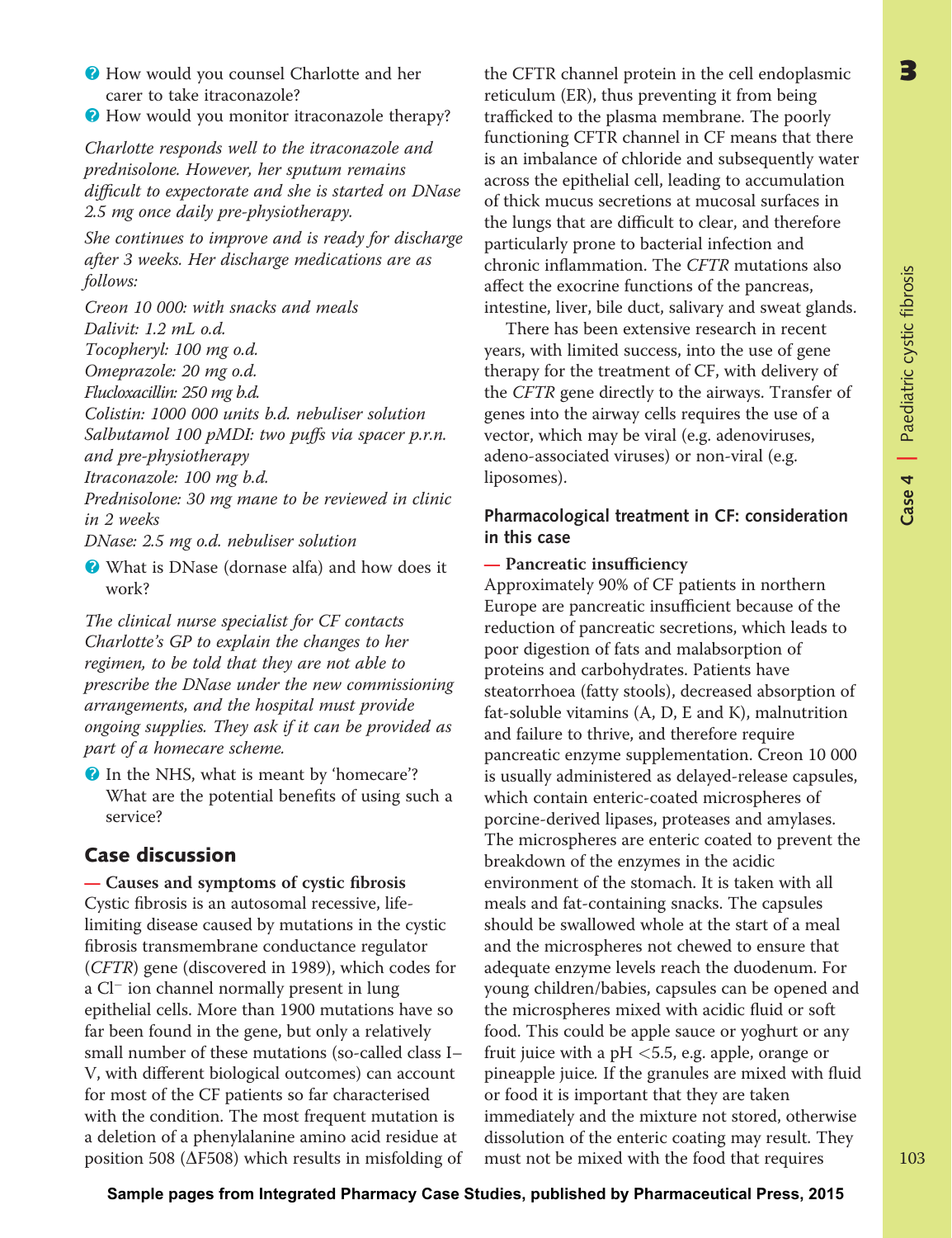chewing, because this can cause <sup>a</sup> sore mouth and pu<sup>t</sup> children <sup>o</sup> ff eating, as well as reducing <sup>e</sup> fficacy as described previously. The number of capsules taken varies from patient to patient, and the dose and strength are adjusted according to the patient'<sup>s</sup> fat intake, stool consistency/frequency and weight. Dieticians usually advise on the enzyme replacement therapy for each patient. Highstrength preparations such as Pancrease HL and Nutrizym <sup>22</sup> are not recommended because of their association with colonic strictures in children.However, no association was found with Creon 25 000. It was also recommended that the totaldaily dose of lipase should not usually exceed <sup>10</sup> <sup>000</sup> units/kg.

It follows that all pancreatic-insu fficient patients require supplementation with the fat-soluble vitamins A, D and E. Dalivit is <sup>a</sup> liquid multivitamin preparation (containing mainly vitamins A,  $B_2$ , C and D) available in the form of drops, and tocopheryl acetate (vitamin <sup>E</sup> acetate: the ester form of tocopherol) is <sup>a</sup> <sup>100</sup> mg/mL liquid formulation. Levels of vitamins A, D and E are usually checked every year at the annual review and supplement doses amended accordingly.

### — Gastro-oesophageal re flux

Many CF patients also have gastro-oesophageal reflux which is believed to be due to thehyperacidic gastric secretions and relaxed lower oesophageal sphincter tone. Symptom relief is usually obtained with proton pump inhibitors (PPIs) <sup>±</sup> prokinetics such as domperidone and low-dose erythromycin. Long-term treatment is usually required.

PPIs (e.g. omeprazole) and histamine  $H_2$ receptor blockers (e.g. ranitidine) may also be prescribed as adjuvant therapy to enhance the <sup>e</sup>ffect of pancreatic enzyme replacement therapy, because pancreatic enzymes are inactivated by gastric acid; therefore, by decreasing acidity, the enzyme <sup>e</sup> fficacy is increased.

## — Omeprazole: mode of administration and molecular properties

Omeprazole may be administered to Charlotte as <sup>a</sup> MUPS (multiple unit pellet system) tablet formulation. The tablets may be dispersed in 10 mL non-carbonated water and then suspended in a small amount of any fruit juice with a pH  $<$ 5, e.g. apple, orange or pineapple juice, or in apple sauce or yoghurt after gentle mixing. Milk or carbonated water must not be used. The dispersion should be taken immediately or within <sup>30</sup> min. The dispersion is stirred just before drinking and rinsed down with half <sup>a</sup> glass of water. It is important that the tablets should not be crushed or chewed.



The omeprazole MUPS tablets consist of multiple enteric-coated pellets. The polymeric coating is speci fically designed to dissolve only in the higher p<sup>H</sup> environment of the small intestine, hence the need to disperse the tablets in <sup>a</sup> slightly acidic medium before administration. On reaching the small intestine, the omeprazole (which itself is inactive) is absorbed into the systemic circulation, from where it reaches the highly acidic environment of the parietal cells, undergoing <sup>a</sup> pH-dependent chemical rearrangemen<sup>t</sup> to its active form. This activated intermediate reacts with the thiol (-SH) group of a cysteine residue present on the  $H^*/K^+$ ATPase (the proton pump), covalently modifying and permanently inactivating it. If the omeprazole were not formulated with an enteric coating, this rearrangemen<sup>t</sup> would occur in the contents of the stomach, which would preven<sup>t</sup> the drug from ever being absorbed and reaching the parietal cells.

— Staphylococcus aureus infections

Long-term prophylaxis against Staphylococcus aureus is prescribed in order to reduce the frequency of infective exacerbations caused by this organism. The use of anti-staphylococcal prophylaxis from diagnosis until <sup>3</sup> years of age was shown by <sup>a</sup> Cochrane review to be <sup>e</sup> ffective inreducing the incidence of infection with S. aureus, although an improvement in clinical outcomes was not shown. Current guidance is to start it in all CF children identi fied by newborn screening or diagnosed clinically, unless there is <sup>a</sup> compelling reason not to, i.e. not tolerated, or allergy. Once aged <sup>3</sup> years, flucloxacillin prophylaxis is reviewed. Although policies vary from institution to institution, an example of such <sup>a</sup> policy is to continue only if S. aureus is repeatedly cultured, i.e. more than two isolates of S. *aureus* in a year. Cephalosporins are generally not used for longterm prophylaxis for S. aureus because of worries about increased pseudomonas isolation in <sup>a</sup> US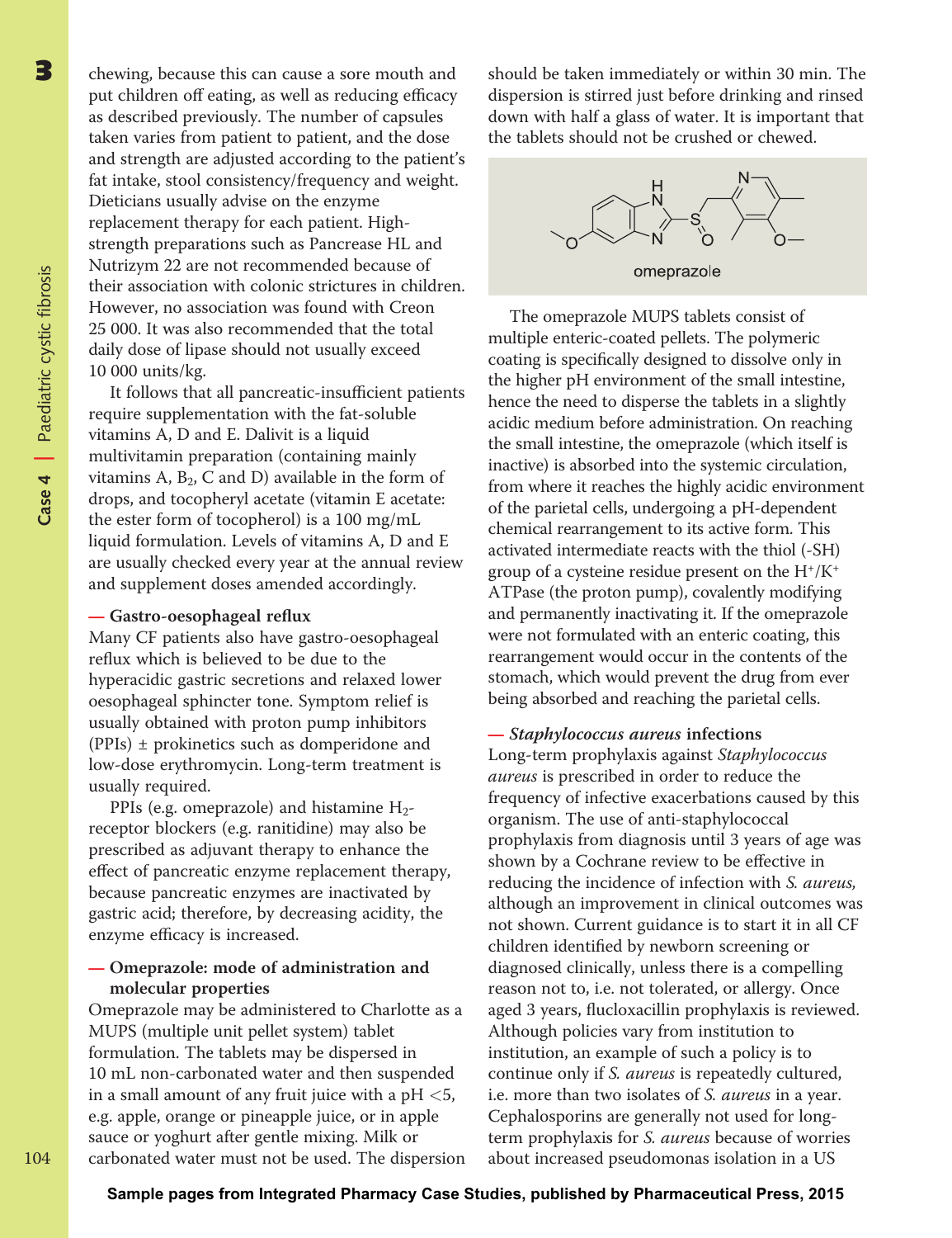European database. In the case of Charlotte, flucloxacillin is administered as the 250 mg/5 mL preparation, taken on an empty stomach to maximise absorption. As prophylaxis it is administered twice daily to facilitate compliance and to fit better with Charlotte'<sup>s</sup> school day.

cephalexin trial and also evidence from the

## — Nebulised colistin

Nebulised antibiotics are prescribed for patients who are chronically colonised with P. aeruginosa (grown on three or more isolates in <sup>a</sup> year) or for eradication of first growth. Long-term nebulised therapy has been shown to reduce the frequency of infective exacerbations and the need for intravenous anti-pseudomonal antibiotics, and to improve lung function. The most frequently used nebulised antibiotics are colistin (colistimethate sodium) and tobramycin. It is currently recommended that colistin be used initially in patients chronically colonised with P. aeruginosa. Nebulised colistin achieves low systemic and high local concentrations in the lung, which makes it very useful for long-term therapy, because patients do not have the adverse <sup>e</sup>ffects associated with theuse of these antibiotics administered intravenously.

Patients must have <sup>a</sup> bronchoconstriction trialbefore starting therapy to ensure that the nebulised antibiotic does not causebronchoconstriction. Colistin nebulisers should beadministered post-physiotherapy. This enhances their <sup>e</sup> ffects because physiotherapy has removed much of the sputum, enabling better penetration to the site of action.

## — Salbutamol

Some patients with CF also have asthma (small airway disease) and therefore bene fit from the use of bronchodilators, such as salbutamol ( $\beta_2$ adrenoreceptor agonist). Before starting treatment, patients should undergo <sup>a</sup> bronchodilator trial in which their lung function is measured before and after treatment. In patients who demonstrate an improvement, bronchodilator treatment is initiated. Nebulised or pMDI bronchodilators are also used by some patients before nebulising antibiotics, in order to preven<sup>t</sup> bronchoconstriction.

## — Intravenous antibiotics in CF: spectrum of activity, dose and monitoring

Ceftazidime is <sup>a</sup> third-generation cephalosporin and so has greater activity against Gram-negative

bacteria, particularly P. aeruginosa, compared with second-generation cephalosporins. However, it is less active against Gram-positive bacteria such as S. aureus compared with the second-generation cephalosporins.

Tobramycin is an aminoglycoside that is bactericidal and active against some Gram-positive organisms, including S. aureus and many Gramnegative organisms, including P. aeruginosa. Tobramycin is the aminoglycoside of choice because there is evidence that it is lessnephrotoxic than other aminoglycosides in patients with CF.

Larger doses of many antibiotics are used in CF due to altered pharmacokinetics, notably an increased volume of distribution and increasedclearance (renal and non-renal). It is not fully understood why this occurs. In addition, due to the severity of the disease, high concentrations of antibiotics are needed at the site of action.

Both ceftazidime and tobramycin have an increased clearance in CF, so the high doses prescribed are appropriate (ceftazidime <sup>50</sup> mg/kg three times daily and tobramycin <sup>10</sup> mg/kg once daily). There is evidence, from <sup>a</sup> randomised controlled trial of once versus three times daily tobramycin (the TOPIC study), that once-daily treatment is equally <sup>e</sup> fficacious and associated with less nephrotoxicity in children, although the study showed no di fference in ototoxicity between the two regimens. In addition, less money is spen<sup>t</sup> on equipment such as needles and syringes and, importantly for the child with CF, fewer blood tests are needed because only trough serum levels need to be monitored. It also saves on nursing time for drug administration.

The antibiotic therapy must be monitored to ensure that it is <sup>e</sup> ffective and not causing adverse <sup>e</sup>ffects. Temperature and clinical response (general wellbeing, sputum production and lung function) should be monitored to check <sup>e</sup> fficacy.

In this case, Charlotte'<sup>s</sup> trough serum tobramycin level should be measured <sup>23</sup> hours after administration of the second dose (i.e. shortly before the third dose), <sup>48</sup> hours after any adjustment and weekly thereafter, aiming for <sup>a</sup> trough level <sup>&</sup>lt;<sup>1</sup> mg/L. This will preven<sup>t</sup> nephrotoxicity or ototoxicity associated with elevated levels of aminoglycosides. Serum urea and creatinine should be measured at the time of first cannula insertion, and with each trough level.

3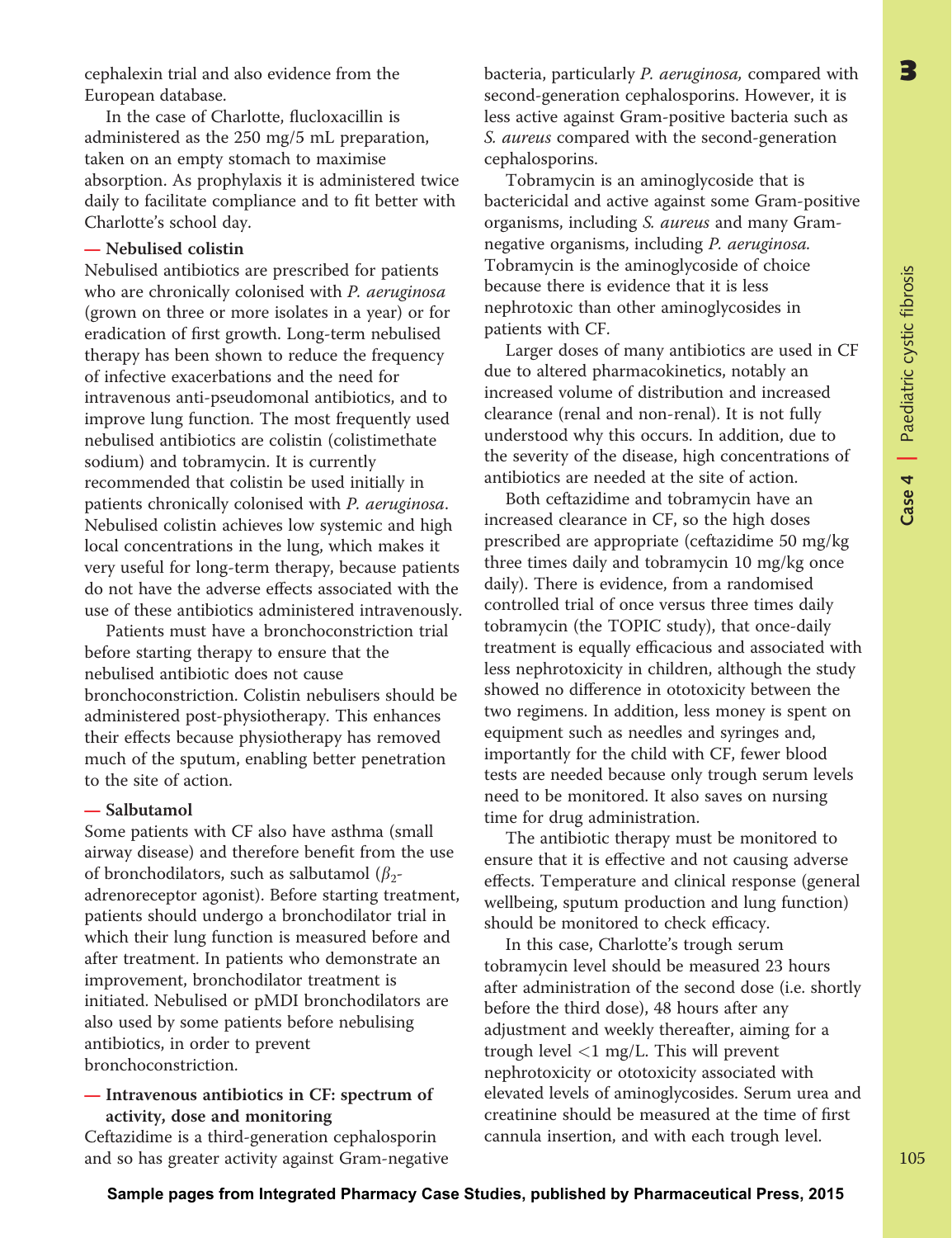Charlotte'<sup>s</sup> liver function and blood countshould also be monitored as ceftazidime can causedisturbances in LFTs (liver function tests) and blood disorders such as leukopenia.

## Allergic bronchopulmonary aspergillosis

ABPA is an immune-mediated disease causing bronchiectasis (destruction and widening of the large airways) induced by Aspergillus fumigatus, and is not uncommon in CF (occurring in approximately <sup>1</sup> –11% of patients). The typical presentation is wheezing, new pulmonary in filtrates on chest radiograph, <sup>a</sup> rise in serum total IgE and specific IgE to *A. fumigatus*, with a fall in lung function.

The mainstay of treatment is oral corticosteroid therapy to attenuate the in flammatory process, but this may need to be continued for several months and is associated with signi ficant adverse <sup>e</sup>ffects. Treatment is with oral prednisolone: an example regimen of <sup>2</sup> mg/kg in the morning (non-enteric coated due to di fficulty in absorption of entericcoated preparations in CF patients as <sup>a</sup> result of pancreatic insu fficiency) for <sup>2</sup> weeks, then <sup>1</sup> mg/kg per day for <sup>2</sup> weeks, and then <sup>1</sup> mg/kg on alternate days for <sup>2</sup> weeks. If an improvement in clinical symptoms, lung function and radiological changes has occurred, and when the IgE levels fall appropriately, prednisolone dose should be tapered to zero over the next 8–12 weeks.

## Itraconazole

Itraconazole is used to reduce the antigenic burden of *A. fumigatus* in the respiratory tract. Studies of itraconazole, initially in an uncontrolled setting in CF, and recently in randomised trials in adults with asthma and ABPA, have shown evidence of bene fit, including the ability to reduce steroid dosage. It should be given for <sup>3</sup> –6 months.

— Formulation, pharmacokinetics and monitoring of oral itraconazole preparations Itraconazole is <sup>a</sup> water-insoluble, hydrophobic drug with <sup>a</sup> log P value of 5.66. The poor solubility results in poor bioavailability, particularly from <sup>a</sup> solid dosage form, because the drug tends to pass through the GI tract without dissolving, ultimately being eliminated in the faeces. As <sup>a</sup> weakly basic drug, however, dissolution is improved somewhat in acidic conditions. Once in solution, the proportion of drug in the deprotonated (unionised) form can be readily absorbed into

systemic circulation. Dissolution and absorption are enhanced in the case of the capsules by forming <sup>a</sup> solid dispersion of the drug in the rapidly dissolving polymer, hydroxypropyl methylcellulose (HPMC, hypromellose) coated on to sugar spheres. As dissolution requires an acidic environment for dissolution, acid-reducing therapies should be stopped wherever possible and, if not possible, administered at opposite ends of the day to minimise the <sup>e</sup> ffects on absorption. Bioavailability from solid dosage forms is approximately 30%, but, if taken with food, bioavailability is increased to about 55%.

Bioavailability is greater from the liquid preparation, which is formulated in cyclodextrin as <sup>a</sup> solution. Cyclodextrins are cyclic oligosaccharides comprising six  $(\alpha$ -cyclodextrin), seven (β-cyclodextrin) or eight (γ-cyclodextrin) glucopyranose units. They have <sup>a</sup> 'bucket-like' structure with <sup>a</sup> hydrophilic outer surface and <sup>a</sup> hydrophobic cavity that can accep<sup>t</sup> <sup>a</sup> hydrophobic drug molecule, forming an inclusion complex and bringing the drug into solution.

The liquid preparation is much better absorbed, with <sup>a</sup> bioavailability >70%. However, it is unpalatable and must be taken on an empty stomach. Liver function tests should be monitoredat least after 1 –<sup>2</sup> months, particularly if there is <sup>a</sup> history of liver dysfunction. ABPA markers will monitor the progress of the disease, e.g. IgE and Aspergillus fumigatus RAST, as well as clinical symptoms, e.g. wheeze, lung function and general wellbeing. Itraconazole levels should also be considered when there is <sup>a</sup> lack of clinical response, or if there is concern about adequate drug absorption or patient compliance.

### DNase (dornase alfa)

Patients with CF have thick tenacious sputum, the retention of which contributes to infectiveexacerbations and reduced pulmonary function. The thick secretions contain <sup>a</sup> high concentration of extracellular DNA released by degenerating leukocytes, which accumulate in response to infection and add to the viscosity of the secretions. DNase (recombinant human DNase or rhDNase, Pulmozyme) is <sup>a</sup> genetically engineered version of the naturally occurring enzyme that cleaves extracellular DNA in the sputum; therefore it reduces its viscosity and aids sputum removal. DNase should be administered <sup>1</sup> hour prephysiotherapy. DNase should be administered only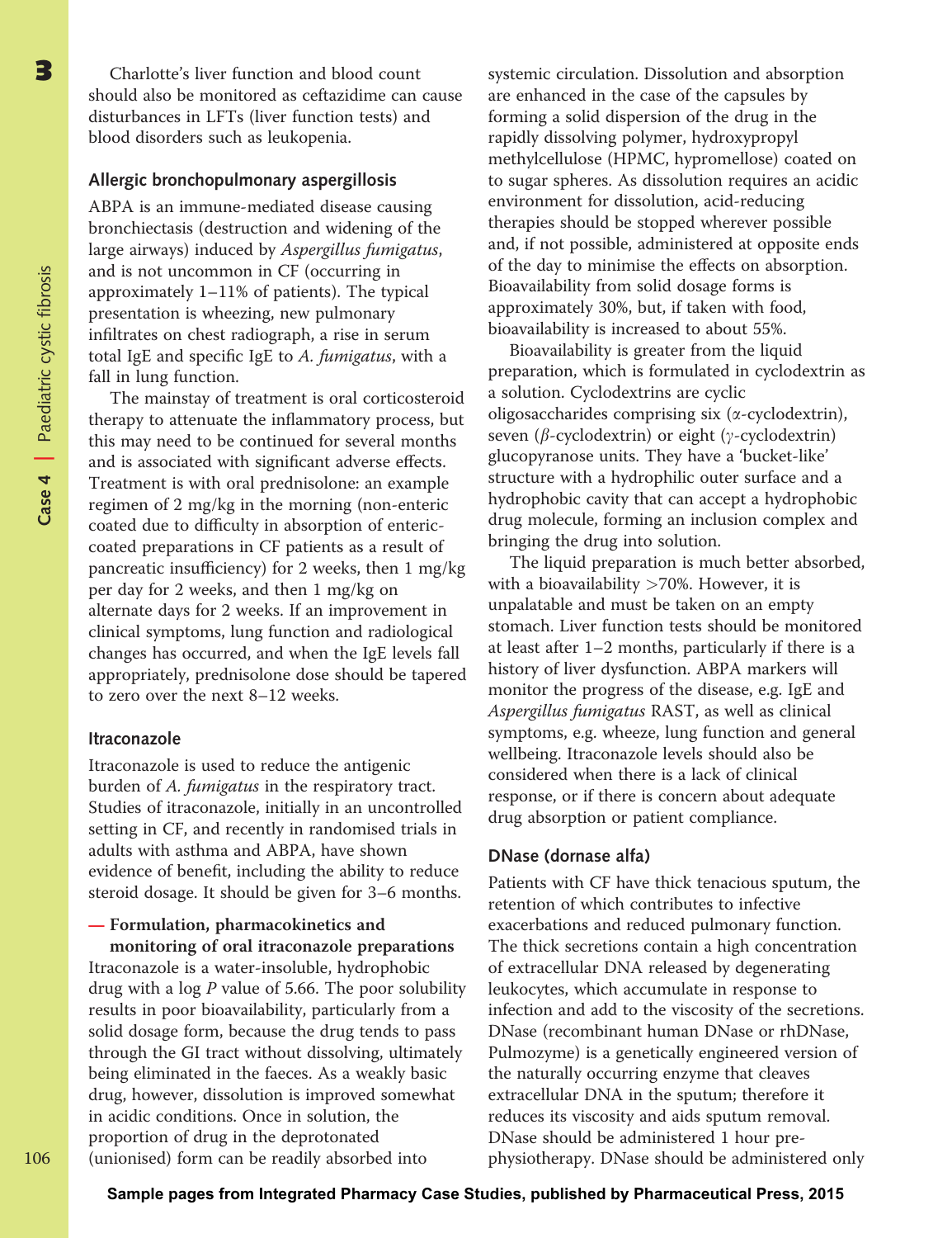using <sup>a</sup> jet nebuliser. Ultrasonic nebulisers are not suitable because they may generate heat within the fluid being nebulised, resulting in the degradation of this biopharmaceutical, and indeed others.

## Homecare

Homecare medicine delivery and services can be described as <sup>a</sup> facility that delivers ongoing medicines supplies and, where necessary, associated care, initiated by the hospital prescriber, direct to the patient'<sup>s</sup> home with their consent. Operating as <sup>a</sup> registered pharmacy, the homecare provider dispenses against the prescription provided by the hospital (with it <sup>e</sup> ffectively being <sup>a</sup> private prescription) for supply to the name patient. Patients that are typically on homecare are those with chronic diseases, such as cystic fibrosis, and stable regimens that do not require acute care input for each supply.

The bene fits of using homecare for <sup>a</sup> medicine such as DNase is that it minimises theinconvenience of patients having to attend outpatient and day care appointments to receive ongoing supplies, thereby releasing appointment slots for other people and increasing <sup>e</sup> fficiency. There is also an opportunity to improve adherence to treatment through regular contact with, and education of, patients. Homecare providers will often be in direct contact with the pataient, and are ideally placed through checking stocks to identify concerns with stockpiling, which can be brought to the attention of the prescribing team to highlight non-adherence and minimise wastage. Equally, the patient has an addtional point of contact in case of di fficulties which can be communicated, via the homecare provider, to the prescribing team.

— Medicines managemen<sup>t</sup> in the home In addition to shared care between healthprofessionals in the di fferent healthcare sectors, care in the home will be shared between children/ young people and their parents/carers. Many CF patients are young. Managing the medication for CF on <sup>a</sup> daily basis can be <sup>a</sup> complex task. However, as this is <sup>a</sup> life-long condition many parents become 'experts' in its management, able to judge symptoms and respond appropriately. However, parents and young people will vary greatly in their con fidence in making decisions.

Appropriate use of medicines and good adherence are important for daily wellbeing and longer-term outcomes. Managing medication can be stressful for families. Optimal clinical outcomes depend on optimal use of <sup>a</sup> wide range of medications: pancreatic enzymes, antibiotics, steroids, vitamins, inhalational therapies. Medicines managemen<sup>t</sup> activities and ensuring good adherence can be <sup>a</sup> signi ficant burden for young people and their parents/carers and, when problems and concerns arise, these can be stressful. Shared-care protocols can presen<sup>t</sup> additional challenges for parents/carers because formal care is shared between specialists and non-specialists (whose knowledge will be variable and between whom communication can be poor). This can lead to potential inconsistencies in advice and uncertainties for young people and parents

## EXTENDED LEARNING

with regard to optimal use of medicines.

- . Describe recent developments in gene therapy for cystic fibrosis. What are the barriers to successful gene therapy?
- . What are biopharmaceuticals? How are they manufactured and formulated into dosage forms? What particular stability problems may they present?
- . Liposome delivery of gene therapy is one example of the use of 'nanotechnology' in medicines. What other nano-sized systems have pharmaceutical applications and what bene fits do they confer over conventional drug delivery approaches?
- . What strategies can formulators employ to enhance the solubility of <sup>a</sup> drug?

## ADDITIONAL PRACTICE POINT

. Consider the particular needs of young people with CF, as they become increasingly responsible for their own medication.

## References and further reading

- Hanrahan JW, Sampson HM, Thomas DY (2013). Novel pharmacological strategies to treat cystic fibrosis. Trends Pharmacol Sci 34:119–25.
- Prickett M, Jain <sup>M</sup> (2013). Gene therapy in cystic fibrosis. Transl Res 161:255–64.
- Ryan, G, Mukhopadhyay S, Singh <sup>M</sup> (2003). Nebulised anti-pseudomonal antibiotics for cystic fibrosis. Cochrane Database System Rev 3:CD001021.
- Smyth A, Tan KH, Hyman-Taylor <sup>P</sup> et al. (2005). Once versus three-times daily regimens of tobramycin treatment for

3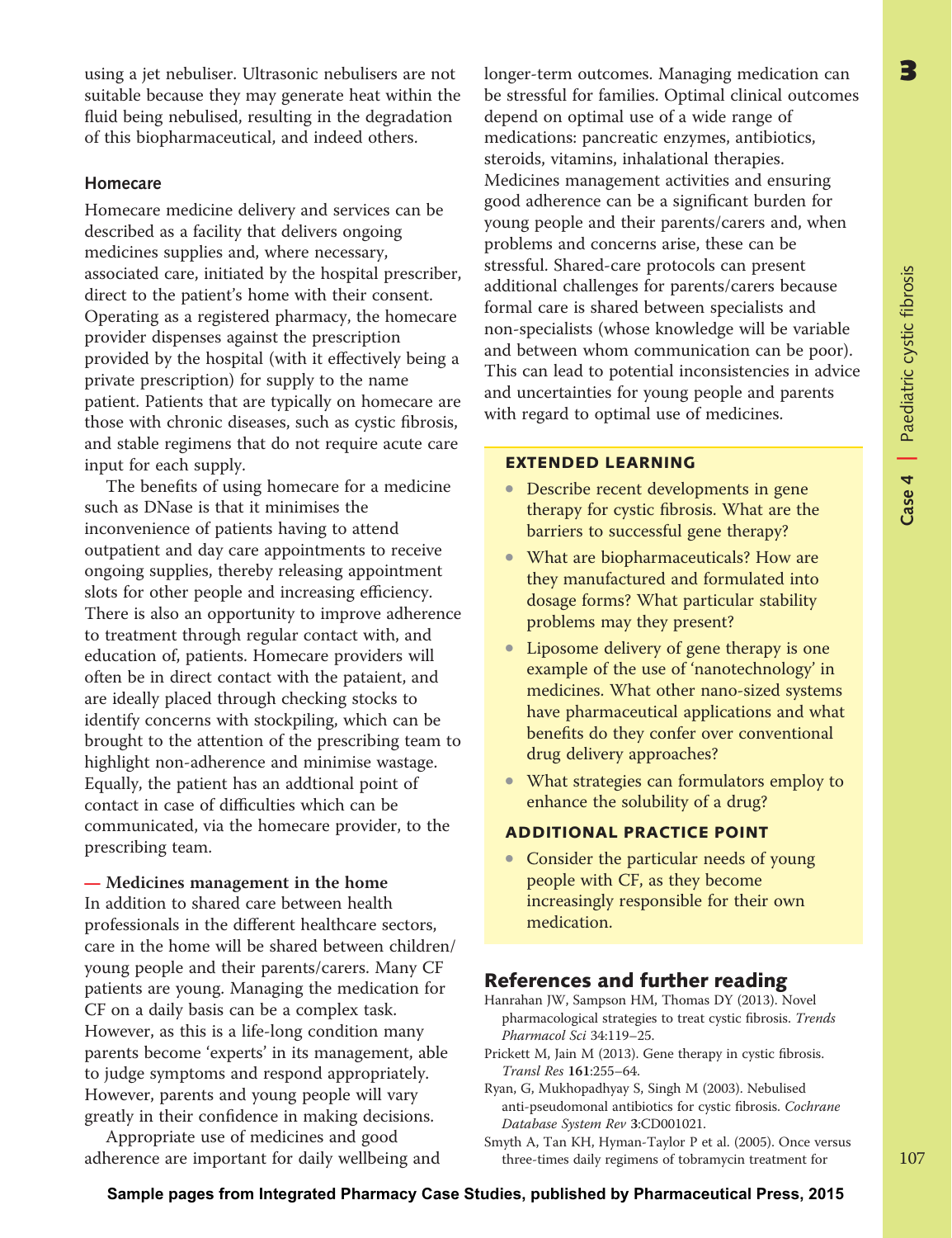pulmonary exacerbations of cystic fibrosis – the TOPIC study: <sup>a</sup> randomised controlled trial. Lancet 365:573–8.

Smyth A, Walters S. (2003). Prophylactic antibiotics for cystic fibrosis. Cochrane Database System Rev 3:CD001912.

Stevens DA, Moss RB, Kurup VP et al. (2003) Allergic bronchopulmonary aspergillosis in cystic fibrosis–state of the art: Cystic Fibrosis Foundation Consensus Conference. Clin Infect Dis <sup>37</sup>(Suppl 3):S225–64.

# Case 5Cough KATIE GREENWOOD

## LEARNING OUTCOMES

At the end of this case you will be able to:

- . Outline the pathophysiology, signs, symptoms and diagnosis of di fferent types of cough
- . Discuss treatment options for the di fferent types of cough
- . Outline the chemistry and mechanism of action of expectorants
- . Outline the chemistry and mechanism of action of opiate antitussives
- . Know when to refer <sup>a</sup> patient with <sup>a</sup> cough to another healthcare professional
- . E ffectively question <sup>a</sup> patient to help determine <sup>a</sup> diagnosis

## Case study

John, <sup>a</sup> 17-year-old student who is one of your regular patient'<sup>s</sup> teenage sons, calls into your pharmacy on the way to college. He has an irritating cough and would like some medicine 'to stop him coughing' so that he can concentrate on his revision and exams. He looks tired and fed up. You notice that John smells of cigarette smoke.

.? What questions would you ask the patient?

John explains that he has had the cough for about <sup>a</sup> week, following <sup>a</sup> cold. He does not take any other medicines and does not have any medical conditions.

- .? What is <sup>a</sup> cough? Explain the pathophysiology
- **O** What are the different types of cough and how would you di fferentiate between the di fferent types?
- UK Cystic Fibrosis Trust Antibiotic Working Group (2009). Antibiotic Treatment for Cystic Fibrosis, 3rd edn. Bromley: Cystic Fibrosis Trust.
- Wark PAB, Gibson PG, Wilson AJ (2004) Azoles for allergic bronchopulmonary aspergillosis associated with asthma. Cochrane Database System Rev 3:CD001108.

You determine that John has <sup>a</sup> non-productive cough; he has no phlegm and feels that he has an irritation at the back of his throat.

- **2** What are the treatments available for the di fferent types of cough?
- .? Would there be any restrictions on the products that you could sell due to the patient'<sup>s</sup> age?
- .? What lifestyle advice, if any, would you provide?

## Case discussion

A cough is the most common symptom of upper respiratory tract infection. It may linger after the infection has gone, because the swelling and irritation in the airways can take <sup>a</sup> while to settle down. The cough can take up to <sup>3</sup> weeks to go completely.

## — Pathophysiology of <sup>a</sup> cough

Coughing is <sup>a</sup> re flex action initiated by stimulation of sensory nerves in the lining of the respiratory passages. The cough re flex is <sup>a</sup> vital par<sup>t</sup> of the body'<sup>s</sup> defence mechanisms. Normally, the lungs and the lower respiratory passages are sterile. Coughing usually means that there is something in the respiratory passages that should not be there. This can be caused either by breathing in airborne dust particles or if <sup>a</sup> piece of food has gone down the 'wrong way'. If dust or dirt gets into the lungs, it could become <sup>a</sup> breeding ground for bacteria and cause pneumonia or infection in the airways. It could also be <sup>a</sup> sign that an infection in the lungs is causing the respiratory passages to produce phlegm.

— Mechanism of cough production Mechano- and chemosensitive cough receptors (a fferent sensory nerve fibres) in the epithelial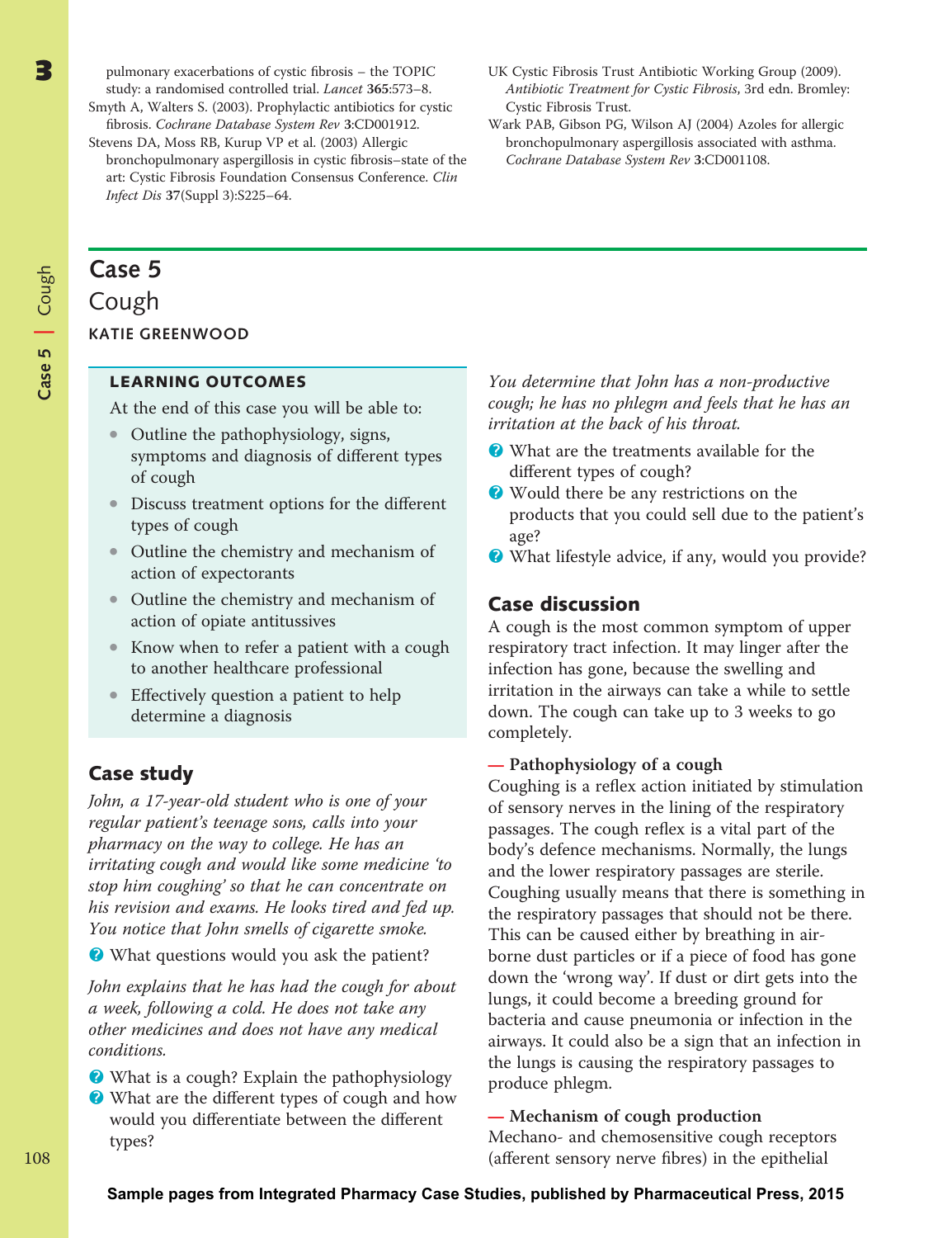layer of the pharynx and trachea are fired by the stimuli of excessive mucus or perceived foreign body or irritant (tussigenic) chemical stimulus, and impulses are transmitted to the cough centre in the medulla oblongata of the brain stem via vagal <sup>a</sup>fferent nerve fibres. Impulses are sent back, via <sup>e</sup>fferent neurons, to respiratory muscles of the diaphragm, chest wall and abdomen; these contract, producing <sup>a</sup> deep inspiration followed by <sup>a</sup> forced expiration of air, forcing open the glottis and producing <sup>a</sup> cough.

## — Classi fication of coughs: signs, symptoms and causes

There are two classi fications of cough:

- . Productive: producing sputum
- . Non-productive: dry, with no sputum.

Coughs can further be classi fied as acute or chronic. This is dependent on their duration and frequency. *Acute coughs* last <3 weeks, whereas chronic coughs last <sup>&</sup>gt;<sup>8</sup> weeks. Coughs between <sup>3</sup> and 8 weeks' duration are classified as *subacute*.

Productive cough: <sup>a</sup> productive, chesty cough, is one in which sputum/phlegm is coughed up. The oversecretion of sputum causes the cough. The appearance of the sputum can often help indicate the underlying cause of the cough: clear or white sputum is usually of little signi ficance; pink/frothy sputum may indicate congestive heart failure, because the blood has congested in the lungs and there has been <sup>a</sup> leakage of plasma into the air pockets. Coloured sputum can indicate <sup>a</sup> bacterial infection and lower respiratory tract infection, such as bronchitis or pneumonia, where the sputum is yellow, green, rust coloured (particularly in pneumonia) and/or foul smelling, and thicker. However, it may just represen<sup>t</sup> cell debris being cleared from the air passages. Blood might be present: this is not always <sup>a</sup> serious sign because capillaries can burst due to violent coughing, but it can be an indication for referral because it might also indicate <sup>a</sup> pulmonary embolism, tuberculosis (TB), bronchitis or lung cancer. The yellow tinge in allergic cough sputum, as can be seen in asthma, is caused by the presence of large quantities of eosinophils from the blood as par<sup>t</sup> of the allergic response.

Non-productive cough: <sup>a</sup> non-productive cough may be described as dry, tickly or irritating. It produces no sputum and generally is unlikely to be bacterial, although this should be considered along with other symptoms. Non-productive

coughs are irritating to the patient and also to those around them, so the treatment is to try to suppress the cough. A non-productive cough is usually the result of <sup>a</sup> viral infection, smoking or <sup>a</sup> dry environment. However, it can also indicate asthma (especially if at night) or lung cancer, or may be due to ongoing medication, e.g. ACE inhibitors.

A cough can be caused by:

- . Viral cough associated with <sup>a</sup> cold (tends to be dry and lasts <sup>7</sup> –<sup>10</sup> days)
- . Postnasal drip
- . Allergies
- . Croup: viral in origin, <sup>a</sup> ffects children aged 9 <sup>18</sup> months; barking cough. Occurs commonly in the middle of the night, treated with steam inhalation or referral
- . Chronic bronchitis (coughing up mucus on most days for more than <sup>3</sup> months for <sup>2</sup> years) associated with smoking and cough worse on waking
- . Asthma can presen<sup>t</sup> as just <sup>a</sup> non-productive cough, especially in young children.

A cough can also be provoked by:

- . Smoking
- . Sucking material into the airways from the mouth
- . Gastro-oesophageal re flux
- . Medicines, in particular ACE inhibitors used to treat hypertension and heart failure. Cough may develop within days of starting the course of medicine, or after <sup>a</sup> few weeks or months. ACE inhibitors, in addition to their main therapeutic <sup>e</sup>ffects on the angiotensin production system, inhibit the breakdown of bradykinin and other kinins in the lungs and this triggers the characteristic coughing side <sup>e</sup> ffect that is dry, non-productive in type and, in some patients, su fficiently irritating and persistent to warrant <sup>a</sup> switch in therapy to angiotensin receptor antagonists
- . Damage to the nerves that supply the vocal folds (known as vocal fold palsy) and chronic cough can occur.

Rarely, coughing can be provoked by:

- . Psychological illness
- Heart failure
- $\bullet$  TB
- . Pneumonia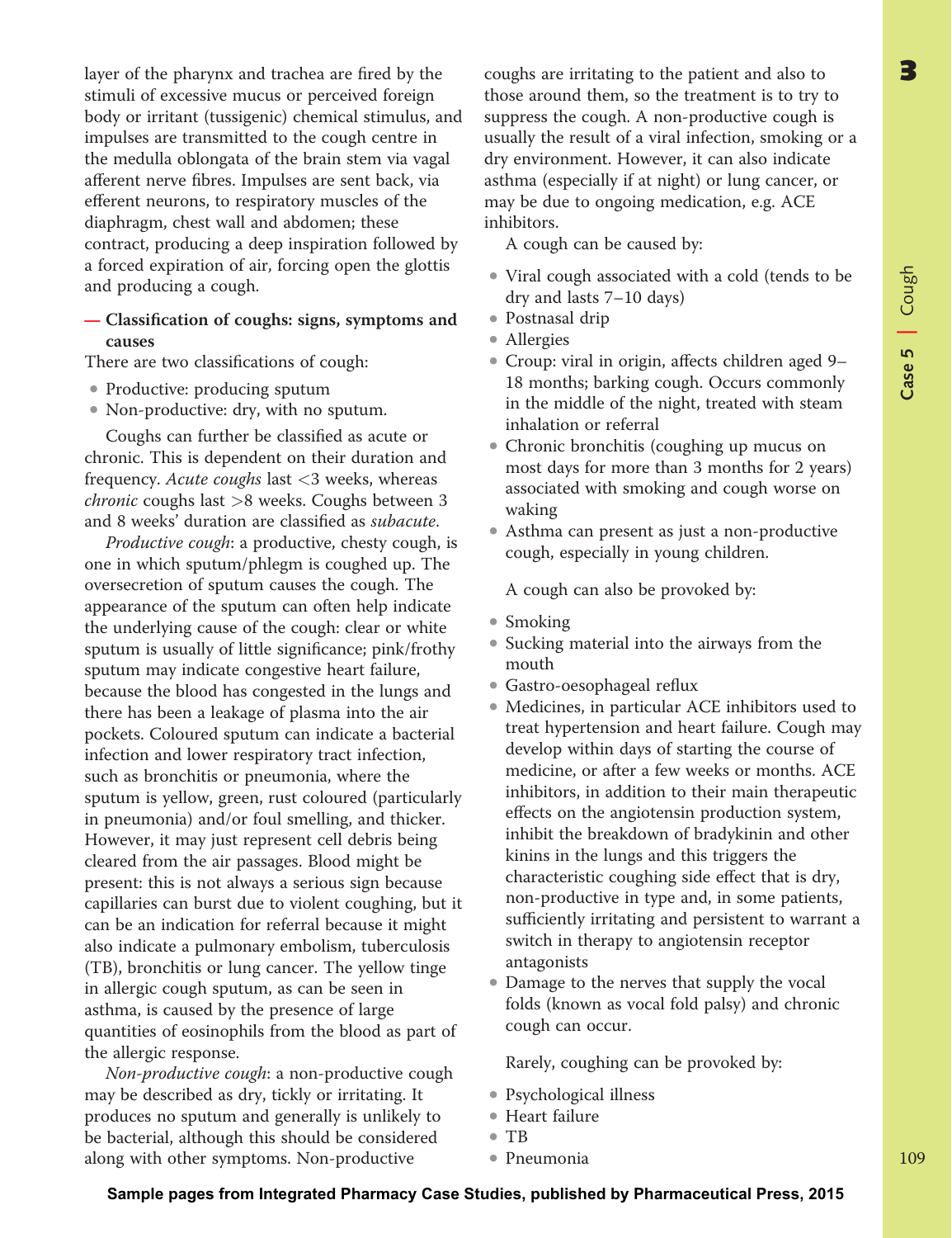## . Carcinoma of the lung.

## — Di fferential diagnosis

A cough with no serious underlying cause will be self-limiting; however, to con firm this, the patient has to be questioned to ensure that all the relevant information is elicited. Various acronyms can be used as an aide memoire for this questioning process, e.g. WWHAM questions:

Who is the patient? What are the symptoms? <sup>H</sup>ow long have the symptoms been present? Action that has been taken to date?<sup>M</sup>edication already being taken?

Other useful pharmacy mnemonics include ASMETHOD, ENCORE and SIT DOWN SIR: For further details see: www.resourcepharm.com/prereg-pharmacist/pharmacy-mnemonics.html

In practice, often <sup>a</sup> combination or selected questions from these are used depending on the patient'<sup>s</sup> presentation. It is important that you determine the age of the patient, the duration of the cough, whether it is dry or productive and, if productive, the appearance of the sputum. Any associated symptoms such as <sup>a</sup> cold, or shortness of breath, should be established. The previous history relating to the cough and whether the patient has other medical conditions and medicines should also be established.

## — Treatments available for the di fferent types of cough

If in doubt about phlegm production, it is best to regard <sup>a</sup> cough as productive.

Productive coughs: treatment of <sup>a</sup> productive cough involves encouraging the removal of the sputum and therefore should be treated with an expectorant cough mixture to help loosen the phlegm and make it easier to cough up from the airways. Expectorants contain ingredients such as guaifenesin (a glycerol derivative), ipecacuanha (derived from the dried root of the Brazilian ipecacuanha plant) and ammonium citrate/ chloride or sodium citrate. Two mechanisms ofaction have been suggested: stimulating bronchial mucus secretion making sputum less viscous, or irritation of the GI tract which subsequently <sup>a</sup>ffects the respiratory tract, the former being more probable.

Non-productive coughs: these are irritating to the patient and those around them, so the treatment is <sup>a</sup> cough suppressan<sup>t</sup> to reduce the cough re flex.

Cough suppressants include opiates such as codeine, pholcodine, and dextromethorphan.



## — Chemical properties and actions of opiate antitussives

Codeine, pholcodine and dextromethorphan are all examples of opioid receptor agonists and are all structurally related to the principal opium alkaloid morphine. Each contains <sup>a</sup> polycyclic four- or fivering system, which includes <sup>a</sup> six-membered, nitrogen-containing, aliphatic heterocycle. The nitrogen atom in each is therefore par<sup>t</sup> of <sup>a</sup> basic, tertiary amino group. Codeine is <sup>a</sup> naturally occurring analogue of morphine, being methylated at the phenolic hydroxyl group to produce <sup>a</sup> methyl ether. In pholcodine, <sup>a</sup> synthetic analogue, the methyl group of the ether is replaced by an extended chain with <sup>a</sup> morpholine ring at the end, which gives the drug an additional basic centre. The con figuration of the ring system in dextromethorphan is opposite to that found in codeine and pholcodine; this can clearly be seen when comparing the structures in the diagram because the ring systems are almost mirror images of each other (opposite relative con figurations at each chiral centre).



3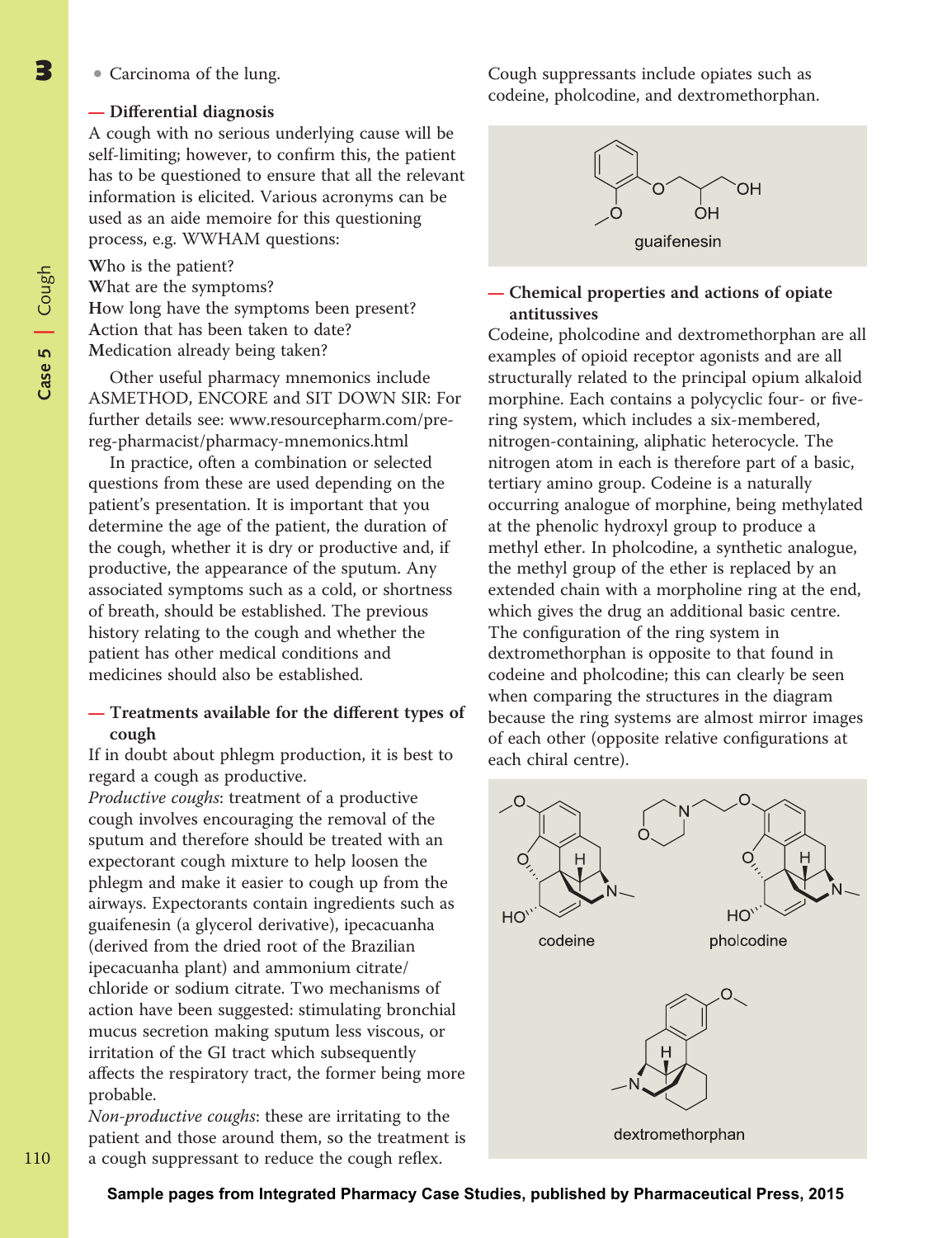Opiate antitussives exert their <sup>e</sup> ffects centrally by acting primarily on  $\mu$ - and  $\kappa$ -type (G-proteincoupled) opioid receptors presen<sup>t</sup> on relay neurons in the brain-stem medullary cough centre (in or around the nucleus tractus solitarius [NTS]) to inhibit neuronal firing and excitability; they do this through inhibition of excitatory (glutamate) neurotransmitter release and by opening postsynaptic neuronal G-protein, inwardly rectifying  $K^+$  (GIRK) channels. The involvement of  $\delta$ -opioid receptors in the antitussive action is, however, debatable.

Other treatments: demulcents, e.g. simple linctus and glycerin, lemon and honey linctus, coat and soothe the back of the throat. Antihistamines, e.g. diphenhydramine and promethazine, reduce the cough re flex and also dry up nasal secretions, which can be useful for coughs that are caused by <sup>a</sup> postnasal drip (mucus running down the back of the throat) or associated with <sup>a</sup> cold. Some cough remedies also contain sympathomimetics, such as pseudoephedrine, for their airway-relaxing and decongestant <sup>e</sup> ffects, and can be useful if the patient has <sup>a</sup> blocked nose as well as <sup>a</sup> cough. A practical consideration for patients with diabetes is that the cough medicine be sugar free.

It should be noted that there is limitedscienti fi<sup>c</sup> evidence that cough remedies are <sup>e</sup>ffective, although some contain ingredients such as paracetamol which reduce pain or fever. Thus, with the exception of antitussives, cough remedies have for many years not been prescribable on the NHS. However, some patients believe that they ge<sup>t</sup> some relief and the products are not considered harmful (Schroeder and Fahey, 2002).

There have been questions asked as to whether pharmacists should promote or recommend products with such <sup>a</sup> doubtful evidence base.

## Legal restrictions on the sale of cough medicines

## — Codeine

A UK review of scientifi<sup>c</sup> evidence has concludedthat the risks associated with OTC oral liquid cough medicines containing codeine outweigh the bene fits in children and young people aged <18 years. Consequently, OTC oral liquid medicines containing codeine should not be used to treat cough in children and young people aged <18 years (Medicines and Healthcare products Regulatory Agency [MHRA], 2010).

— OTC cough and cold medicines for children The Commission on Human Medicines (CHM) has advised on <sup>a</sup> package of measures to improve safe use of cough and cold medicines for children aged <sup>&</sup>lt;<sup>12</sup> years. The advice is that parents and carers should no longer use OTC cough and cold medicines in children aged <sup>&</sup>lt;6 years: there is no evidence that they work, and they can cause side <sup>e</sup>ffects, such as allergic reactions, <sup>e</sup> ffects on sleep or hallucinations (MHRA, 2009).

## WHEN TO REFER

- . Coughing up phlegm that is green, rusty brown, yellow, blood-stained or foul smelling
- . Chest pain
- . Shortness of breath or wheezing
- . Pain and swelling in the calf (deep vein thrombosis)
- . Recurrent night-time cough (asthma)
- . Whooping cough or croup
- . Worsening smoker'<sup>s</sup> cough
- . Sudden weight loss
- . Fever and sweating
- . Hoarseness of the voice with <sup>a</sup> chroniccough that doesn'<sup>t</sup> clear up spontaneously.

## — Lifestyle advice in this case

Pharmacists have <sup>a</sup> major role to play in the government'<sup>s</sup> public health agenda. The smell of cigarette smoke should lead to <sup>a</sup> conversation with John about the bene fits of smoking cessation and the products available. Smoking will exacerbate the cough and therefore, even if the patient does not want to stop smoking, he or she should be encouraged to limit the number of cigarettes smoked because this will help to resolve the cough.

## EXTENDED LEARNING

. What are the respective roles of the MHRA/EMA (European Medicines Agency) and CHM/CHMP (Committee for Medicinal Products for Human Use) in medicines regulation and guidance for health professionals?